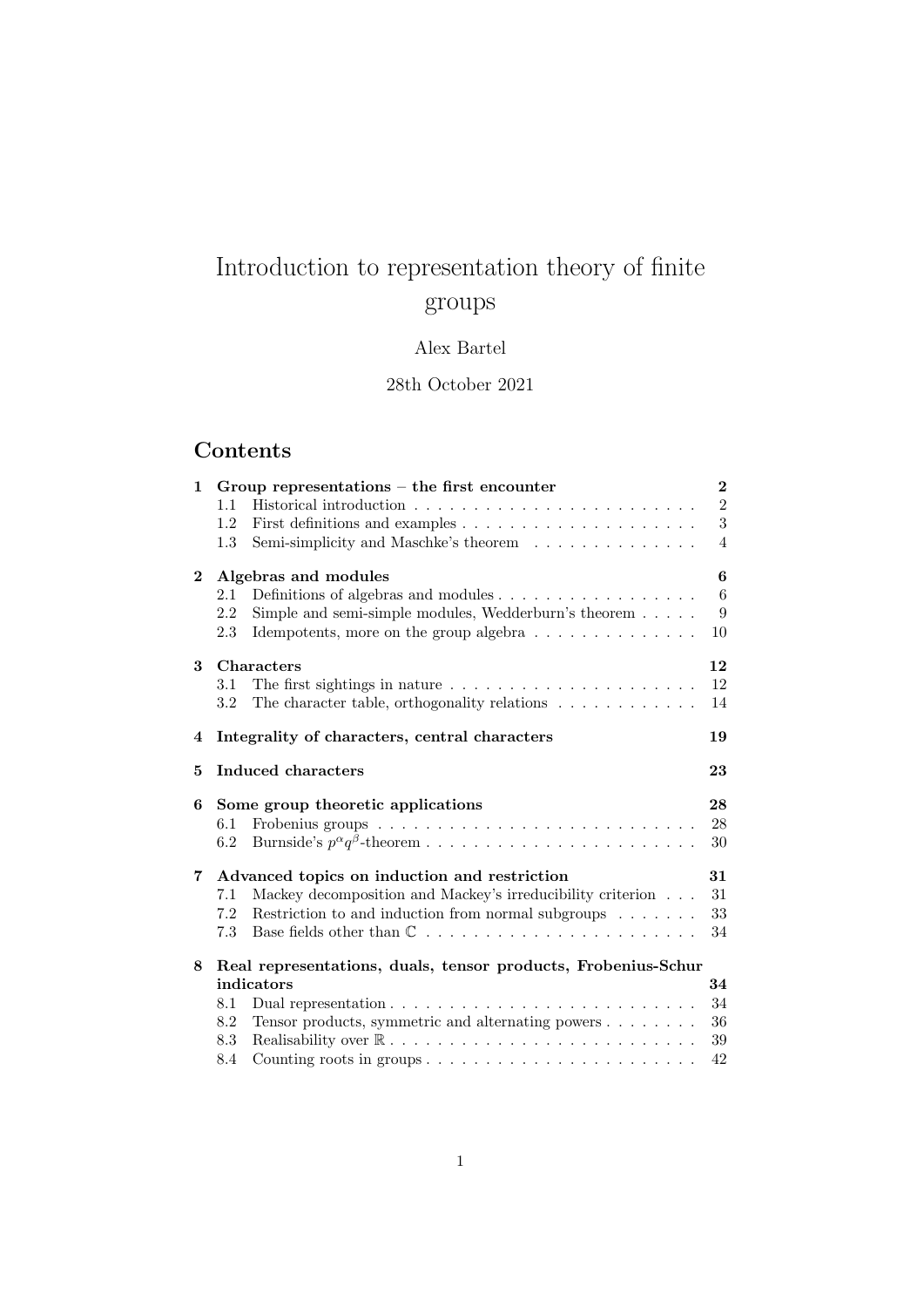## 1 Group representations – the first encounter

These notes are about classical (ordinary) representation theory of finite groups. They accompanied a lecture course with the same name, which I held at POSTECH during the first semester 2011, although they lack many of the examples discussed in lectures. The theory presented here lays a foundation for a deeper study of representation theory, e.g. modular and integral representation theory, representation theory of more general groups, like Lie groups, or, even more generally, of algebras, and also more advanced topics.

### 1.1 Historical introduction

We begin with a little historical introduction. Up until the 19th century, mathematicians did not have the concept of an abstract group, but they had worked with groups in various guises. Some abelian groups had featured in Gauss's work, but more prominently, people had worked with and wondered about symmetry groups of geometric objects for a long time, e.g. the symmetry group of a regular  $n$ -gon or of the cube. In the first half of the 19th century, the then 19 year old Evariste Galois had the groundbreaking insight, that solutions of polynomials could be thought of as "vertices" that exhibited certain symmetries. He thereby hugely expanded the meaning of the word "symmetry" and along the way to founding what is now known as Galois theory, he introduced the abstract notion of a group. Later, in 1872, the German mathematician Felix Klein connected groups and geometry in a totally new way in announcing his so-called *Erlanger Programm*, where he proposed a way of using abstract group theory to unify the various geometries that had emerged in the course of the century.

By the end of the 19th century, the stage was set for standing the relationship between groups and symmetries on its head: a group had originally been just a set of symmetries of some geometric object, together with a rule of how to compose symmetries. It then acquired a life of its own as an abstract algebraic gadget. Of course, it could still act through symmetries on the same geometric object. But the same group can act on many different objects and it is a natural question whether one can describe all sensible actions of a given group. When we restrict attention to linear actions on vector spaces, we arrive at the subject of representation theory.

In these notes, we will be mainly concerned with actions of finite groups on complex vector spaces. The main achievement of this subject is the socalled character theory. The development of character theory actually started from a rather unexpected direction. In 1896, the German algebraist and number theorist Richard Dedekind posed the following problem to Ferdinand Georg Frobenius, an eminent German group theorist.

Let  $G = \{g_1, \ldots, g_n\}$  be a finite group. Consider n indeterminates  $x_{g_1}, \ldots, x_{g_n}$ indexed by the elements of this group. The determinant of the  $n \times n$  matrix  $(x_{g_i g_j^{-1}})$  is a homogeneous degree *n* polynomial in these indeterminates. How does it factor into irreducible components? Dedekind himself had answered this question very elegantly in the case when  $G$  is an abelian group. The polynomial then decomposes into linear factors of the form  $\chi(g_1)x_{g_1} + \ldots + \chi(g_n)x_{g_n}$ , one such factor for each homomorphism  $\chi : G \to \mathbb{C}^\times$  (it is easy to see that there are exactly n such homomorphisms – see first exercise sheet). He told Frobe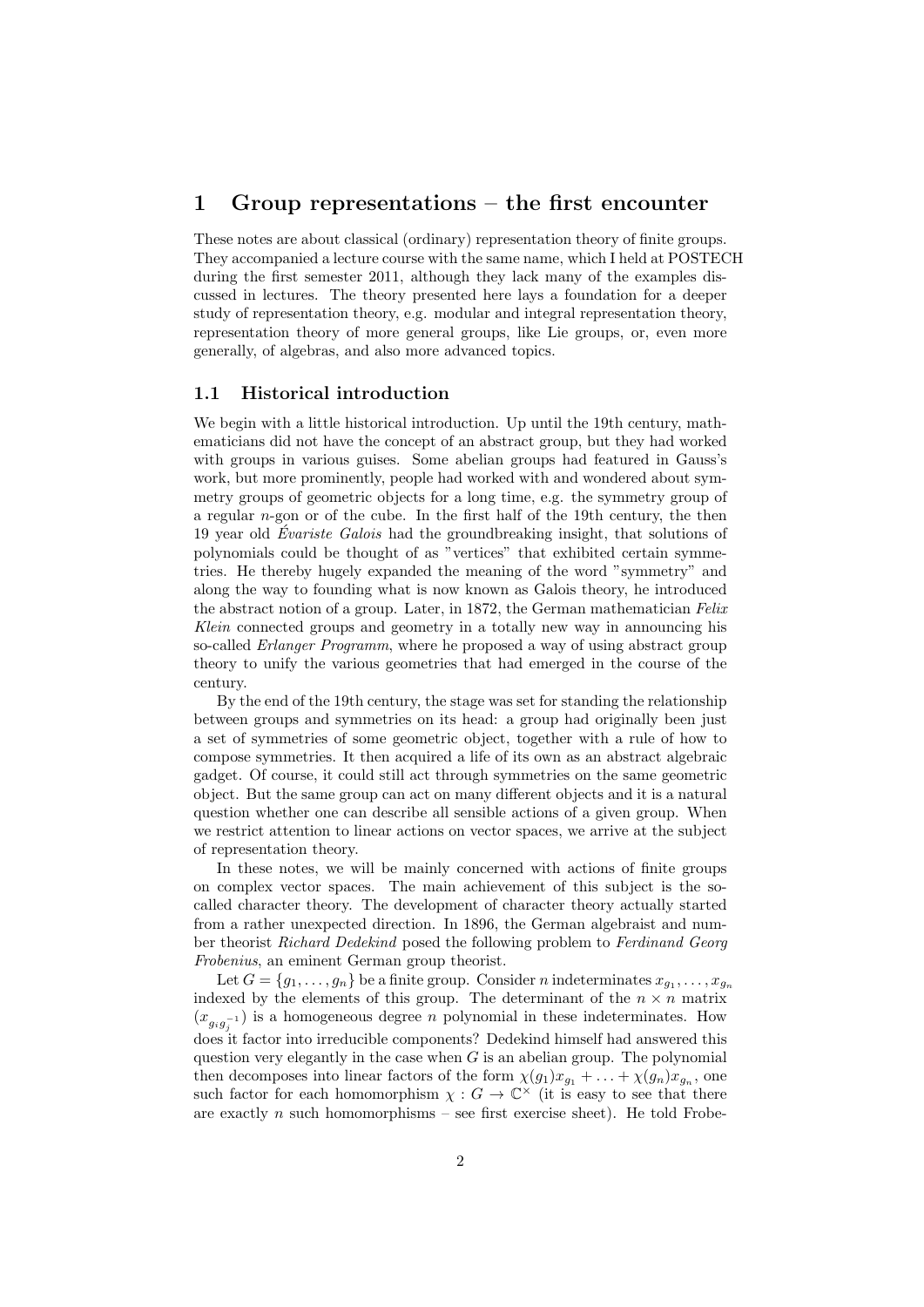nius in successive letters, that he had also looked at non-abelian groups and that there, irreducible factors of degree higher than 1 appeared. Frobenius was intrigued by the question and immediately set out to work on it. Within one year, he produced three papers on the subject, in which he invented character theory of finite groups and completely answered Dedekind's question! It is worth remembering that at that time, Frobenius wasn't so much interested in group representations. It just so happens that the question posed by Dedekind is one of the many surprising applications of representation theory to the study of groups.

### 1.2 First definitions and examples

Throughout these notes, G denotes a group and K denotes a field.

**Definition 1.1.** An *n*-dimensional *representation* of G over  $K(n > 1)$  is a group homomorphism  $\phi : G \to GL(V)$ , where V is an *n*-dimensional vector space over K and  $GL(V)$  denotes the group of invertible linear maps  $V \to V$ .

In other words, a representation is a rule, how to assign a linear transformation of  $V$  to each group element in a way that is compatible with the group operation. Via this rule, G acts on the vector space V. For  $q \in G$  and  $v \in V$ . one often writes  $g \cdot v$ , or  $gv$ , or  $g(v)$ , or  $v^g$  instead of  $\phi(g)(v)$ . We also often refer to V itself as the representation, but remember that the important information is how  $G$  acts on  $V$ .

**Example 1.2.** 1. For any group G and any field K, the map

$$
\phi: G \longrightarrow \mathrm{GL}_1(K) = K^\times, \ g \mapsto 1 \ \forall g \in G
$$

is a representation. This is called the *trivial representation* of  $G$  (over  $K$ ).

2. Let  $G = C_2 = \{1, g\}$  be the cyclic group of order 2. For any field K,

$$
\phi: G \longrightarrow \mathrm{GL}_1(K) = K^\times, \ \ g \mapsto -1
$$

is a representation.

3. The dihedral group  $D_{2n} = \langle \sigma, \tau | \sigma^n = \tau^2 = 1, \tau \sigma \tau = \sigma^{-1} \rangle$  naturally acts on the regular *n*-gon and this induces an action on  $\mathbb{R}^2$  or  $\mathbb{C}^2$  via

$$
\sigma \mapsto \begin{pmatrix} \cos 2\pi/n & \sin 2\pi/n \\ -\sin 2\pi/n & \cos 2\pi/n \end{pmatrix}, \tau \mapsto \begin{pmatrix} 0 & 1 \\ 1 & 0 \end{pmatrix},
$$

which defines a two-dimensional representation of  $D_{2n}$ .

4. Let  $Q_8 = \langle x, y | x^4 = 1, y^2 = x^2, yxy^{-1} = x^{-1} \rangle$  be the quaternion group. You can verify that

$$
x \mapsto \begin{pmatrix} i & 0 \\ 0 & -i \end{pmatrix}, \quad y \mapsto \begin{pmatrix} 0 & 1 \\ -1 & 0 \end{pmatrix}
$$

is a representation of  $Q_8$  (you have to check that the two matrices satisfy the same relations as  $x$  and  $y$ ).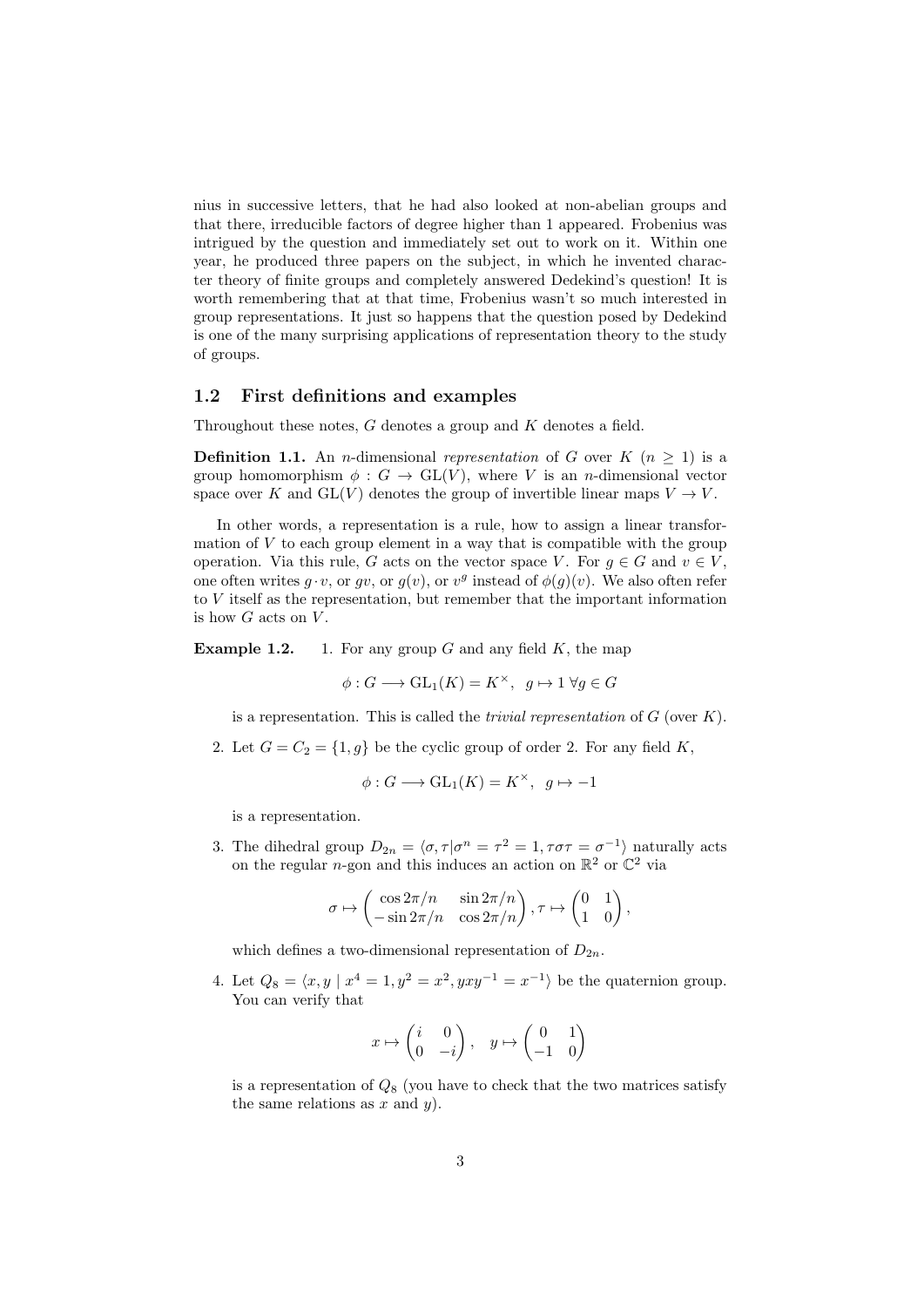5. Let G be a finite group and let  $X = \{x_1, \ldots, x_n\}$  be a finite set on which G acts. Over any field  $K$ , consider an *n*-dimensional vector space  $V$  with a basis indexed by elements of  $X: v_{x_1}, \ldots, v_{x_n}$ . We can let G act on V by  $g(v_x) = v_{g(x)}$  for all  $x \in X$  and  $g \in G$ . Thus, G permutes the basis elements. This is called the permutation representation over K attached to X and is denoted by  $K[X]$ . A special (although not very special, as it turns out) case of this is if X is the set of cosets  $G/H$  for some subgroup H of G, with the usual left regular action  $g(kH) = (gk)H$ . Then we get the permutation representation attached to  $H \leq G$ . Note that for  $H = G$ , this recovers the trivial representation. An extremely important special case is  $H = 1$ , i.e.  $X = G$  on which G acts by left multiplication. The resulting permutation representation  $K[G]$  is called the *regular representation*. It turns out that the regular representation contains an enormous amount of information about the representation theory of G.

**Definition 1.3.** A homomorphism between representations  $\phi: G \to \text{GL}(V)$ and  $\psi: G \to GL(W)$  is a linear map  $f: V \to W$  that respects the G-action, i.e. such that for all  $g \in G$  and all  $v \in V$  one has  $f(\phi(g)(v)) = \psi(g)(f(v))$ . An isomorphism of representations is a homomorphism that is an isomorphism of vector spaces. If there exists an isomorphism between  $V$  and  $W$ , then we say that V and W are isomorphic and write  $V \cong W$ .

Let  $\phi: G \to \text{GL}(V)$  be a representation. Once we choose a basis on V, we can express each linear map  $V \to V$  as an  $n \times n$  matrix with coefficients in K, so that we get a map  $G \to GL_n(K)$ , where  $GL_n(K)$  is the group of  $n \times n$ invertible matrices with coefficients in  $K$ . A homomorphism from

$$
G \longrightarrow \text{GL}_n(K), g \mapsto X_g \text{ to}
$$
  

$$
G \longrightarrow \text{GL}_m(K), g \mapsto Y_g
$$

is then given by an  $n \times m$  matrix A with the property that  $AX_q = Y_qA$  for all  $g \in G$ . An isomorphism is given by such an A that is square and invertible. If we choose a different basis on  $V$ , then the matrices  $X_g$  all change by conjugation by an invertible matrix. So, as long as we are only interested in representations up to isomorphism, we could define a representation to be a conjugacy class of group homomorphisms  $\phi : G \to \text{GL}_n(K)$ . Thus,  $\phi : G \to \text{GL}_n(K)$  and  $\psi: G \to \text{GL}_n(K)$  are considered to be the same representation if there exists  $A \in GL_n(K)$  such that  $\phi(g) = A\psi(g)A^{-1}$  for all  $g \in G$ . This takes care of different choices of basis, as well as of isomorphisms in the sense of Definition 1.3.

#### 1.3 Semi-simplicity and Maschke's theorem

**Definition 1.4.** A subrepresentation of a representation  $\phi : G \to GL(V)$  is a linear subspace  $U$  of  $V$  that is stable under the  $G$ -action, i.e. with the property that  $\phi(q)(U) \leq U$  for all  $q \in G$ .

**Exercise 1.5.** It is easy to see that if  $f: V \to W$  is a homomorphism of representations, then ker  $f = \{v \in V | f(v) = 0\}$  and Im  $f = f(V)$  are subrepresentations of  $V$  and of  $W$ , respectively.

**Definition 1.6.** A representation is *irreducible* if it has no proper subrepresentations.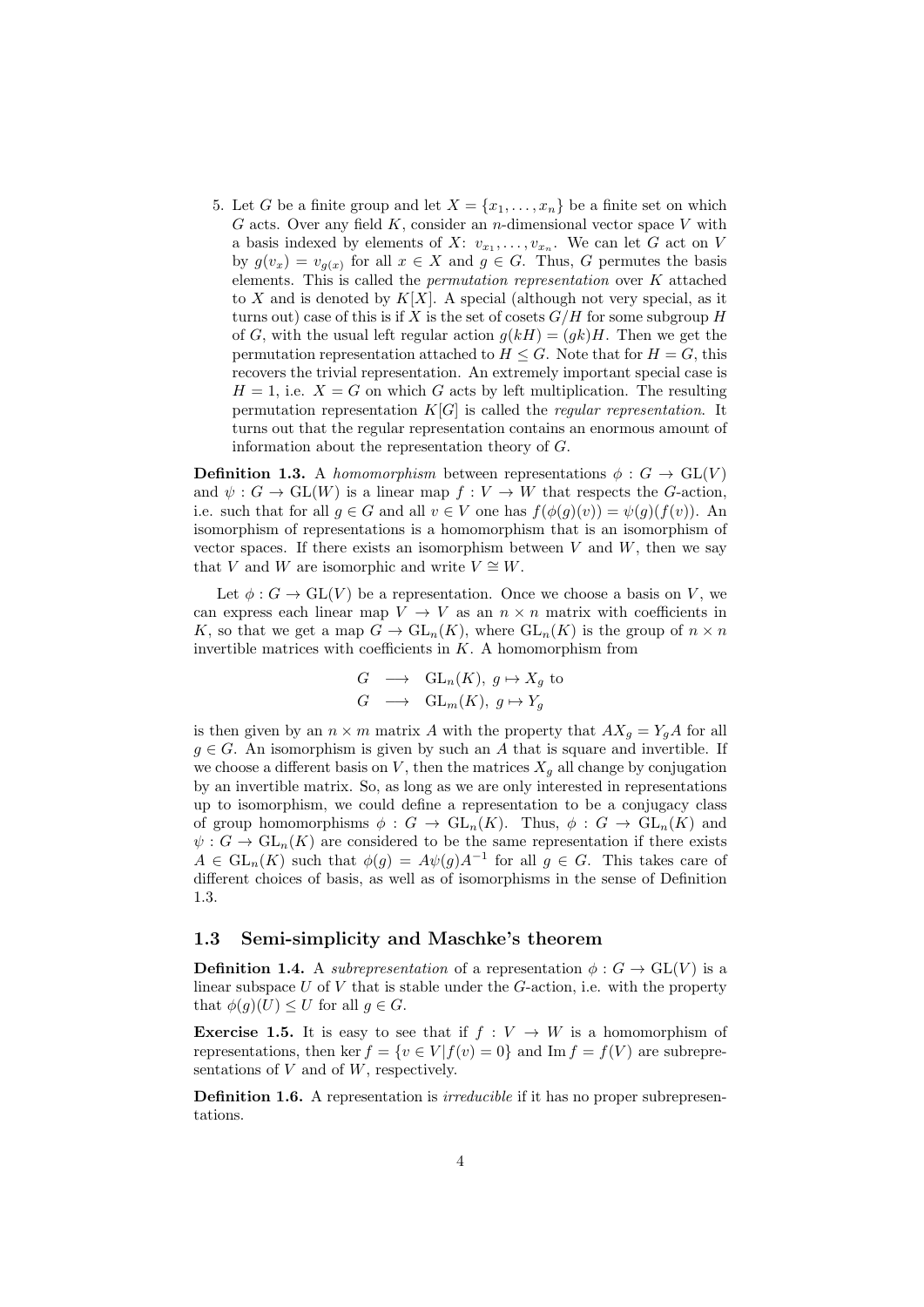**Definition 1.7.** Given a representation V and a subrepresentation U, the quotient space  $V/U$  is naturally a representation via  $g(v+U) = gv+U$ . This is the quotient representation.

**Example 1.8.** Let G be a finite group and let  $K[G]$  be the regular representation over a field  $K$  (see Example 1.2 (5)). Recall that a basis of the vector space K[G] is given by  $v_g: g \in G$ . For example,  $v = \sum_{g \in G} v_g$  is a vector in K[G]. In fact, this vector is invariant under the G-action: for any  $h \in G$ ,

$$
h\left(\sum_{g\in G}v_g\right) = \sum_{g\in G}h(v_g) = \sum_{g\in G}(v_{hg})\stackrel{g'=hg}{=} \sum_{g'\in G}v_{g'} = v.
$$

Thus, the linear span of v is a one-dimensional subrepresentation of  $K[G]$ , which is isomorphic to the trivial representation. In particular, the regular representation is never irreducible, unless  $|G| = 1$ .

**Definition 1.9.** Let  $V$  and  $W$  be two representations of  $G$ . The *direct sum* of  $V$ and W is the representation given by the vector space  $V \oplus W$  with componentwise G-action, i.e.  $g(v, w) = (gv, gw)$ .

**Exercise 1.10.** If  $V$  is a representation and  $U$  and  $W$  are subrepresentations, then it is easy to see, that V is isomorphic to  $U \oplus W$  as a representation if and only if it is isomorphic to  $U \oplus W$  as a vector space, i.e. if and only if  $U + W = V$ and  $U \cap W = \{0\}.$ 

**Definition 1.11.** A representation is *indecomposable* if it is not a direct sum of proper subrepresentations.

An irreducible representation is certainly indecomposable, but the converse does not always hold (see first exercise sheet). Clearly, to understand all (finitedimensional) representations of a group over  $K$ , it suffices to understand all indecomposable ones, since all representations are direct sums of indecomposable ones. This may be no easy task, however. Irreducibility on the other hand is an extremely restrictive condition and it is often much easier to classify all irreducible representations. But that is not enough to understand all representations. This was the bad news. The good news is that in many situations (and pretty much in all that we will consider here), the two properties – irreducibility and indecomposability – coincide. In other words, every finite dimensional representation is a direct sum of irreducible ones. This is the first big result of the course (do not be deceived by the simplicity of the proof)!

**Theorem 1.12** (Maschke's Theorem). Let G be a finite group and let K be a field of characteristic coprime to  $|G|$ . Let V be a finite-dimensional representation of  $G$  over  $K$  and let  $U$  be a subrepresentation. Then, there exists a subrepresentation  $W \leq V$  such that  $V \cong U \oplus W$ . We call such a W a complement to  $U$  in  $V$ .

*Proof.* Let  $W'$  be any complement to  $U$  in  $V$  as a vector space. Of course,  $W'$  need not be a subrepresentation (as an example, think of  $C_2$  acting by reflection on a two-dimensional vector space. The axis of reflection is a subrepresentation and any other line will be a complement of vector spaces. But only the orthogonal line is also a subrepresentation). Out of  $W'$ , we will construct a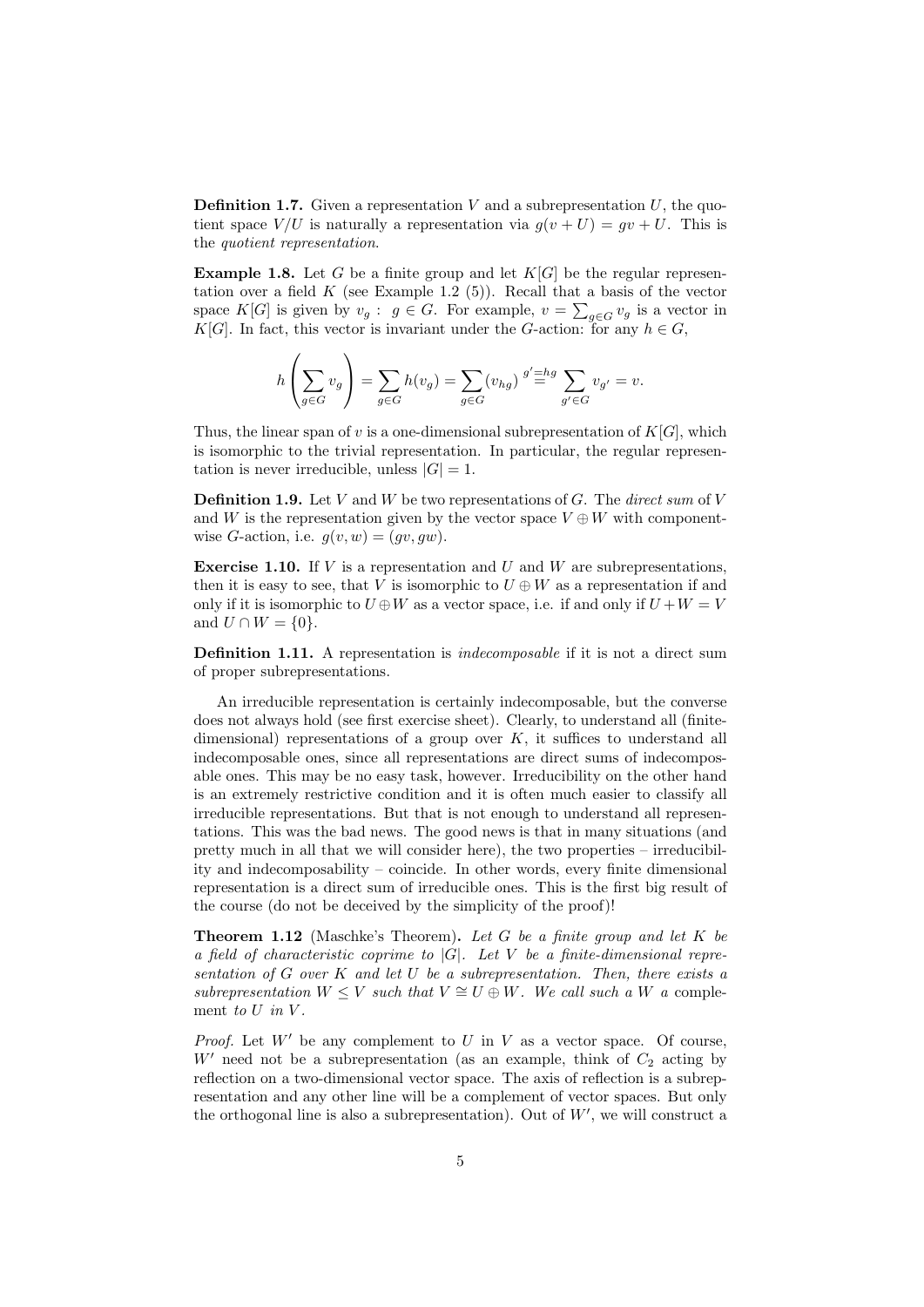complementary subrepresentation W to U in V as follows: let  $\pi': V \to U$  be the projection along W'. Explicitly, since  $V = U \oplus W'$  as vector spaces, we can write each  $v \in V$  uniquely as  $v = u + w'$ ,  $u \in U$ ,  $w \in W'$ , and define  $\pi'(v) = u$ . Note that  $\pi'$  is not a homomorphism of representations, only of vector spaces. Note also that  $\pi'|_U$  is the identity map. Define

$$
\pi(v) = \frac{1}{G} \sum_{g \in G} g^{-1} \pi(gv).
$$

I claim that  $W = \ker \pi$  is the complement we want. Since U is a subrepresentation,  $\pi(gu) = gu$  for all  $u \in U$ ,  $g \in G$ , so that  $\pi|_U$  is also the identity map. Thus  $W \cap U = \{0\}$ . This also shows that  $\pi$  is onto U, so by the rank-nullity formula,  $V \cong U \oplus W$  as vector spaces. Finally, it remains to prove that W is a subrepresentation. We do this by showing that  $\pi$  is a homomorphism of representations: given any  $v \in V$  and  $h \in G$ , we have

$$
\pi(hv) = \frac{1}{G} \sum_{g \in G} g^{-1} \pi(ghv)
$$

$$
g' \equiv gh \frac{1}{G} \sum_{g' \in G} hg'^{-1} \pi(g'v)
$$

$$
= h\pi(v).
$$

So,  $\pi$  is a homomorphism of representations and thus W is a subrepresentation by Exercise 1.5, as required. П

**Corollary 1.13.** If G is a finite group and K is a field of characteristic coprime to  $|G|$ , then any finite-dimensional representation of G over K is a direct sum of irreducible representations.

Proof. Apply Maschke's theorem inductively.

This result will have vast consequences, as we shall see soon. But to make proper use of it, we need some more algebraic machinery.

 $\Box$ 

## 2 Algebras and modules

### 2.1 Definitions of algebras and modules

A representation is an object with two structures that respect each other: it is a vector space, together with a G-action. The G-action is linear, i.e. it respects the vector space structure. It will be convenient to construct an object that "contains" both  $G$  and  $K$  and that summarises the two actions on  $V$ : the scalar multiplication and the G-action.

**Definition 2.1.** An *algebra* over a field  $K$ , or just a  $K$ -algebra, is a ring that is also a K-vector space, such that the ring multiplication commutes with scalar multiplication. We will always assume that our algebras contain 1. A *homo*morphism of K-algebras is a K-linear ring homomorphism. A subalgebra is a subring that is also a sub- $K$ -vector space.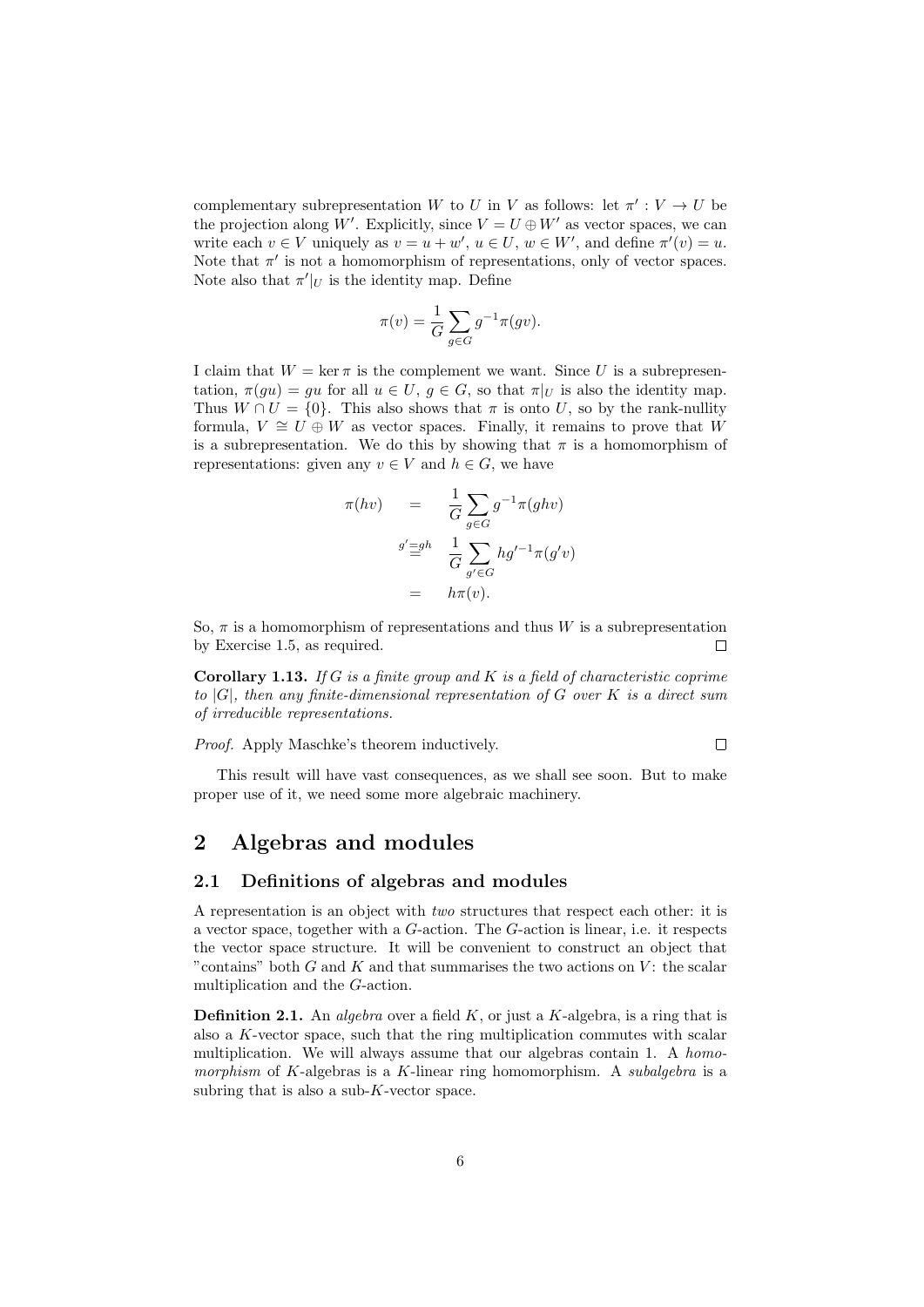- **Example 2.2.** 1. The complex numbers form an algebra over  $\mathbb{R}$ . So do the quaternions (also called Hamiltonians) H. In both cases, R itself forms a subalgebra. Complex conjugation is an example of a homomorphism  $\mathbb{C} \to \mathbb{C}$  of R-algebras.
	- 2. Given any field K and any natural number n, the ring  $M_n(K)$  of  $n \times$ n matrices with coefficients in  $K$  is a K-algebra. The subset of upper triangular matrices forms a subalgebra.
	- 3. The polynomial ring over any field is an algebra.
	- 4. Any K-algebra has a subalgebra isomorphic to  $K$ , generated by the identity element. As an exercise, identify this copy of K in all of the above examples.
	- 5. The following example will be the most important for our pur**poses:** let G be a finite group. Recall that  $K[G]$  is a K-vector space with a canonical basis  $v_g$  indexed by the elements of  $G$ . To turn it into an algebra, we only need to specify a multiplication operation. Define  $v_q \cdot v_h = v_{gh}$  and extend linearly. The resulting algebra is called the group algebra of G over K and is also denoted by  $K[G]$  (or sometimes  $KG$ ). We will now stop writing the vectors  $v<sub>q</sub>$  and will simply write g for the basis elements of the group algebra. Thus, a general element of  $KG$  looks like  $\sum_{g \in G} a_g g$ ,  $a_g \in K$ . To avoid confusion between addition in the vector space and the group operation, we will always denote the group operation of  $G$  multiplicatively, even if the group is abelian, unless explicitly otherwise stated.

**Definition 2.3.** Let  $M$  be an abelian group, written additively. The endomorphism ring of M, denoted by  $\text{End}(M)$ , is the ring of homomorphisms from M to itself. Addition is defined using the group operation on M: for  $\phi, \psi \in \text{End}(M)$ ,  $(\phi + \psi)(m) = \phi(m) + \psi(m) \in M$ ; whereas multiplication of endomorphisms is composition of maps  $M \to M: (\phi \cdot \psi)(m) = \phi(\psi(m)).$ 

**Definition 2.4.** Let  $A$  be an algebra. A (left) module over  $A$ , or simply  $A$ module, is an abelian group M together with a ring homomorphism  $\phi : A \rightarrow$ End(M). Again, we often write  $a(m)$  or  $a \cdot m$  or am instead of  $\phi(a)(m)$ .

**Definition 2.5.** A *submodule* of an A-module is a subgroup that is stable under the A-action. An A-module is simple if it is non-zero and has no proper non-zero submodules. Given an  $A$ -module  $M$  and a submodule  $N$ , the quotient module  $M/N$  is the quotient group together with the A-action given by  $a(mN)$  =  $(am)N$ .

**Definition 2.6.** A homomorphism  $f : M \to N$  between two A-modules is a group homomorphism that commutes with the A-action, i.e. that satisfies  $f(a \cdot m) = a \cdot f(m)$ .

**Definition 2.7.** We say that an A-module M is generated by  $m_i \in M$ ,  $i \in I$ an indexing set, and write  $M = \langle m_i | i \in I \rangle_A$  if

$$
\left\{\sum_{i\in J} a_i m_i \mid J\subseteq I \text{ finite, } a_i\in A\right\}=M.
$$

We say that M is *finitely generated* if  $I$  can be taken to be finite.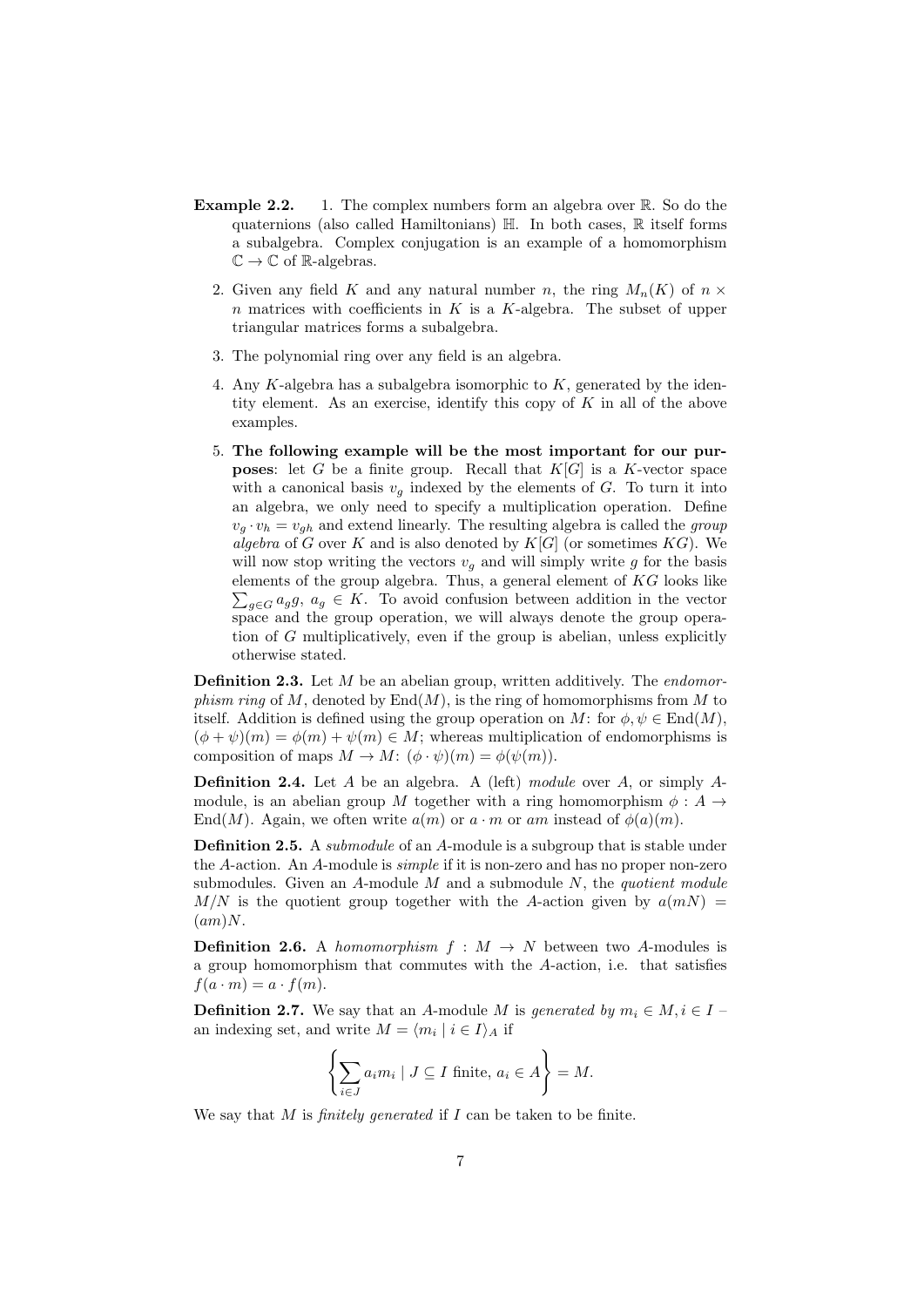**Exercise 2.8.** The image  $\text{Im } f$  and the kernel ker f of a homomorphism of modules are submodules of the domain and of the co-domain, respectively.

We have the concept of direct sums, parallel to that of representations:

**Definition 2.9.** Given A-modules  $N$  and  $N'$ , the direct sum of abelian groups  $N \oplus N'$  is an A-module via  $a \cdot (n, n') = (a \cdot n, a \cdot n')$ . If M is an A-module and  $N, N'$  are submodules, then  $M \cong N \oplus N'$  if and only if  $N + N' = M$  and  $N \cap N' = \{0\}$ , or equivalently if and only if  $M \cong N \oplus N'$  as abelian groups. An A-module is indecomposable if it cannot be written as a direct sum of proper submodules.

As for representations, we should think of the irreducible A-modules as those that are usually easier to understand, but not sufficient for understanding all A-modules, while understanding the indecomposable modules is what we really want, but it may be much more difficult.

**Proposition 2.10** (First Isomorphism Theorem for modules). Let  $A$  be a  $K$ algebra and let  $f : M \to N$  be a homomorphism of A-modules. Then there is an isomorphism  $M/\text{ker}(f) \cong \text{Im } f$ .

Proof. The proof is essentially the same as for groups (in fact, we could just refer to the statement for groups and check that everything is compatible with the A-action). Define the map  $\bar{f}: M/\text{ker}(f) \to \text{Im } f$  by  $\bar{f}(m + \text{ker}(f)) = f(m)$ . Check that this is well-defined, i.e. independent of the coset representative  $m$ . It is clearly onto the image of  $f$  and injective, and it respects the group operations. Since ker(f) is a submodule, one also checks that  $\bar{f}$  is a homomorphism of Amodules, which proves the result.  $\Box$ 

- Example 2.11. 1. A module over a field is just a vector space. In particular, a module over a K-algebra is automatically a K-vector space. When we talk about the dimension of a module, we will always mean dimension over  $K$ . A submodule of a  $K$ -module is just as sub–vector space. But for a general K-algebra  $A$ , a sub–vector space of an  $A$ -module will not usually be an A-submodule.
	- 2. An *n*-dimensional K-vector space is naturally an  $M_n(K)$ -module.
	- 3. Any algebra acts on itself by left multiplication:  $M=A$  and for  $a \in A$ ,  $m \in M$ ,  $a(m) = am$ . This is called the *left regular A-module*. A very important special case of this is  $A = M = M_n(K)$ . Note that this module is not indecomposable, unless  $n = 1$ . Indeed, for any  $1 \leq i \leq n$ , the matrices that are zero outside the i-th column form a submodule.
	- 4. Let V be a K-vector space and  $\alpha: V \to V$  any linear map. Let  $K[x]$  be the polynomial ring in one indeterminate over  $K$ . Then,  $V$  can be made into a K[x]-module by defining  $x \cdot v = \alpha(v)$ . A submodule is a vector subspace that is preserved under  $\alpha$ .
	- 5. As for modules of group algebras...

Proposition 2.12. There is a canonical bijection between finite dimensional representations of a finite group  $G$  over  $K$  and finitely generated non-zero  $KG$ modules. Irreducible representations correspond to simple modules under this bijection.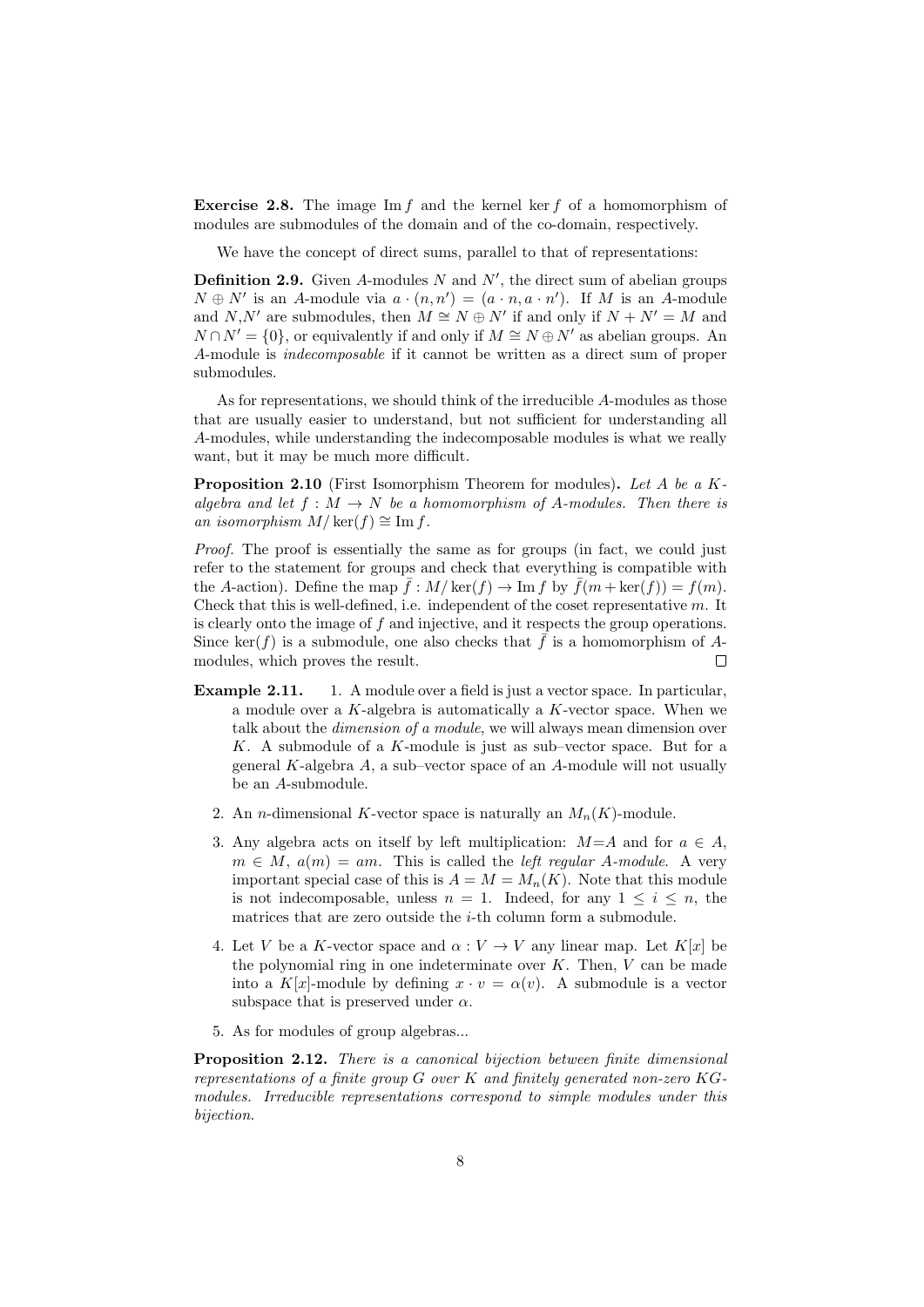It may not be clear at this stage what we have gained by reformulating the problem in this way, but it will become clear very soon. The point is that there is a powerful algebraic machinery available to us that investigates the structure of modules over algebras.

 $\Box$ 

## 2.2 Simple and semi-simple modules, Wedderburn's theorem

**Lemma 2.13** (Schur's Lemma). Let  $A$  be a  $K$ -algebra and let  $M$  and  $N$  be two simple A-modules. Then, any A-module homomorphism  $M \to N$  is either the 0-map or an isomorphism. If moreover  $K$  is algebraically closed, then any isomorphism of simple modules is multiplication by some scalar  $\lambda \in K$ .

*Proof.* Let  $f : M \to N$  be a homomorphism of A-modules. Since ker f is a submodule of M, and since M is simple, ker f is either 0 or M. If ker  $f = M$ , then  $f = 0$ . Suppose that  $f \neq 0$ , so f is injective. Since Im f is a submodule of N, it is either 0 or N by the same argument. Since  $f \neq 0$ , we have Im  $f \neq 0$ , so Im  $f = N$  and thus f is an isomorphism.

Now, let f be an isomorphism. If K is algebraically closed, then f has an eigenvalue,  $\lambda$ , say. But  $f - \lambda \cdot id$  is then also a homomorphism of simple modules and by assumption, it has a kernel. Thus, by the same argument, it is identically 0, so  $f = \lambda \cdot id$ .  $\Box$ 

**Definition 2.14.** We say that a module is *semi-simple* if it is a direct sum of simple modules.

In this language, Maschke's theorem says that if  $G$  is a finite group and K is a field of characteristic coprime to  $|G|$ , then every finitely generated nonzero KG-module is semi-simple. In this section, we will explore some of the consequences of this remarkable result.

Note that, among other things, Maschke's theorem says that the left regular module of the group algebra  $KG$  itself is semi-simple. Why is this so great? Here is why:

**Proposition 2.15.** Let  $G$  be a finite group and  $K$  a field of characteristic coprime to  $|G|$ . Then, any simple KG-module is a direct summand of the left regular KG-module.

*Proof.* Let M be a simple  $KG$ -module. We first define a module homomorphism  $f: KG \to M:$  let  $0 \neq m \in M$  and define

$$
f\left(\sum_{g\in G} \alpha_g g\right) = \sum_{g\in G} \alpha_g g(m).
$$

This is clearly a module homomorphism. Since M is simple and Im  $f \neq 0$ (e.g.  $f(1) = m \neq 0$ ), f must be onto. By the first isomorphism theorem,  $M \cong KG/\ker f$ . So we have already shown that M occurs as a quotient of the left regular module. But by Maschke's theorem, there exists a submodule N of KG such that  $KG = N \oplus \text{ker } f$ . Since  $KG/\text{ker } f \cong N$ , we deduce that  $M \cong N \leq KG.$  $\Box$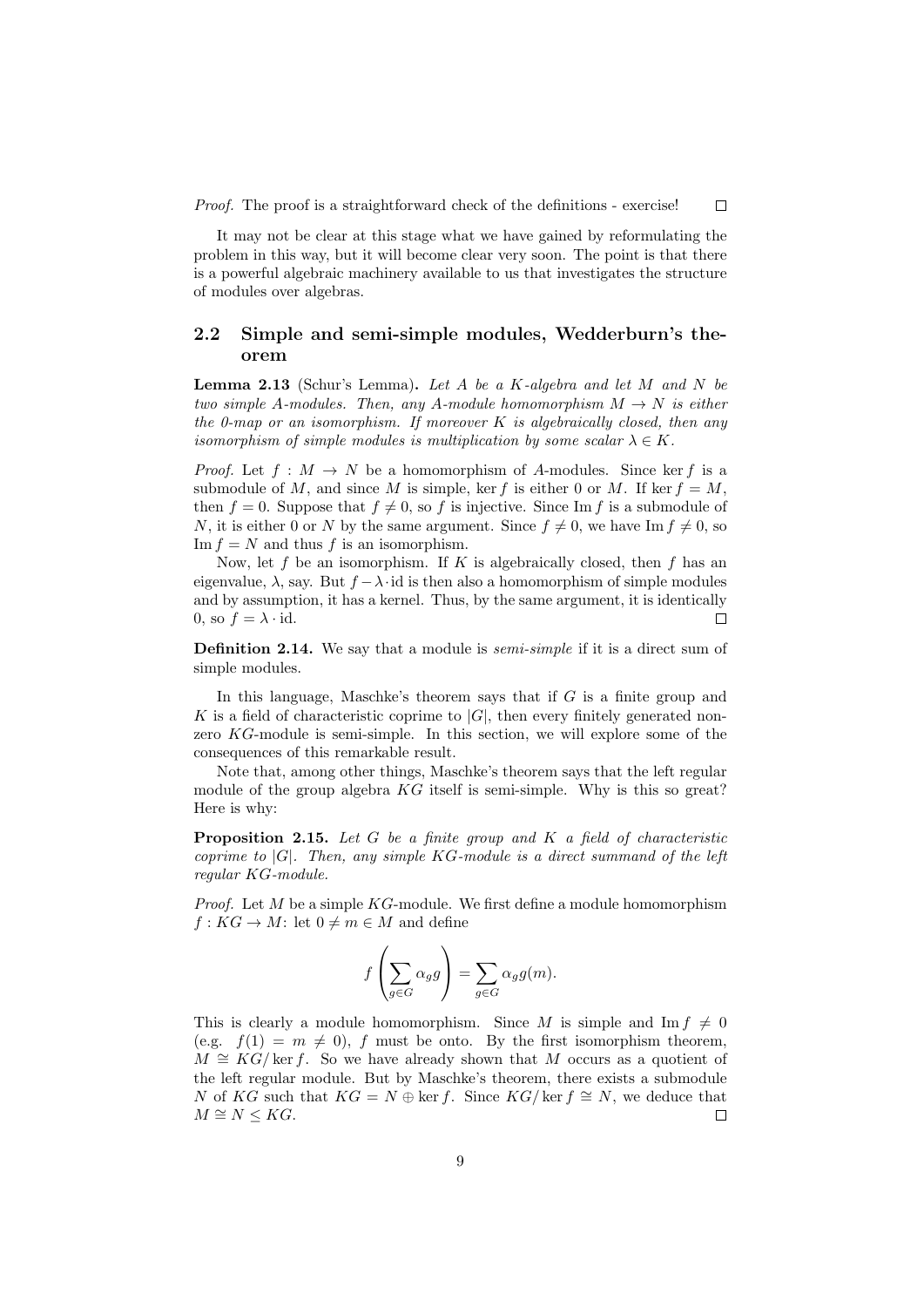To recapitulate: any finitely generated module over an algebra is a direct sum of indecomposable modules. Any *semi-simple* module is a direct sum of simple modules. Usually, there are less of the latter than the former, but in the favourable situation that K has characteristic coprime to  $|G|$ , all KG-modules are in fact semi-simple. In other words, the notions "indecomposable" and "simple" are the same. Since a general module will be a direct sum of simple summands, we have reduced the problem of understanding all KG-modules to that of understanding the simple ones. But each of those is a direct summand of the left regular module. So all we need to do is decompose the left regular module  $KG$  into a direct sum of simple ones and we get the list of all simple KG-modules. That latter task is made considerably easier but Wedderburn's theorem, a really big classification result, which we shall not prove here.

Definition 2.16. An algebra is called left (resp. right) semi-simple if its left (resp. right) regular module is semi-simple.

**Definition 2.17.** A division algebra over a field  $K$  is a  $K$ -algebra in which every element has a multiplicative left and right inverse (the two may be distinct).

**Theorem 2.18** (Wedderburn's Theorem). A K-algebra A is semi-simple if and only if it is isomorphic to a direct sum of matrix algebras over division K-algebras, i.e. if and only if

$$
A \cong \bigoplus_i M_{n_i}(D_i),
$$

where  $n_i \in \mathbb{N}$  and  $D_i$  are division algebras over K.

The proof is slightly technical and beyond the scope of this course. It can be found in many textbooks on algebra, e.g. [1, Theorem 9.5.1].

- Remark 2.19. Emil Artin has generalised this to semi-simple Artinian rings. The more general result is known as the Artin-Wedderburn theorem.
	- The "if" direction of this theorem is actually easy! But the "only if" direction would require two more lectures.
	- It is easy to check that each Wedderburn component, treated as a module, decomposes into a direct sum of  $n$  mutually isomorphic  $n$ -dimensional simple modules. See the first exercise sheet. The simple modules corresponding to different Wedderburn components are certainly not isomorphic, since they have different annihilators.

## 2.3 Idempotents, more on the group algebra

We now know that given a finite group  $G$  and a field  $K$  of characteristic coprime to |G|, we have an abstract isomorphism of algebras  $KG \cong \bigoplus_i M_{n_i}(D_i)$ , where  $D_i$  are division algebras over K. Moreover, you have shown in the exercises that the left regular module of each  $M_{n_i}(D_i)$  is a direct sum of  $n_i$  mutually isomorphic simple modules, each of dimension  $n_i$  over  $D_i$ . An immediate consequence is:

Corollary 2.20. Let  $n_i$  be the dimensions of all the irreducible complex representations of a finite group G. Then  $|G| = \sum_i n_i^2$ .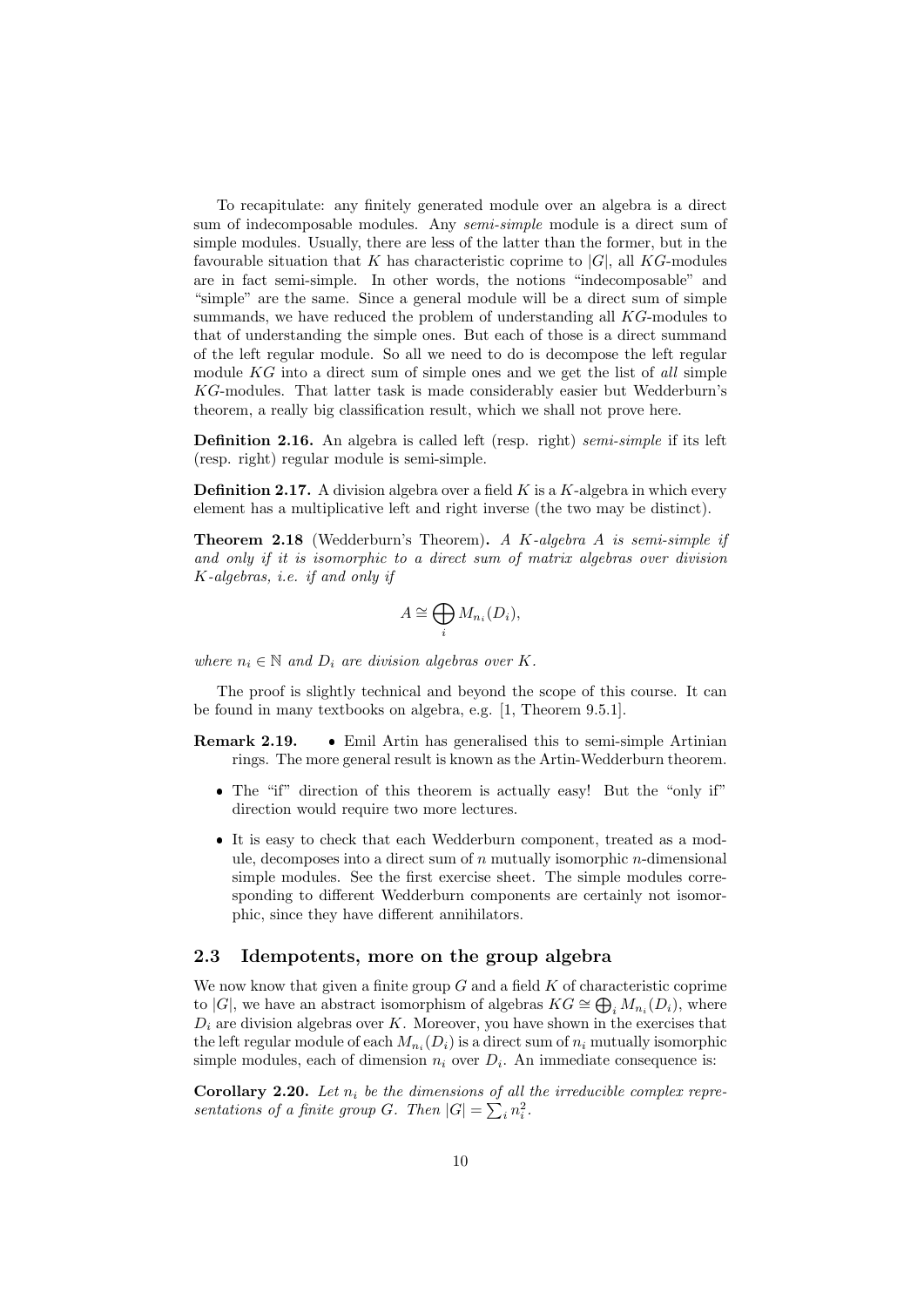*Proof.* The only division algebra over  $\mathbb C$  is  $\mathbb C$  itself. So  $\mathbb CG\cong\bigoplus_i M_{n_i}(\mathbb C)$  and the result follows by comparing dimensions. П

Assumptions 2.21. From now on, we specialise for some time to the case  $K = \mathbb{C}$  (or any other algebraically closed field of characteristic 0). We will also always assume that  $G$  is finite without explicitly repeating it all the time.

It remains to find a way of explicitly getting a handle on the Wedderburn components  $M_{n_i}(\mathbb{C})$ , and then we will be able to classify all simple left modules of  $\mathbb{C}G$ , equivalently all irreducible representations of G over  $\mathbb{C}$ . Some of the questions that we want to answer are: How many components are there in a given group? How do we explicitly find generators for each of the Wedderburn components in terms of the standard basis on CG? In other words, how do we exhibit each  $M_{n_i}(\mathbb{C})$  as a two-sided ideal of  $\mathbb{C}G$ ? The answer will be given in the next section. Here, we prepare the ground.

As a ring, each  $M_n(\mathbb{C})$  has a multiplicative identity. Let  $e_i$  be the element of  $\mathbb{C}G \cong \bigoplus_{i} M_{n_i}(D_i)$  that has the identity matrix in the j-th entry and zeros elsewhere. Then,  $e_j$  is in the centre of  $\mathbb{C}G$  and left or right multiplication by  $e_j$ is projection onto  $M_{n_j}(\mathbb{C})$ . We also see that  $e_j^2 = e_j$  and that the multiplicative identity of  $\mathbb{C}G$  can be written as  $1 = \sum_i e_i$ .

**Definition 2.22.** Let  $R$  be any ring (e.g. an algebra). An *idempotent* in  $R$ is a non-zero element  $e \in R$  satisfying  $e^2 = e$ . A central idempotent is an idempotent that is in the centre of the ring. A primitive central idempotent is a central idempotent that cannot be written as a sum of two central idempotents. A complete system of primitive central idempotents is a set of primitive central idempotents that sum to the identity.

The above discussion shows that the decomposition  $\mathbb{C}G \cong \bigoplus_i M_{n_i}(\mathbb{C})$  corresponds to a complete system of primitive central idempotents (the fact that they are primitive is implied by the fact that  $M_n(\mathbb{C})$  has no two-sided proper ideals). This is true in complete generality: direct sum decompositions of a ring into proper non-zero two-sided ideals correspond bijectively to decompositions of 1 as a sum of central idempotents. Irreducible ideals (i.e. those without proper two-sided ideals) correspond to primitive idempotents.

Now, each such idempotent can be written as  $e = \sum_{g \in G} a_g g$ ,  $a_g \in \mathbb{C}$ , and we want to determine  $a_g, g \in G$  for all these primitive idempotents.

**Example 2.23.** Recall that any group has the trivial representation  $1 : g \mapsto$  $1 \forall g \in G$ . In Example 1.8, we have explicitly exhibited the trivial representation as a submodule of the regular module: it is generated by the vector  $\sum_{g \in G} g$ . However, this element is not idempotent:

$$
\left(\sum_{g\in G} g\right)^2 = \sum_{g\in G} \sum_{h\in G} gh = |G| \sum_{g\in G} g.
$$

Thus,  $e_1 = \frac{1}{|G|} \sum_{g \in G} g$  is the primitive central idempotent corresponding to the trivial representation 1 of G.

Let  $e = \sum_{g \in G} a_g g \in \mathbb{C}G$  be a primitive central idempotent. We begin by determining the coefficient  $a_1$  in terms of the representation  $\rho$  that corresponds to e.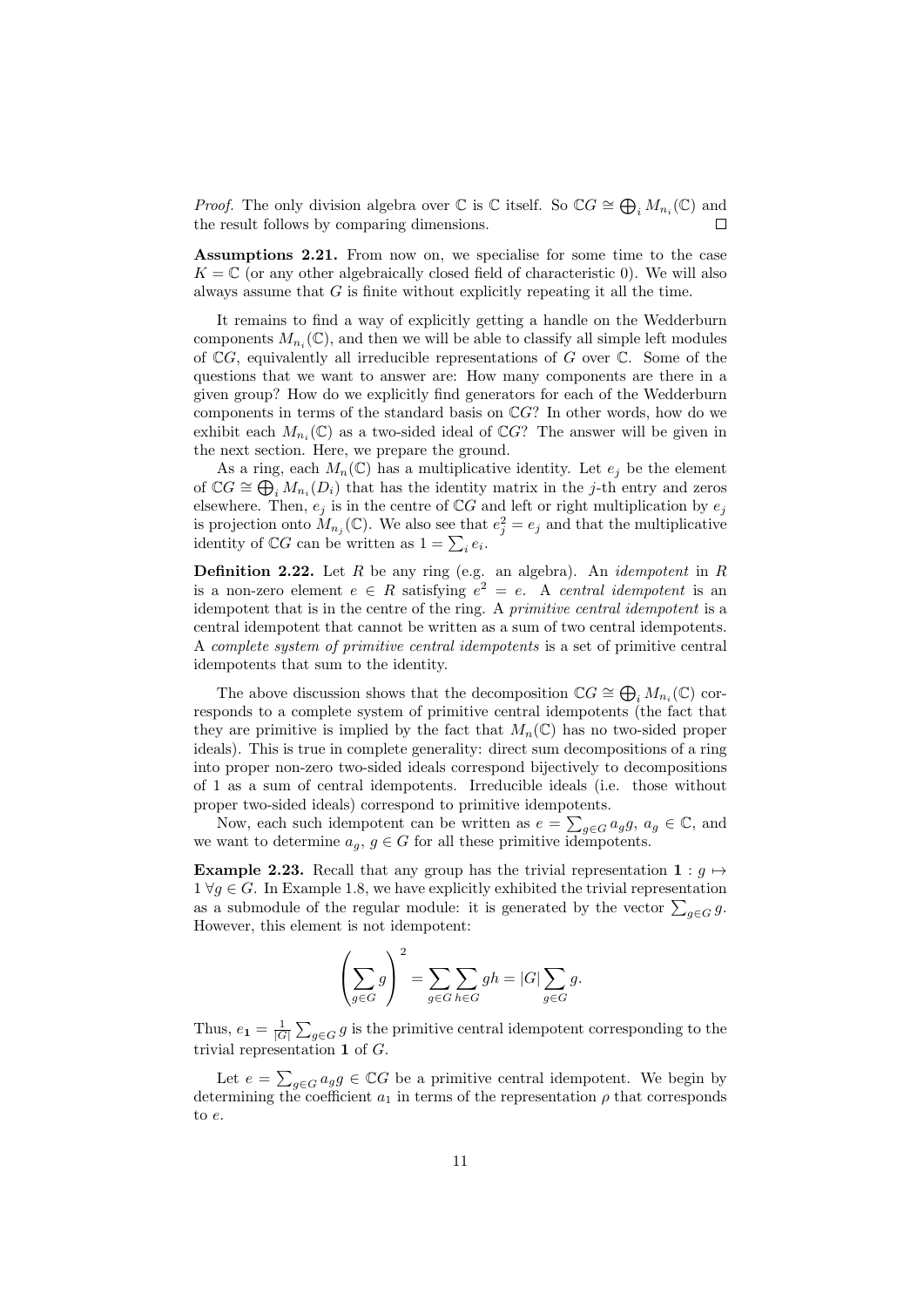**Proposition 2.24.** The coefficient  $a_1$  in a primitive central idempotent of  $\mathbb{C}G$ corresponding to the Wedderburn block  $M_n(\mathbb{C})$  is equal to  $\frac{n^2}{|G|}$  $\frac{n^2}{|G|}$ .

*Proof.* Multiplication by  $e$  is a linear map on  $\mathbb{C}G$ . On the Wedderburn component  $M_n(\mathbb{C}) = e \mathbb{C} G$  this map acts as the identity, while on the component  $(1-e)\mathbb{C}G$  it acts as the zero map. In other words,  $\mathbb{C}G = \text{Im }e \oplus \ker e$ , and choosing appropriate bases, we see that multiplication by  $e$  is given by the matrix  $\begin{pmatrix} I & 0 \\ 0 & 0 \end{pmatrix}$ , where dim Im  $e = \text{Tr } e = \dim M_n(\mathbb{C}) = n^2$ . Here, Tr e denotes the trace of the map on  $\mathbb{C}G$  given by multiplication by e (recall from linear algebra, that the trace of a matrix is invariant under conjugation, so we can define the trace of a linear map and it is independent of the choice of basis on  $\mathbb{C}G$ . But also,

$$
\text{Tr}\,e = \sum_{g \in G} a_g \cdot \text{Tr}\,g.
$$

Now, multiplication by  $q \neq 1$  correspons to a permutation of the standard basis of CG without any fixed points, so Tr  $q = 0$  for  $q \neq 1$ . On the other hand, multiplication by 1 is the identity map on  $\mathbb{C}G$ , so  $\text{Tr } e = a_1 \cdot \text{Tr } 1 = a_1 \cdot |G|$ .  $\Box$ 

## 3 Characters

### 3.1 The first sightings in nature

In the last proposition, it turned out, somewhat unexpectedly, that the traces of matrices might help us to get hold of the primitive central idempotents of a group algebra. This entire section will be about the rôle of traces in our theory. The main outcome of this section will be an explicit description of the idempotents we are after and an amazing almost purely combinatorial procedure that will make calculations of all complex irreducible representations of a given group much easier than the ad hoc methods that you have tried out on the first exercise sheet.

**Proposition 3.1.** Let G be a finite group and  $\rho : G \to V$  any complex representation. Denote by  $V^G = \{v \in V | g(v) = v \ \forall g \in G\}$  the fixed subspace under the action of  $G$ . In other words, it is the biggest subrepresentation of  $V$  that is a direct sum of trivial representations. Then,  $V^G = \frac{1}{|G|} \sum_{g \in G} \text{Tr} \rho(g)$ .

*Proof.* Since  $V$  is a direct sum of irreducible representations and since every irreducible representation is a direct summand of the regular representation, we deduce that V is a direct summand of  $(\mathbb{C}G)^{\oplus n}$  for some n. We already know that on  $\mathbb{C}G$ , multiplication by  $e_1 = \frac{1}{|G|} \sum_{g \in G} g$  is the projection onto the trivial summand of CG. It follows that  $V^G = e_1 V$ . Moreover, choosing a complementary subrepresentation  $U \leq V$  such that  $V = V^G \oplus U$ , as we may by Maschke's theorem, we immediately see that  $e_1$  is the identity map on  $V^G$  and the zero map on  $U$ , and therefore

$$
\dim V^G = \text{Tr}\,\rho(e_1) = \frac{1}{|G|} \sum_{g \in G} \text{Tr}\,\rho(g),
$$

as claimed.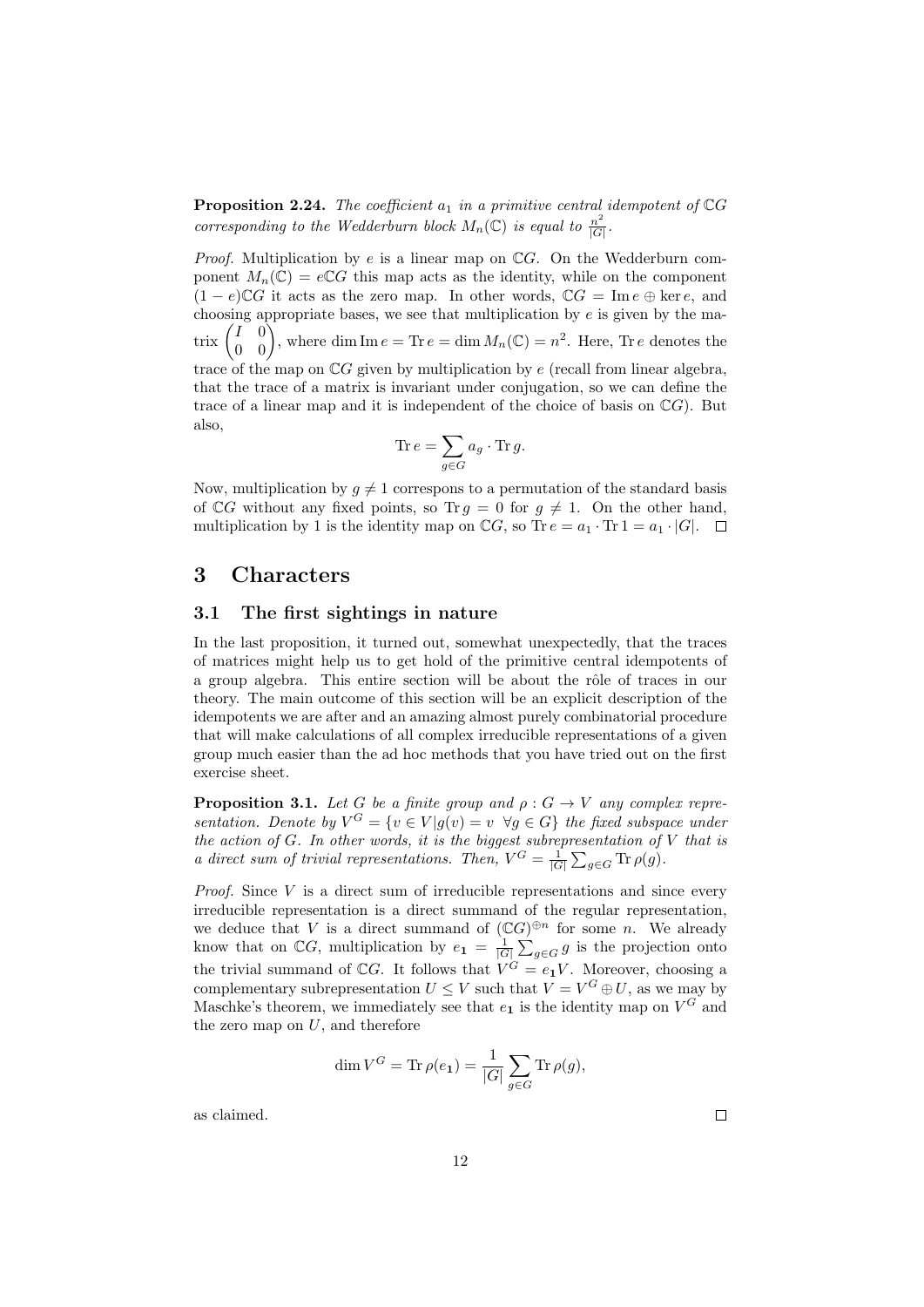We are thus led to the following definition:

**Definition 3.2.** Let  $\rho: G \to GL(V)$  be a complex representation. We define its *character*  $\chi_{\rho}$  by  $\chi_{\rho}(g) = \text{Tr}\,\rho(g)$ . This is independent of the choice of basis on V, since  $Tr \widetilde{MAM^{-1}} = Tr \widetilde{A}$  for all square matrices  $\widetilde{A}$  and all invertible  $\widetilde{M}$ . We call a character *irreducible* if the associated representation is irreducible. The dimension of the representation, which is also the character value at 1, is referred to as the *degree* of the character.

The quantity dim  $V^G$  for a representation of G can be interpreted as the dimension of  $\text{Hom}_G(1, V)$ , the space of all homomorphisms of representations between the trivial representation and  $V$ . That these two are indeed the same follows from Schur's Lemma. We would now like to find a similar formula for  $\dim \text{Hom}_G(V, W)$  for arbitrary representations V and W.

**Theorem 3.3.** Given two complex representations V and W of G, the space of  $G$ -homomorphisms from  $V$  to  $W$  is a complex vector space of dimension

$$
\frac{1}{|G|} \sum_{g \in G} \chi_V(g) \overline{\chi_W(g)} = \frac{1}{|G|} \sum_{g \in G} \overline{\chi_V(g)} \chi_W(g).
$$

Remark 3.4. Notice how the previous proposition is a special case of this theorem, using the fact that the character of the trivial representation is just  $\chi_1(g) = 1 \; \forall g \in G.$ 

*Proof.* The space of vector space homomorphisms from V to W,  $Hom(V, W)$ is a  $\mathbb{C}G$ -module as follows: for  $g \in G$  and  $f : V \to W$  a linear map, define  $g(f)(v) = g(f(g^{-1}v))$ . By definition,

$$
\operatorname{Hom}_G(V, W) = \operatorname{Hom}(V, W)^G.
$$

So, by Proposition 3.1,

$$
\dim \text{Hom}_G(V, W) = \frac{1}{|G|} \sum_{g \in G} \chi(g),\tag{3.1}
$$

where  $\chi$  is the character associated with the G-representation  $\text{Hom}(V, W)$ . So it just remains to compute this character. Let  $v_1, \ldots, v_n$  be a basis of V and  $w_1, \ldots, w_m$  be a basis of W. Then,  $f_{i,j}$  defined by  $f_{i,j}(v_k) = \delta_{i,k} w_j$  is a basis of Hom(V, W), where  $\delta_{i,k}$  is the usual Kronecker delta. Now, the trace of  $g \in$ G acting on Hom $(V, W)$  is the sum over all i and j of the coefficient of  $f_{i,j}$ in  $g(f_{i,j})$ . Also, for any  $f \in \text{Hom}(V, W)$ , the coefficient of  $f_{i,j}$  in f is the coefficient of  $w_j$  in  $f(v_i)$ . So, we need to compute the coefficient of  $w_j$  in  $g(f_{i,j})(v_i) = g(f_{i,j}(g^{-1}v_i))$ . Let g be represented by the matrix  $(X_{i,j})$  on W with respect to  $w_1, \ldots, w_m$  and let  $g^{-1}$  be represented by  $(Y_{k,l})$  on V with respect to  $v_1, \ldots, v_n$ . Recall, that  $f_{i,j}$  sends  $v_i$  to  $w_j$  and all other basis vectors to 0, so  $f_{i,j}(g^{-1}v_i) = Y_{i,i}w_j$ . The coefficient of  $w_j$  in  $g(f_{i,j})(v_i)$  is therefore  $X_{i,j}Y_{i,i}$ , and so we see that

$$
\chi(g) = \sum_{i,j} X_{j,j} Y_{i,i} = \left(\sum_i Y_{i,i}\right) \left(\sum_j X_{j,j}\right) = \chi_V(g) \chi_W(g^{-1}). \tag{3.2}
$$

It remains to relate  $\chi_V(g^{-1})$  to  $\chi_V(g)$ .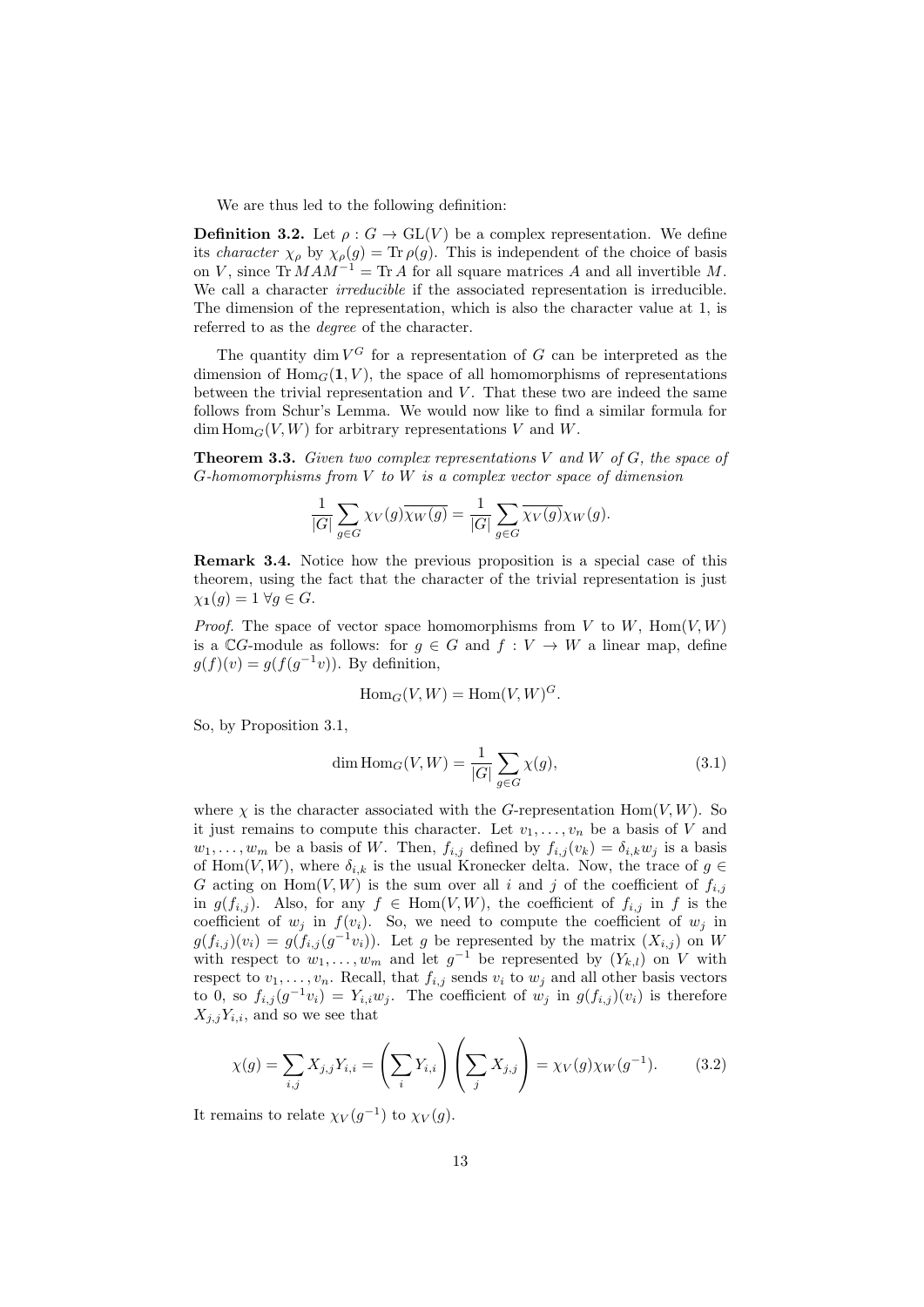**Lemma 3.5.** Let  $\rho: G \to GL(V)$  be a complex representation of a finite group G. Then  $\rho(g)$  is diagonalisable for any  $g \in G$ .

*Proof.* It suffices to show that the minimal polynomial of  $\rho(g)$  splits into linear factors. Now, g has finite order, n, say, so  $\rho(g)$  satisfies the polynomial  $x^n - 1 =$  $\prod_{i=0}^{n-1} x - \zeta_n^i$ , where  $\zeta_n$  is a fixed primitive *n*-th root of unity. The minimal polynomial must divide  $x^n - 1$ , so we are done.  $\Box$ 

**Corollary 3.6.** Let  $V$  be any d-dimensional representation of a finite group and let  $\chi$  be the associated character. If  $g \in G$  has order n, then  $\chi(g)$  is a sum of d n-th roots of unity and  $\chi(g^{-1}) = \overline{(\chi(g))}$ .

Together with equations (3.1) and (3.2), this finishes the proof of the theorem.  $\Box$ 

### 3.2 The character table, orthogonality relations

In light of Theorem 3.3, another definition naturally suggests itself:

**Definition 3.7.** Let  $\chi$  and  $\varphi$  be two characters of a finite group G. The *inner* product of  $\chi$  and  $\varphi$  is defined as

$$
\langle \chi, \varphi \rangle_G = \frac{1}{|G|} \sum_{g \in G} \chi(g) \overline{\varphi(g)}
$$

It is immediately seen that this is indeed a Hermitian inner product on the vector space of complex functions of  $G$  spanned by the irreducible characters, i.e. it is linear in the first variable and satisfies  $\langle \chi, \varphi \rangle = \overline{\langle \varphi, \chi \rangle}$ . Moreover, it is non-degenerate, as the next result demonstrates:

**Proposition 3.8.** Let  $\chi$  and  $\varphi$  be two irreducible characters. Then

$$
\langle \chi, \varphi \rangle_G = \left\{ \begin{matrix} 1, & \chi = \varphi \\ 0, & \text{otherwise} \end{matrix} \right\}.
$$

Proof. This is an immediate consequence of Theorem 3.3 together with Schur's lemma.  $\Box$ 

This proposition is truly remarkable, because it says that a complex representation is uniquely determined by its character. How so? Let  $\rho$  be a complex representation. By Maschke's theorem, we know that it is semi-simple, so let  $\rho = \bigoplus_i \rho_i^{n_i}$  be a decomposition of  $\rho$  into irreducible summands, where  $\rho_i \neq \rho_j$ for  $i \neq j$ . To determine  $\rho$ , it suffices to determine the multiplicities  $n_i$  of all the irreducible constituents. The character of  $\rho$  can be written as  $\chi_{\rho} = \sum_i n_i \chi_{\rho_i}$ . By computing the inner product of  $\chi_{\rho}$  with all irreducible characters, we find all  $n_i$ , and thus we find  $\rho$ . Since it is so amazing, let us say it again: an ndimensional representation assigns to each group element an  $n \times n$  matrix, i.e.  $n^2$  numbers. We replace these  $n^2$  numbers by just one, and this one is enough to determine the representation! A large part of the remaining course will consist of exploring the properties of characters.

Note that since trace is invariant under conjugation of matrices, the character is a function  $G \to \mathbb{C}$  that is constant on conjugacy classes of the group, i.e.  $\chi(hgh^{-1}) = \chi(g)$  for any character  $\chi$  of G.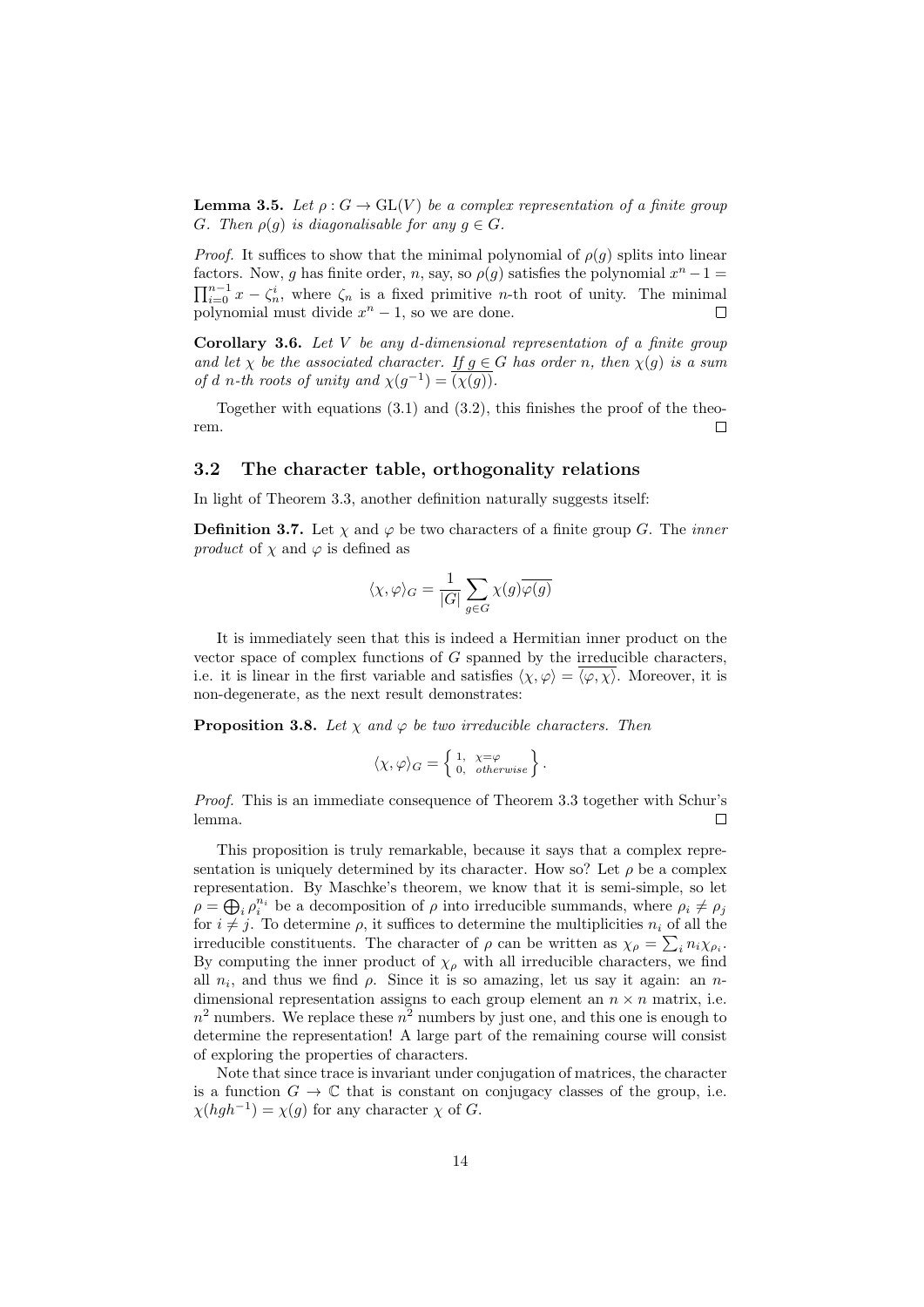**Definition 3.9.** A function  $f: G \to \mathbb{C}$  that is constant on conjugacy classes is called a class function.

The set of class functions on  $G$  naturally forms a  $\mathbb{C}$ -vector space whose dimension is equal to the number of conjugacy classes in  $G$ . Any character of  $G$  is a class function. Moreover, the inner product of characters can be defined similarly on the entire vector space of class functions. The above proposition says that irreducible characters of G form an orthonormal set with respect to this inner product. In particular, they must be linearly independent. In fact, we will now show that the irreducible characters form an orthonormal basis of the space of all class functions. Along the way, we will finally answer the question: how many isomorphism classes of irreducible complex representations does a finite group have?

**Theorem 3.10.** The number of distinct irreducible characters of  $G$  is equal to the number of conjugacy classes in  $G$ . In particular, the irreducible characters form an orthonormal basis of the space of class functions on G with respect to the inner product of Definition 3.7

Proof. The idea of the proof is to count the dimension of the centre of the group algebra  $\mathbb{C}G$  is two different ways. On the one hand, if we write it in terms of the Wedderburn decomposition

$$
\mathbb{C} G \cong \bigoplus_i M_{n_i} \mathbb{C},
$$

then it is immediate from general linear algebra that the centre consists of elements that are scalar multiplies of the identity in each Wedderburn component:

$$
Z(\mathbb{C}G) = \left\{ \bigoplus_i \lambda_i I_{n_i} \middle| \lambda_i \in \mathbb{C} \right\},\
$$

and so has dimension equal to the number of Wedderburn components, which is also the number of isomorphism classes of irreducible complex representations of G. On the other hand,

$$
\sum_{g \in G} a_g g \in Z(\mathbb{C}G) \Leftrightarrow \sum_{g \in G} a_g hgh^{-1} = \sum_{g \in G} a_g g \ \forall h \in G \Leftrightarrow a_{hgh^{-1}} = a_g \ \forall h, g \in G.
$$

So, an element  $\sum_{g} a_g g$  of the group algebra is central if and only if the coefficients  $a_q$  are constant on conjugacy classes. So, writing  $C(G)$  for the set of conjugacy classes,

$$
Z(\mathbb{C}G) = \left\{ \sum_{c \in C(G)} \left( a_c \sum_{g \in c} g \right) \mid a_c \in \mathbb{C} \right\},\
$$

 $\Box$ 

which has dimension  $|C(G)|$ , and the theorem is proven.

We see that the inner product of characters is in fact defined for any class functions. The orthogonality of the irreducible characters allows one to easily obtain the decomposition of an arbitrary class function into a linear combination of irreducible characters: if  $c = \sum_{\chi} a_{\chi} \chi$ , then  $a_{\chi} = \langle c, \chi \rangle$ . Moreover, the inner product gives a convenient way to check whether a given character is irreducible: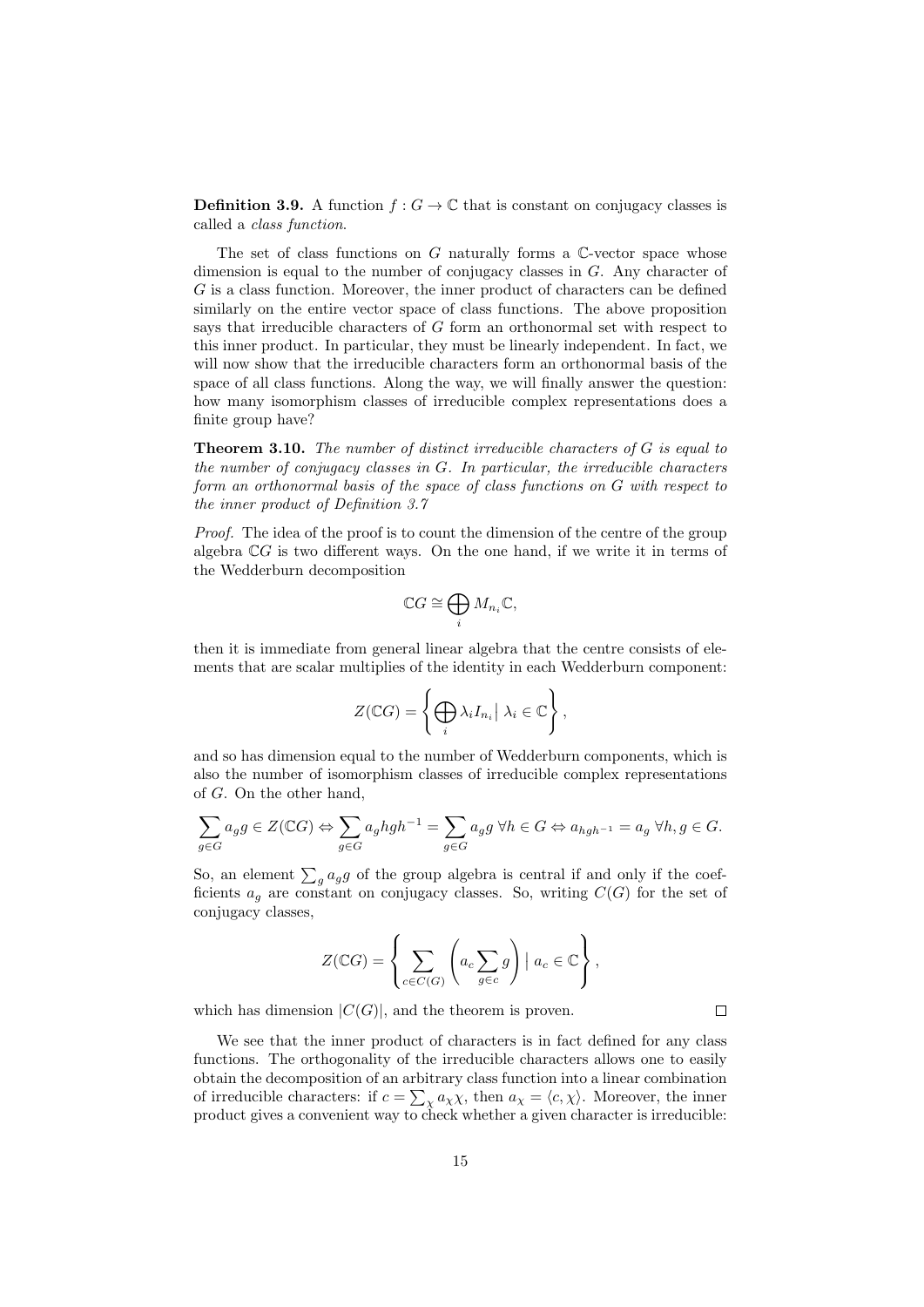**Corollary 3.11.** Let  $\chi$  be a character. Then,  $\chi$  is irreducible if and only if  $\langle \chi, \chi \rangle = 1.$ 

The above theorem suggests organising information about the irreducible complex representations of a finite group in a table.

**Definition 3.12.** The *character table* of a finite group is a square table, whose columns are labelled by the conjugacy classes of elements and where each row corresponds to an irreducible character of the group, listing its values at the representatives of the conjugacy classes.

The magic of characters is that it is often possible to find all irreducible characters without writing knowing the representations themselves.

**Example 3.13.** Let  $G = S_3$ . Recall that in symmetric groups, conjugacy classes are the same as the cycle type classes, so the character table will be a  $3 \times 3$  matrix. We know that all 1-dimensional characters are lifted from  $G/G'$ (see first exercise sheet), which in this case is  $C_2$ , so that gives us two out of three rows of the character table:

| $S_3$      | (1,2) | (1, 2, 3) |
|------------|-------|-----------|
|            |       |           |
| $\epsilon$ |       |           |
|            |       |           |

From Wedderburn's theorem, we know that  $|G|$  is equal to the squares of the dimensions of the irreducible characters, so the remaining character has dimension 2. Since the last row must be orthogonal to both the first and the second and since they only differ in the value at  $(1, 2)$ , the last character must be 0 in this column. Finally row orthogonality also gives the last value, and the whole character table is

| $S_3$ | (1,2) | (1, 2, 3) |
|-------|-------|-----------|
|       |       |           |
|       |       |           |
|       | 0     |           |

**Example 3.14.** Let  $G = G_{20} = \langle a, b | a^5 = b^4 = 1, bab^{-1} = a^2 \rangle$ . This is a semi-direct product of the cyclic group of order 5 and the cyclic group of order 4, the latter acting faithfully on the former. First, we need to determine the conjugacy classes in G. It is immediately seen that all non-trivial powers of a are conjugate, which gives a conjugacy class of size 4, and that no distinct powers of b are conjugate to each other. This quickly yields 5 conjugacy classes, represented by 1, and by  $ab^i$ ,  $0 \le i \le 3$ , the last three having size 5. The subgroup generated by  $a$  is normal and the quotient is cyclic of order 4. Since  $\langle a \rangle$  has no proper subgroups, we deduce that  $G' = \langle a \rangle$  and that G has therefore 4 one-dimensional characters. This immediately gives all but one row of the character table:

| $G_{20}$     |     | $1 \quad a \quad ab$ | $ab^2$              | $\n  ub3\n$ |
|--------------|-----|----------------------|---------------------|-------------|
| $\mathbf{1}$ |     |                      | $1 \t1 \t1 \t1 \t1$ |             |
| $\chi_1$     |     | $1 \quad i$          |                     |             |
| $\chi_2$     |     |                      | $1 \quad$           |             |
| $\chi_3$     |     | $-i$                 |                     | $\dot{i}$   |
|              | ? x | $\overline{u}$       | $\overline{z}$      | w           |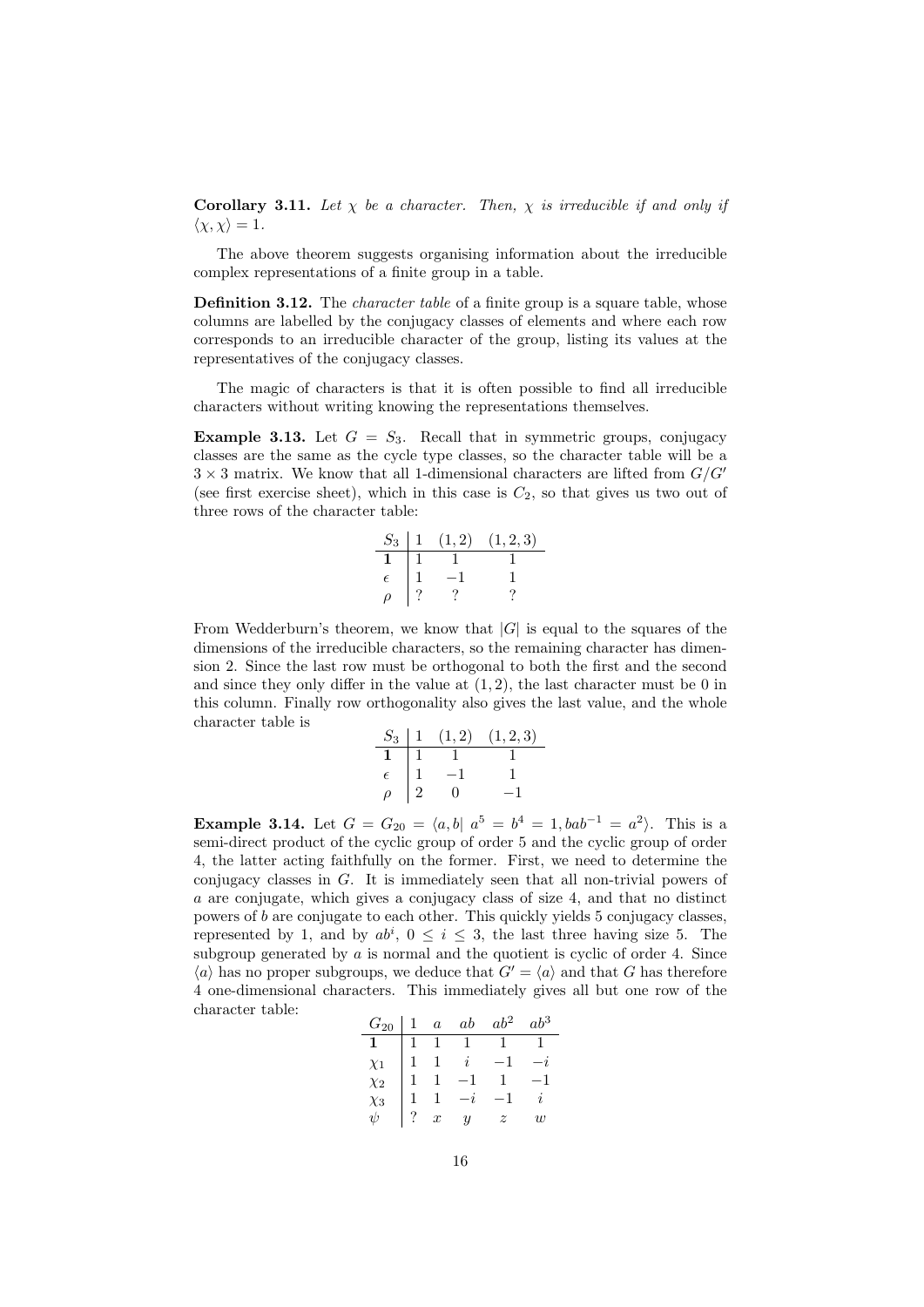Just like in the previous example, we deduce that the degree of the remaining character is 4. By comparing the inner products of  $\psi$  with 1 and with  $\chi_2$ , we deduce that  $y = -w$ . By making the same comparison with  $\chi_1$  and  $\chi_3$  and taking  $y = -w$  into account, we deduce that in fact  $y = w = 0$ . Again comparing the inner products with 1 and with any non-trivial degree one character also yields  $z = 0$  and then finally  $x = -1$ . The complete character table then is

| $G_{20}$ | $\overline{a}$ | ab           | $ab^2$ | $ab^3$ |
|----------|----------------|--------------|--------|--------|
|          |                | $\mathbf{1}$ |        |        |
| $\chi_1$ |                | i            |        | $-i$   |
| $\chi_2$ |                |              |        |        |
| $\chi_3$ |                | $-2$         |        |        |
|          |                | $\Omega$     | 0      | 0      |

Often, the character table is all one needs to know in practice. But if we want to know the actual matrices, we need to be able to determine the Wedderburn components explicitly. Luckily, this is also made possible by the characters:

**Theorem 3.15.** Let  $\tau : G \to GL(V)$  be an irreducible complex representation with character  $\chi$ . Let  $M_n \mathbb{C} = U \leq \mathbb{C}G$  be the corresponding Wedderburn summand of  $\mathbb{C}G$  (recall that this means that the  $\mathbb{C}G$ -module U is isomorphic to a direct sum of  $\dim(V)$  copies of V) and let  $e_x$  be the corresponding primitive central idempotent, i.e.  $e_{\chi} \mathbb{C} G = U$ . Then, we have

$$
e_{\chi} = \frac{\dim \tau}{|G|} \sum_{g \in G} \text{Tr} \,\tau(g^{-1})g = \frac{1}{|G|} \sum_{g \in G} \chi(1)\chi(g^{-1})g.
$$

*Proof.* Write  $e_{\chi} = \sum_{g \in G} a_g g$ . Let  $\rho$  be the character of the regular representation. Recall that  $\rho(1) = |G|$  and  $\rho(g) = 0$  for all  $g \neq 1$ , since multiplication by  $q \neq 1$  has no fixed points on the standard basis of CG. Therefore,

$$
\rho(g^{-1}e_{\chi}) = |G|a_g \tag{3.3}
$$

for any  $g \in G$ . On the other hand, we know from Wedderburn's theorem that  $\rho = \sum_{\chi_i} \chi_i(1)\chi_i$  with the sum running over all irreducible characters of G. If  $i \neq j$ , then  $e_{\chi_i}$  acts as zero on  $e_{\chi_j} \mathbb{C}G$  (and therefore so does  $ge_{\chi_i}$  for any  $g \in G$ ). Otherwise,  $e_{\chi_i}$  acts as the identity, and so  $ge_{\chi_i}$  acts as g. In summary, we have

$$
\rho(g^{-1}e_{\chi}) = \sum_{\chi_i} \chi_i(1)\chi_i(g^{-1}e_{\chi}) = \chi(1)\chi(g^{-1}).
$$
\n(3.4)

Equating (3.3) and (3.4), we get the result.

 $\Box$ 

The example of  $G_{20}$  was a little bit more cumbersome than that of  $S_3$ . Fortunately, the character table bears a lot more symmetry than we have exploited so far. Another orthogonality relation is extremely useful and would have reduced our work in the case of  $G_{20}$  considerably:

**Proposition 3.16.** Let  $g, h \in G$ . Then  $\sum_{\chi} \chi(g) \chi(h) = 0$  if g is not conjugate to h, and is equal to  $|C_G(g)|$ , the order of the centraliser of g in G otherwise.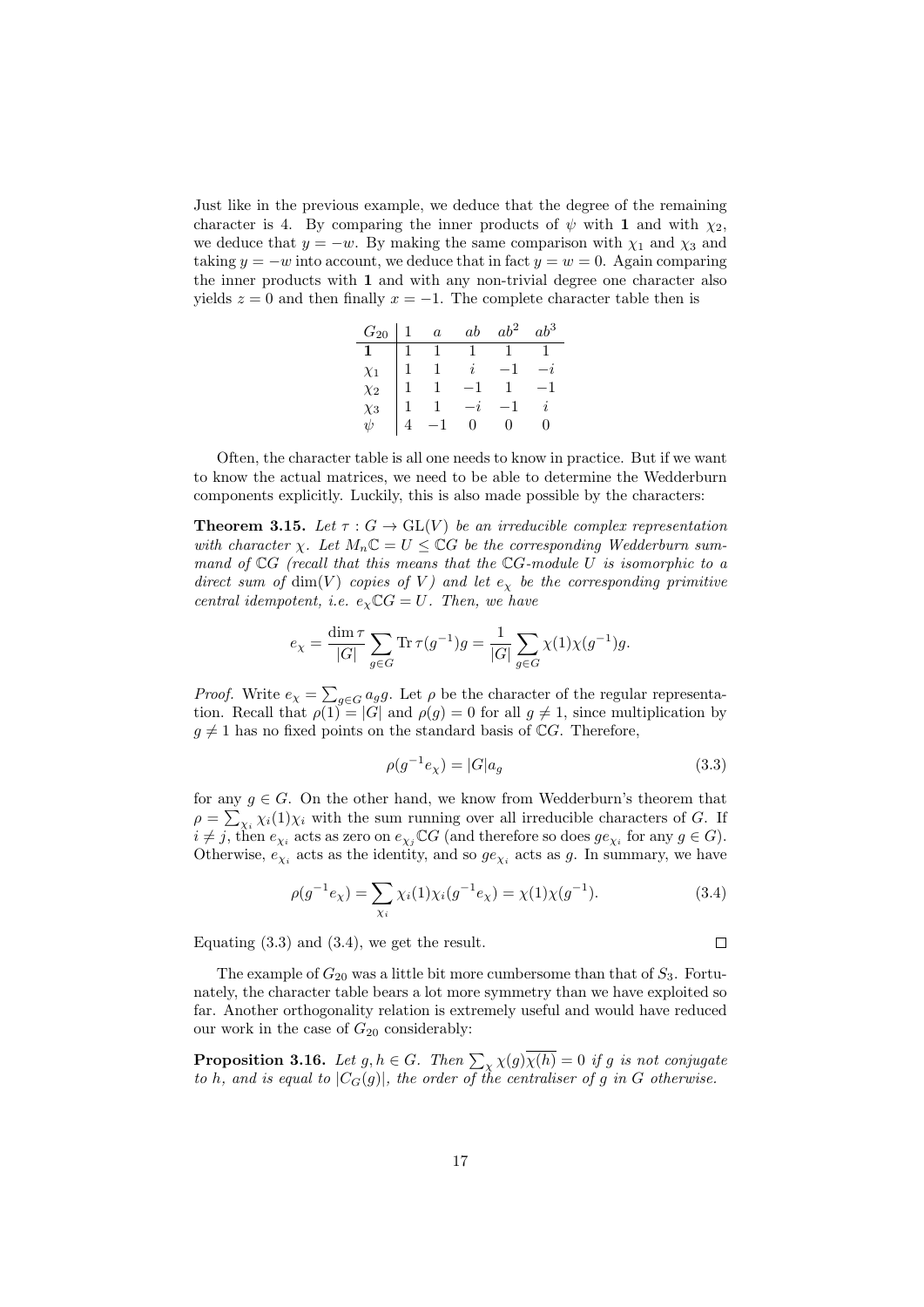*Proof.* Let  $g_1, \ldots, g_k$  denote representatives of all the conjugacy classes in G, write  $cc(q)$  for the conjugacy class of an element. The orthogonality relation between the irreducible characters can be written as

$$
|G|\delta_{\chi,\varphi} = \sum_{g \in G} \chi(g)\overline{\varphi(g)} = \sum_{i=1}^k |cc(g_i)| \chi(g_i)\overline{\varphi(g_i)}.
$$

The orthogonality relations can be written all at once in matrix notation as follows: let X be the  $k \times k$  matrix given be the entries of the character table and let  $D = \text{diag}\{|cc(q_1), \ldots, |cc(q_k)|\}$ . Then, we have

$$
|G|I_k = XD\overline{X}^{\text{Tr}},
$$

where  $I_k$  is the  $k \times k$  identity matrix. In other words,  $\frac{1}{|G|}D\overline{X}^{\text{Tr}}$  is the right inverse of the matrix  $X$ . But the right inverse of a square matrix is also its left inverse, so we have

$$
|G|I_k = D\overline{X}^{\text{Tr}} X,
$$

which, when spelled out row by row, reads

$$
|G|\delta_{i,j} = \sum_{\chi \in \text{Irr } G} |cc(g_i)| \overline{\chi(g_i)} \chi(g_j).
$$

The result now follows from the orbit-stabiliser theorem.

In particular, one can read off the sizes of the conjugacy classes of G from the character table.

The character table encodes a lot more group theoretic information. For example, we can extract complete information about the sizes of normal subgroups of G just by looking at the character table:

**Proposition 3.17.** Any normal subgroup of  $G$  is of the form

$$
N = \{ g \in G | \chi_i(g) = \chi_i(1) \; \forall \chi_i \in I \subset \text{Irr}(G) \}
$$

for some subset I of the set of irreducible characters of G. Moreover, any such set is indeed a normal subgroup of G.

*Proof.* On the second exercise sheet, you show that if  $\rho$  is a representation of G with character  $\chi$ , then ker  $\rho = \chi^{-1}(\chi(1))$ . Since kernels of group homomorphisms are normal subgroups and since the intersection of two normal subgroups is a normal subgroup, we immediately see that sets of the above form are indeed always normal subgroups of  $G$ . Moreover, if  $N$  is any normal subgroup, then let I be the set of all irreducible characters of G that are lifted from the quotient  $G/N$  (see first exercise sheet). Then, by your results from the first exercise sheet,  $N = \bigcap_{\chi \in I} \ker \chi$  as claimed.  $\Box$ 

**Example 3.18.** Let G be as in Example 3.14. By taking  $I = \{\chi_1, \chi_2, \chi_3\}$ , we see that  $\langle a \rangle$  is a normal subgroup. By taking  $I = {\chi_2}$ , we also see that  $\langle a, b^2 \rangle$ is normal, and these are all the proper non-trivial normal subgroups.

Corollary 3.19. A group G is simple if and only if ker  $\chi = \{1\}$  for all irreducible characters  $\chi$  of  $G$ .

 $\Box$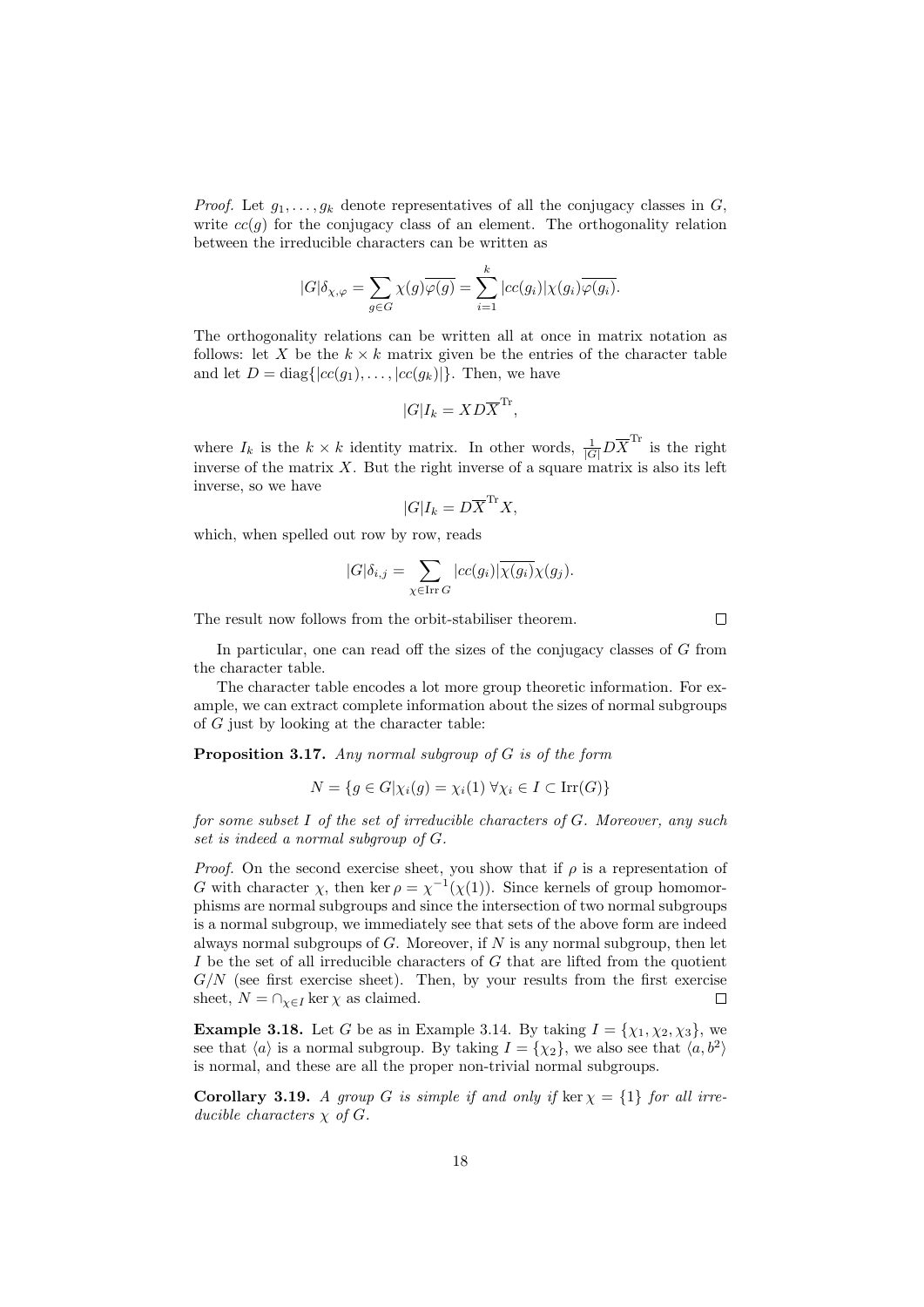It also follows that the character table tells us whether a group is soluble. Indeed, G is soluble if and only if there is a chain of normal subgroups  $\{1\} \triangleleft$  $N_2 \triangleleft ... \triangleleft N_t = G$  such that each has index a prime power in the next. Since the normal subgroups of a group together with their orders can be read off from the character table, and since the character table of  $G/N$  can be read off from that of G, such a chain is detectable through the character table.

We can also recover the centre of the group from the character table.

**Definition 3.20.** Given a representation  $\rho$  of G with character  $\chi$ , define the centre of  $\rho$  by

$$
Z(\rho) = Z(\chi) = \{ g \in G | \rho(g) = \lambda I \}.
$$

From the second exercise sheet, we have  $Z(\chi) = \{g \in G | |\chi(g)| = \chi(1)\}.$ 

It is easy to see that  $Z(\rho)$  is a subgroup of G and the restriction of  $\rho$  to Z is isomorphic to  $\psi^{\oplus \chi(1)}$  for some 1-dimensional character  $\psi$  of  $Z(\rho)$ .

**Lemma 3.21.** Let  $\rho$ ,  $\chi$  and  $Z(\chi)$  be as above. Then  $Z(\chi)$  ker  $\chi$  is cyclic and is contained in the centre of  $G/\ker \chi$ . Moreover, if  $\chi$  is irreducible, then  $Z(\chi)$  ker  $\chi$  is equal to the centre of  $G/\ker \chi$ .

*Proof.* Suppose that  $\text{Res}_{G/Z(\rho)} \chi = \chi(1)\psi$  for a linear (i.e. one-dimensional) character  $\psi$  of  $Z(\chi)$ . Clearly, ker  $\chi = \ker \psi$ . By the first isomorphism theorem,  $Z(\chi)/\ker \chi$  is therefore isomorphic to the image of  $\psi$ , which is a finite subgroup of  $\mathbb{C}^{\times}$ , hence cyclic. Similarly,  $Z(\chi)/\ker \chi \cong \chi(Z(\chi))$  is clearly central in  $G/\ker \chi \cong \text{Im }\rho$ . Conversely, if  $\chi$  is irreducible and g ker  $\chi$  is central in  $G/\ker \chi$ , then multiplication by  $g$  is an automorphism of  $\rho$ , hence it is a scalar multiple of the identity by Schur's lemma. П

**Corollary 3.22.** The centre of G is equal to  $\bigcap_{\chi \in \text{Irr}(G)} Z(\chi)$ .

*Proof.* You have already shown on the first exercise sheet that  $Z(G) \subseteq Z(\chi)$  for any irreducible character  $\chi$ . For the reverse inclusion, suppose that  $q \in Z(\chi)$ for every irreducible  $\chi$ . By the previous lemma, we have that g ker  $\chi$  is central in  $G/\ker \chi$  for all irreducible  $\chi$ , so that for any  $x \in G$ ,  $gx \ker \chi = xg \ker \chi$ , i.e.  $gxg^{-1}x^{-1} \in \ker \chi$  for all irreducible  $\chi$ . But  $\bigcap_{\chi \in \text{Irr}(G)} \ker \chi = 1$ , so  $gxg^{-1}x^{-1} =$ 1 for all  $x$ , and so  $q$  is central.

**Definition 3.23.** A character  $\chi$  is called *faithful* if ker  $\chi = 1$ .

## 4 Integrality of characters, central characters

We have now seen some examples of characters that take non-integer, and even non-rational values. However, the values they take are still very special. To explore this, we need some notions from algebraic number theory.

**Definition 4.1.** A complex number  $\alpha$  is an *algebraic integer* if there exists a monic polynomial  $f(x)$  (i.e. with highest power entering with coefficient 1) with integer coefficients such that  $f(\alpha) = 0$ .

We will list without proof some of the most important properties of algebraic integers.

It might appear as though it can be very hard to prove that something is not an algebraic integer. After all, how can we be sure that there is no suitable polynomial? It turns out that this is very easy: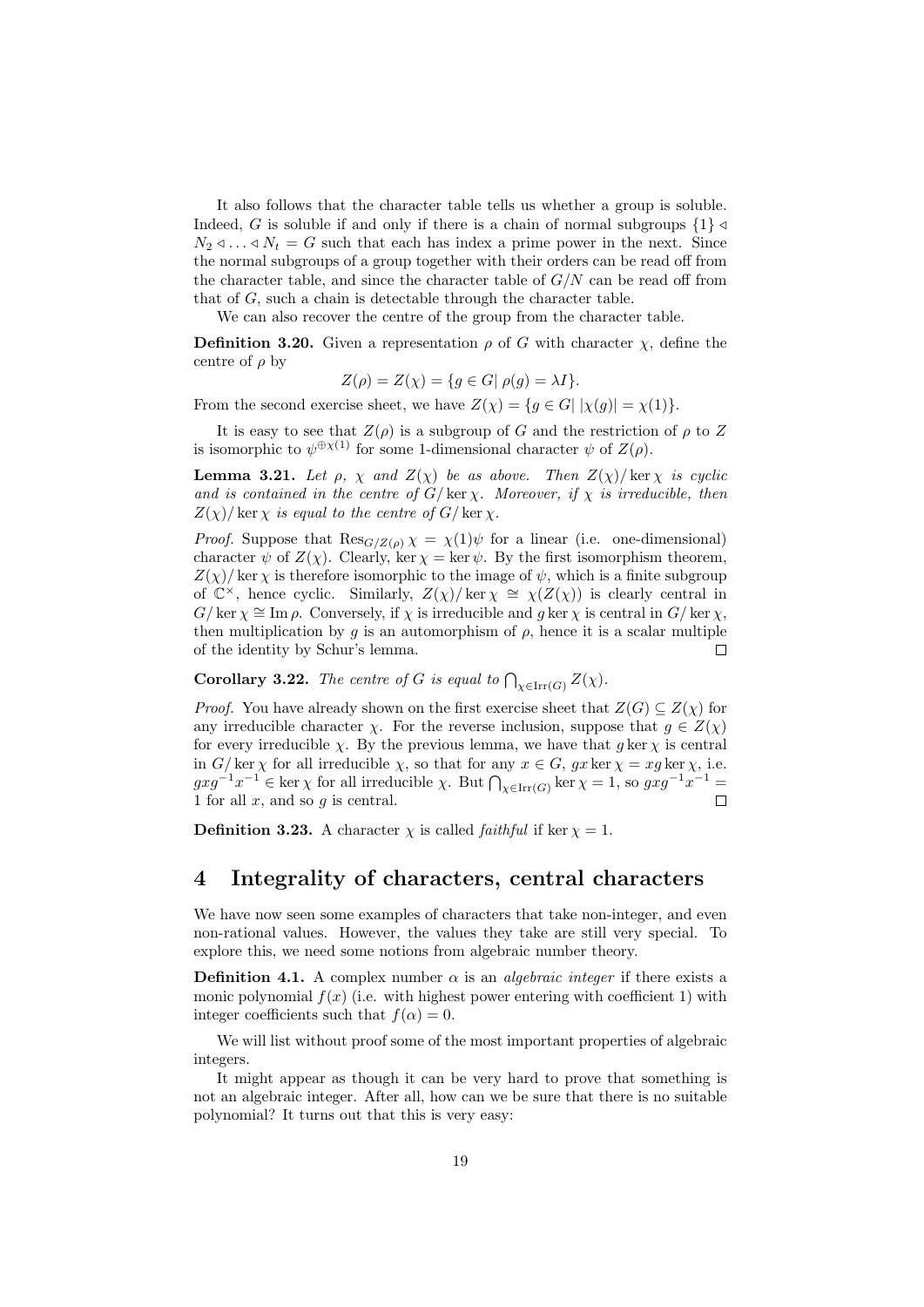**Lemma 4.2.** Let  $f(x)$  be an irreducible monic polynomial over  $\mathbb{Q}$ . Then its roots are algebraic integers if and only if  $f(x) \in \mathbb{Z}$ .

Example 4.3. The following lists algebraic integers, together with polynomials that witness their integrality:

- $\alpha = 5, F(x) = x 5;$
- $\bullet \ \alpha =$ √  $\overline{2}$ ,  $f(x) = x^2 - 2$ ;
- $\alpha = e^{2\pi i/n} \; n \in \mathbb{N}, \; f(x) = x^n 1;$
- $\alpha = \frac{1+\sqrt{5}}{2}, f(x) = x^2 x 1.$

And here some examples of complex numbers that are not algebraic integers: 1/2,  $\frac{1}{2}e^{2\pi i/n}$  for any  $n \in \mathbb{N}$ ,  $\frac{1+\sqrt{3}}{2}$ ,  $\pi$ , log(2). The last two do not satisfy *any* polynomial equation with rational coefficients – they are transcendental.

**Lemma 4.4.** The only algebraic integers that are in  $\mathbb Q$  are the usual integers  $\mathbb{Z}$ .

*Proof.* Let  $\alpha \in \mathbb{Q}$  be an algebraic integer. Clearly,  $\alpha$  satisfies the monic rational polynomial  $f(x) = x-\alpha$ , and this is clearly irreducible. Hence, the result follows from Lemma 4.2.  $\Box$ 

The following is completely non-obvious at first glance:

**Theorem 4.5.** The subset of  $\mathbb C$  consisting of algebraic integers is a ring. In other words, if  $\alpha$  and  $\beta$  are algebraic integers, then so are  $\alpha + \beta$  and  $\alpha\beta$ .

It is not at all obvious how, given polynomials for  $\alpha$  and  $\beta$ , to explicitly construct a polynomial that will have  $\alpha + \beta$ , say, as a root. Instead of such a frontal approach, we will surround the problem from the flanks. The proof will proceed in several intermediate results.

**Lemma 4.6.** Let  $X = \{\alpha_1, \dots, \alpha_k\}$  be a finite set of algebraic integers. Then, there exists a ring S with the properties

- 1.  $\mathbb{Z} \subseteq S \subset \mathbb{C}$ :
- 2.  $X \subseteq S$ :
- 3. S is finitely generated as a Z-module.

*Proof.* The numbers  $\alpha_i$  satisfy monic polynomials  $f_i \in \mathbb{Z}[X]$  of degrees  $n_i$ . Consider the finite set

$$
Y = \{ \alpha_1^{n_1} \cdots \alpha_k^{n_k} | 0 \le \alpha_i \le n_i - 1 \text{ for } 1 \le i \le k \},\
$$

and let S be the set of all  $\mathbb{Z}$ -linear combinations of elements of Y. Then, all the assertions are clear, except for the claim that  $S$  is a ring. By definition, it is closed under addition, we just need to prove that  $S$  is closed under multiplication. But that follows immediately from the fact that  $\alpha_i^{n_i}$  can be expressed as a Z-linear combination of strictly smaller powers of  $\alpha_i$ , using  $f_i$ , so any power of  $\alpha_i$  can be expressed as a Z-linear combination of  $1, \ldots, \alpha_i^{n_i-1}$ .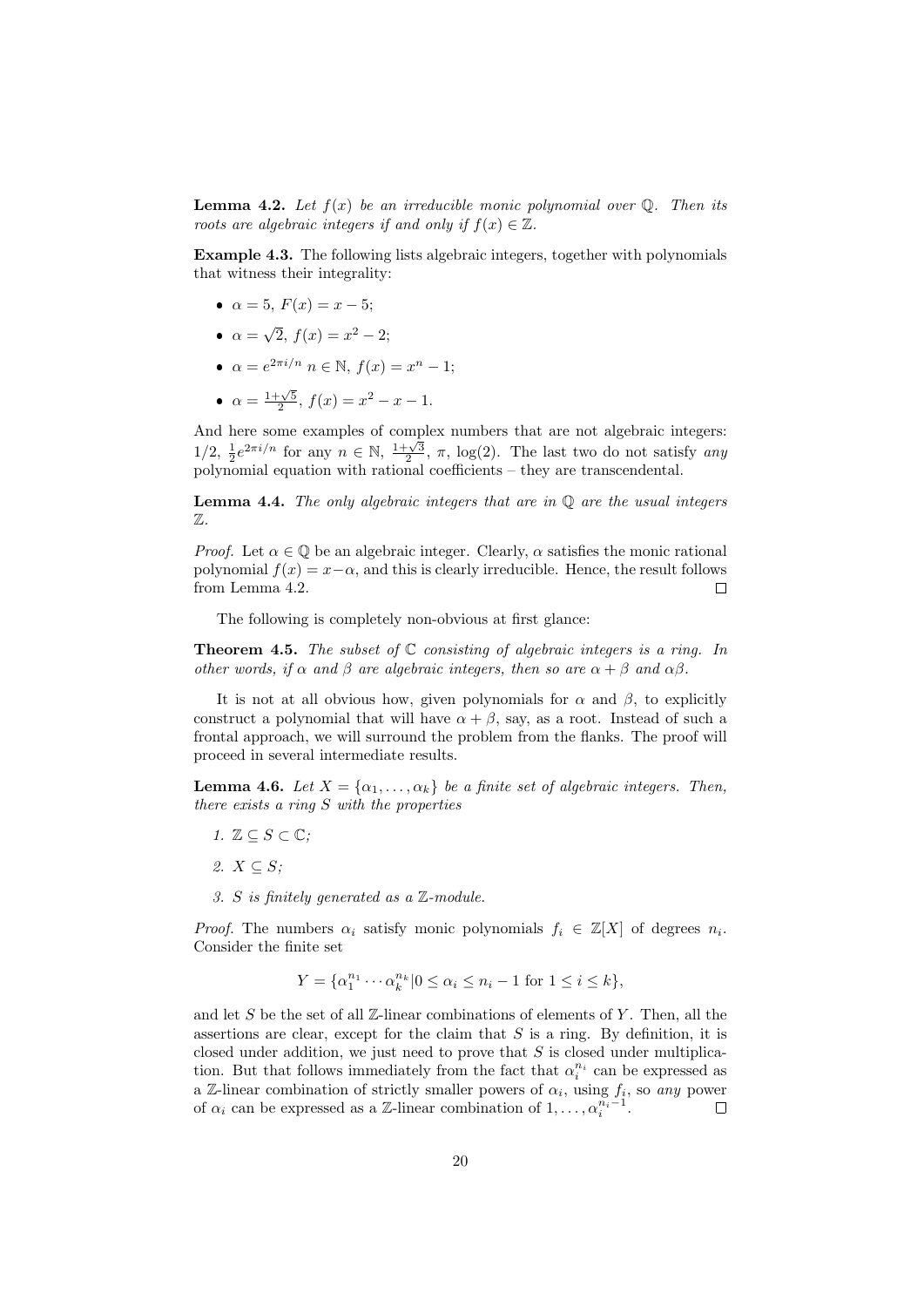The following is a rather surprising converse to this Lemma 4.6:

**Theorem 4.7.** Let S be a ring with  $\mathbb{Z} \leq S \leq \mathbb{C}$ , and such that S is finitely generated as a  $\mathbb{Z}$ -module. Then every element of  $S$  is an algebraic integer.

*Proof.* Let  $Y = \{y_1, \ldots, y_k\} \subseteq S$  be a generating set for Y as a Z-module. Then, for any  $s \in S$ , we have

$$
sy_i = \sum_{j=1}^k a_{i,j}y_j, \ \ a_{i,j} \in \mathbb{Z}.
$$

This can be expressed for all i simultaneously by matrix notation: if  $A = (a_{i,j})$ and v is the column vector with entries  $y_i$ ,  $1 \leq i \leq k$ , then the above equation says

$$
sv = Av,
$$

so that s is a root of the polynomial  $f(X) = det(XI - A)$ . This is a monic polynomial in  $\mathbb{Z}[X]$ , which proves that s is an algebraic integer.  $\Box$ 

*Proof of Theorem 4.5.* Let  $\alpha$  and  $\beta$  be two algebraic integers. By Lemma 4.6, there exists a ring S with  $\mathbb{Z} \subseteq S \subseteq \mathbb{C}$  containiga and  $\beta$  that is finitely generated as a Z-module. Since S is a ring,  $\alpha + \beta$  and  $\alpha\beta \in S$ . By Theorem 4.7,  $\alpha + \beta$ and  $\alpha\beta$  are algebraic integers, as required.  $\Box$ 

#### Corollary 4.8. Character values are always algebraic integers.

Proof. We already know that character values are sums of roots of unity. The latter are algebraic (see Example 4.3) and the algebraic integers are closed under sums, hence the result.  $\Box$ 

This result will be very useful for group theoretic applications.

Recall from the first exercise sheet that if  $\rho$  is an irreducible representation of G and z is an element of the centre of G, then  $\rho(g)$  is a scalar matrix,  $\lambda_z I$ for some  $\lambda_z \in \mathbb{C}^{\times}$ . More generally, if z is any element of the centre of the group algebra CG, then we also have  $\rho(z) = \lambda_z I$  for some  $\lambda_z \in \mathbb{C}$ . Recall that this follows from Schur's Lemma, since the action of a central element of the algebra on any CG-module gives a module homomorphism. Thus, the character  $\chi$  of  $\rho$ satisfies  $\chi(z) = \chi(1)\lambda_z$ .

**Definition 4.9.** Define the *central character*  $\omega_{\chi}$  attached to  $\chi$  by

$$
\omega_{\chi}: Z(\mathbb{C}G) \to \mathbb{C}, \quad z \mapsto \lambda_z = \chi(z)/\chi(1).
$$

This is easily seen to be an algebra homomorphism.

Recall from the proof of Theorem 3.10 that a basis for  $Z(\mathbb{C}G)$  is given by sums  $\sum_{g \in cc} g$  over conjugacy classes cc in G. Since  $\omega_{\chi}$  is an algebra homomorphism, and in particular C-linear, it is determined by its values on a basis of  $Z(\mathbb{C} G)$ . Let cc be a conjugacy class in G and let  $CC = \sum_{g \in cc} g$ . We compute

$$
\omega_{\chi}(CC)\chi(1) = \chi(CC) = \sum_{g \in cc} \chi(g) = |cc|\chi(g) \text{ for any } g \in cc,
$$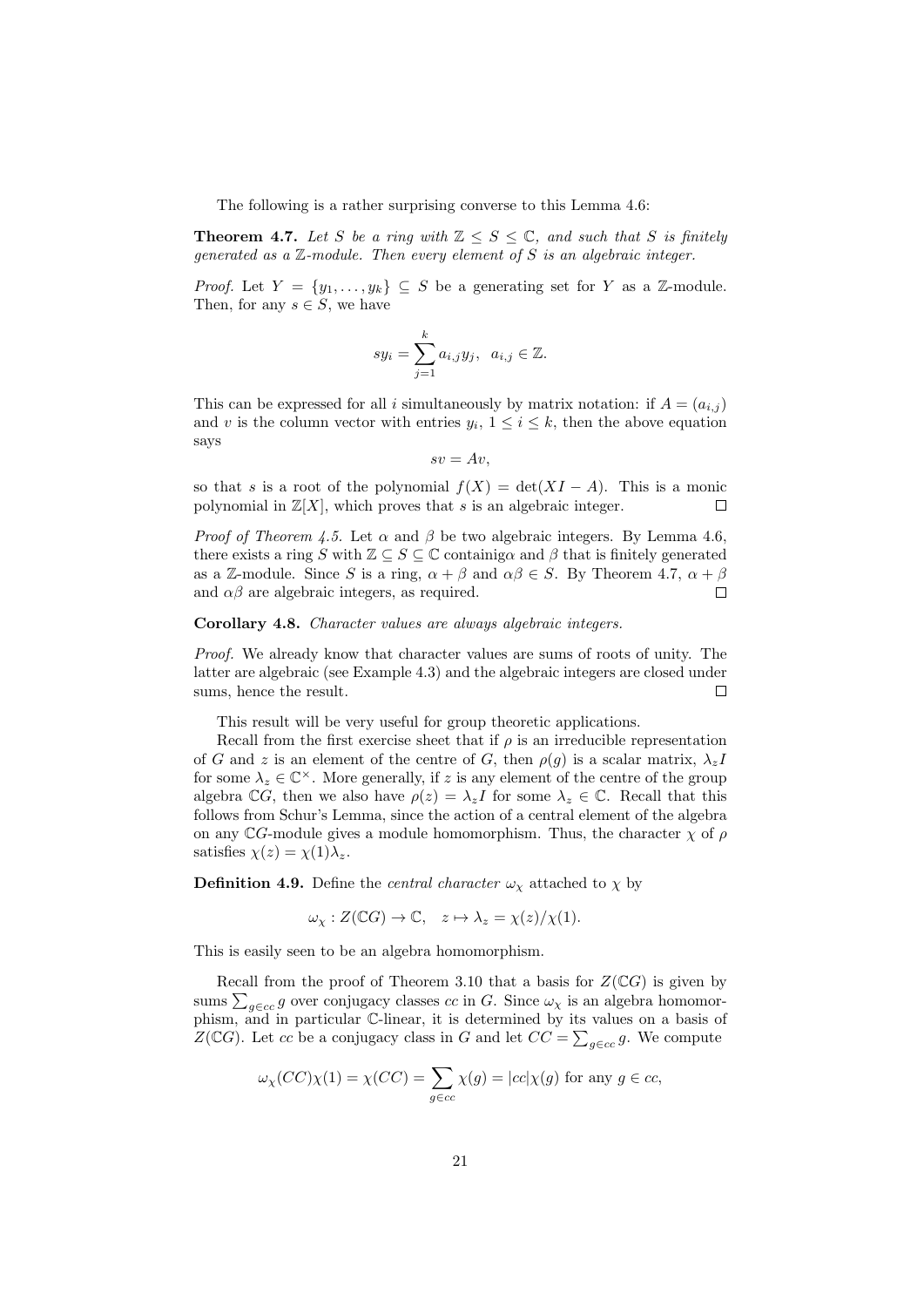and so

$$
\omega_{\chi}(CC) = \frac{|cc|\chi(g)}{\chi(1)} \text{ for any } g \in cc.
$$
\n(4.5)

Since conjugacy class sizes are determined by the character table through column orthogonality, we deduce in particular that central characters are determined by the character table.

**Theorem 4.10.** Let  $\chi$  be an irreducible character of G with associated central character  $\omega_{\chi}$ . Let CC be a class sum, as before. Then,  $\omega_{\chi}(CC)$  is an algebraic integer.

*Proof.* Let  $CC_1, \ldots, CC_r$  be the class sums in G. Recall that they constitute a basis for  $Z(\mathbb{C} G)$ . Thus, we can write

$$
CC_iCC_j = \sum_{k=1}^r a_{i,j,k}CC_k.
$$

I claim that the coefficients are non-negative integers. Indeed, to find the coefficient of one  $CC_k = \sum_{g \in cc_k} g$ , we only need to look at the coefficient of some  $g_k \in cc_k$  in  $CC_iCC_j = (\sum_{g \in cc_i} g)(\sum_{h \in cc_j} h)$ . But that is just the number of ways of writing  $g_k$  as  $gh, g \in cc_i$ ,  $h \in cc_j$ , and thus a non-negative integer. It follows that the set S of all Z-linear combinations of  $\omega_{\chi}(CC_k)$ ,  $1 \leq k \leq r$ , is closed under multiplication and therefore constitutes a ring. Moreover,  $\omega_{\chi}(1) = 1$ , so  $\mathbb{Z} \subseteq S \subseteq \mathbb{C}$  and Theorem 4.7 applies, showing that all elements of S are algebraic integers, which completes the proof.  $\Box$ 

We can now deduce another property of irreducible characters that is very useful for finding character tables:

**Theorem 4.11.** Let  $\chi$  be an irreducible character of the group G. Then  $\chi(1) ||G|$ .

Proof. By orthonormality of characters, we have

$$
|G| = \sum_{g} \chi(g) \overline{\chi(g)}.
$$

We will rewrite this equation in terms of the central character  $\omega_{\chi}$ . Let  $cc_1, \ldots, cc_r$ be the conjugacy classes in G with sums  $CC_i$  and representatives  $g_i$ . Then, grouping the above sum over the conjugacy classes, we get

$$
|G| = \sum_{i=1}^r |cc_i|\chi(g)\overline{\chi(g)} = \sum_{i=1}^r \chi(1)\omega_\chi(g)\overline{\chi(g)}.
$$

So  $G/\chi(1) = \sum_{i=1}^r \omega_{\chi}(g)\overline{\chi(g)}$  is an algebraic integer. But also,  $G/\chi(1) \in \mathbb{Q}$ , so is in fact an integer by Lemma 4.4.

Using a similar idea, we can prove an even stronger divisibility result:

**Theorem 4.12.** Let  $\chi \in \text{Irr}(G)$ . Then  $\chi(1) | [G : Z(\chi)]$ .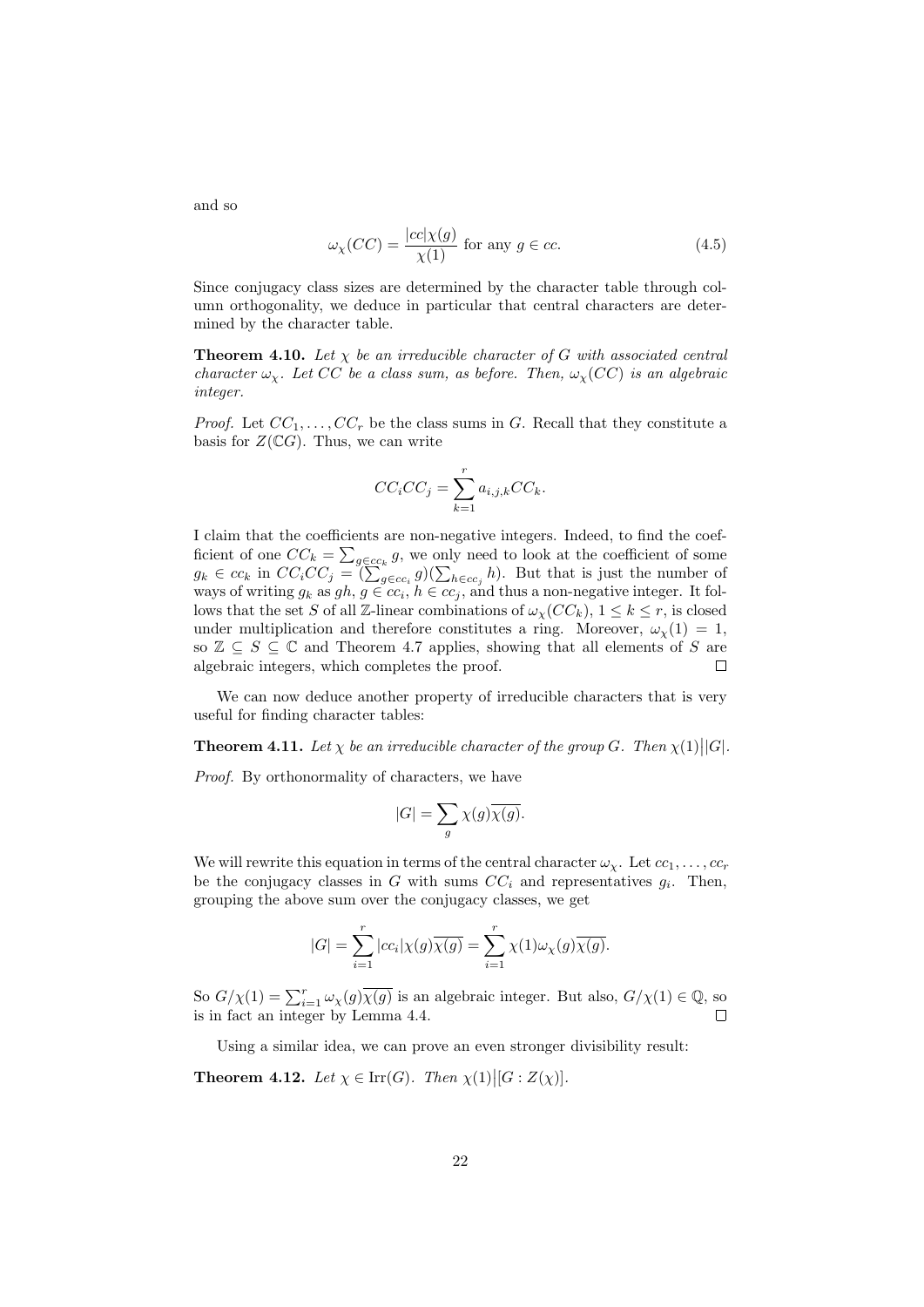*Proof.* We can regard  $\chi$  as an irreducible character of  $G/\ker \chi$  and the statement of the theorem does not change upon passage to that quotient. So, we may without loss of generality assume that ker  $\chi$  is trivial, and therefore  $Z(G)$  =  $Z(\chi)$ . Also, it follows that the associated central character  $\omega_{\chi}$  is injective on  $Z(G)$ .

Define an equivalence relation on the elements of  $G$  by

 $x \sim y$  if for some  $z \in Z(G)$ , x is conjugate to yz.

Denote the equivalence classes by  $K_1, \ldots, K_s$ . I claim that  $|\chi(g)|$  is constant on each of these equivalence classes. Indeed, if  $x \sim y$ , then x is conjugate to yz for some  $z \in Z(G)$ , so  $\chi(x) = \chi(yz)$ . But the matrix corresponding to z is a scalar matrix,  $\omega_{\chi}(z)I$ , so  $\chi(yz) = \chi(y)\omega_{\chi}(z)$ . Moreover, since z has finite order,  $|\omega_{\gamma}(z)| = 1$ , which proves the claim.

Next, I claim that either  $\chi$  is 0 on  $K_i$ , or else  $|K_i| = |cc(g_i)||Z(G)|$ , where  $g_i$ is any representative of the equivalence class  $K_i$ . By definition, every element of  $K_i$  is of the form  $yz$  for  $y \in cc(g_i)$  and  $z \in \mathbb{Z}(G)$ . So we only need to show that  $y_1z_1 = y_2z_2$  for  $y_1, y_2 \in cc(g), z_i \in Z(G) \Leftrightarrow y_1 = y_2$  and  $z_1 = z_2$ . But

$$
y_1z_1 = y_2z_2 \Rightarrow \chi(y_1)\omega_{\chi}(z_1) = \chi(y_1z_1) = \chi(y_2z_2) = \chi(y_2)\omega_{\chi}(z_2).
$$

Moreover, since  $y_1$  is conjugate to  $y_2$ , we see that  $\chi(y_1) = \chi(y_2)$ , and so either  $\chi(y_i) = 0$  or  $\omega_\chi(z_1) = \omega_\chi(z_2)$ . In the latter case, we have  $z_1 = z_2$ , since  $\omega_\chi$ is injective, whence  $y_1 = y_2$ , as required. If we pick representatives  $g_i$  for the equivalence classes  $K_i$ , we now have

$$
|G| = \sum_{i=1}^{s} |K_i| \chi(g_i) \overline{\chi(g_i)}
$$
  

$$
= \sum_{i=1}^{s} |Z(G)||cc(g_i)| \chi(g_i) \overline{\chi(g_i)}
$$
  

$$
\stackrel{(4.5)}{=} \sum_{i=1}^{s} |Z(G)| \chi(1) \omega_{\chi}(CC(g_i)) \overline{\chi(g_i)},
$$

where, as before,  $CC(g_i) = \sum_{g \in cc(g_i)} g$ . As in the previous proof, we deduce that  $|G|/|Z|\chi(1)$  is an algebraic integer, but also a rational number, hence an integer.  $\Box$ 

Example 4.13. At this point, we discussed in detail the character tables of  $C_2 \wr C_3 \cong (C_2 \times C_2 \times C_2) \rtimes C_3$  and  $\text{SL}_2(\mathbb{F}_3) \cong Q_8 \rtimes C_3$ .

## 5 Induced characters

In this section, we will construct representations of a group out of representations of its subgroups. These will in general become reducible, even if the original representation was irreducible, but the construction is still immensely useful for constructing irreducible representations of a group.

**Definition 5.1.** Let H be a subgroup of a group G and let  $\rho: H \to GL(V)$  be a representation of  $H$ . Consider the vector space W of all functions from  $G$  to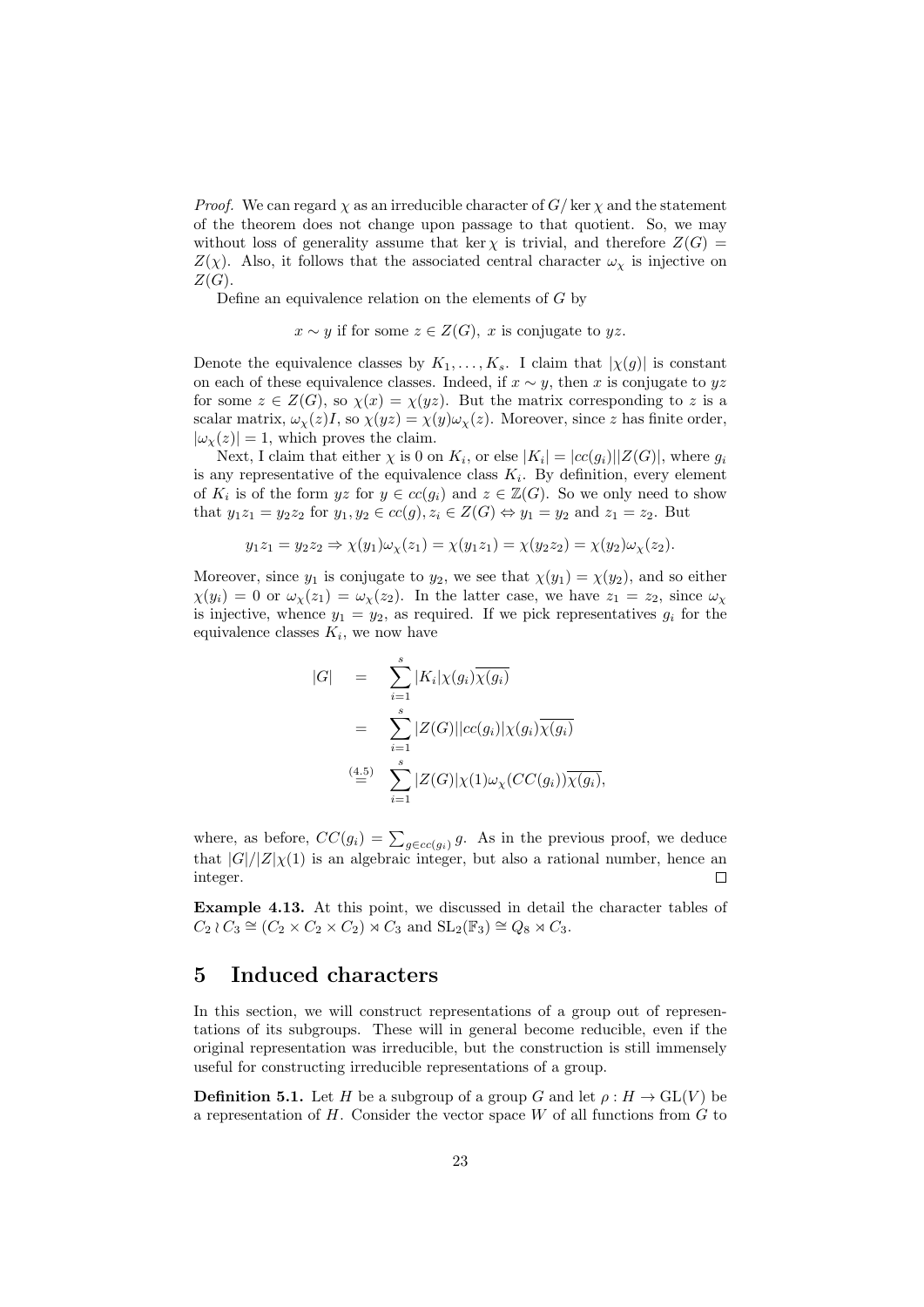V satisfying the rule  $f(hg) = \rho(h)f(g)$  for all  $h \in H$  and  $g \in G$ . Let G act on W by

$$
(g \cdot f)(x) = f(xg).
$$

The vector space W with this G-action is the *induction* of  $\rho$  to G, written  $\text{Ind}_{G/H} \rho$ .

Let us begin by finding the dimension of the induced representation. Note that each function f satisfying the above transformation property is uniquely determined by its values on a set of right coset representatives of  $H$  in  $G$ . It immediately follows that dim  $\text{Ind}_{G/H} \rho = [G:H] \dim \rho$ .

Using the above observation that the functions we are interested in are determined by their values on a set of coset representatives, we can give an alternative description of the induced representation. Fix a set  $x_1, \ldots, x_r$  of right coset representatives of  $H$  in  $G$ . This is called a *right transversal* of  $H$  in  $G$ . Consider the vector space  $U = \bigoplus_{i=1}^r x_i V$  – a direct sum of  $r = [G : H]$  copies of V, indexed by the chosen right transversal. The space  $W$  of functions in Definition 5.1 can be identified with U by identifying the function that sends  $x_i$  to  $v_i$  for  $i = 1, \ldots, r$  with the vector  $(v_1, \ldots, v_r) \in U = \bigoplus_{i=1}^r x_i V$ . If we then translate the action of  $G$  from the W-language into  $U$ -language, then we get the following alternative definition:

**Definition 5.2.** Let  $H \leq G$  and let  $\rho : H \to GL(V)$  be a representation. Choose a right transversal  $x_1, \ldots, x_r$  for H in G and define a new vector space  $U = \bigoplus_{i=1}^r x_iV$  as above. Let G act on U as follows: for  $g \in G$ , write  $x_i g$  uniquely as  $h_i x_{n_i}$  for some  $n_i \in \{1, ..., r\}$  and some  $h_i \in H$ . For  $v = (v_1, \ldots, v_r) \in U$ , define  $g(v) = (\rho(h_1)v_{n_1}, \ldots, \rho(h_r)v_{n_r})$ . Then, U together with this action of G is the induction of  $\rho$  to G.

Exercise 5.3. Check that Definition 5.2 of the induced representation is independent of the choice of transversal up to isomorphism, and that it is equivalent to Definition 5.1.

Notice that if we restrict  $\text{Ind}_{G/H} \rho$  to H, then we can find a copy of the original representation  $\rho$  in the restriction: namely we may, without loss of generality, choose the trivial coset of  $H$  in  $G$  to be represented by 1, so set  $x_1 = 1$  in Definition 5.2. Then, the subspace  $x_1V \oplus 0$  is an H-subrepresentation of  $\text{Res}_{G/H} \text{Ind}_{G/H} \rho$  and it is patently isomorphic to  $\rho$  itself. In the language of Definition 5.1, this corresponds to the subspace of functions that are 0 outside the trivial coset. Let us record:

**Lemma 5.4.** Let  $H \leq G$  and let  $\rho$  be a representation of H. Then,  $\text{Res}_{G/H} \text{Ind}_{G/H} \rho$ contains ρ as a direct summand.

Later, we will greatly generalise this observation.

- **Example 5.5.** 1. Let  $\mathbf{1}_H$  be the trivial representation of a subgroup H of G. Then Ind<sub>G/H</sub>  $\mathbf{1}_H$  is isomorphic to the permutation representation  $\mathbb{C}[G/H]$ (see 3rd exercise sheet). In the special case that  $H = \{1\}$ , this recovers the regular representation of G.
	- 2. Consider  $H = C_2 \leq S_3 = G$ , let  $\tau : H \to GL(V) = C^{\times}$  be the nontrivial 1-dimensional representation of  $C_2$ . Recall the three irreducible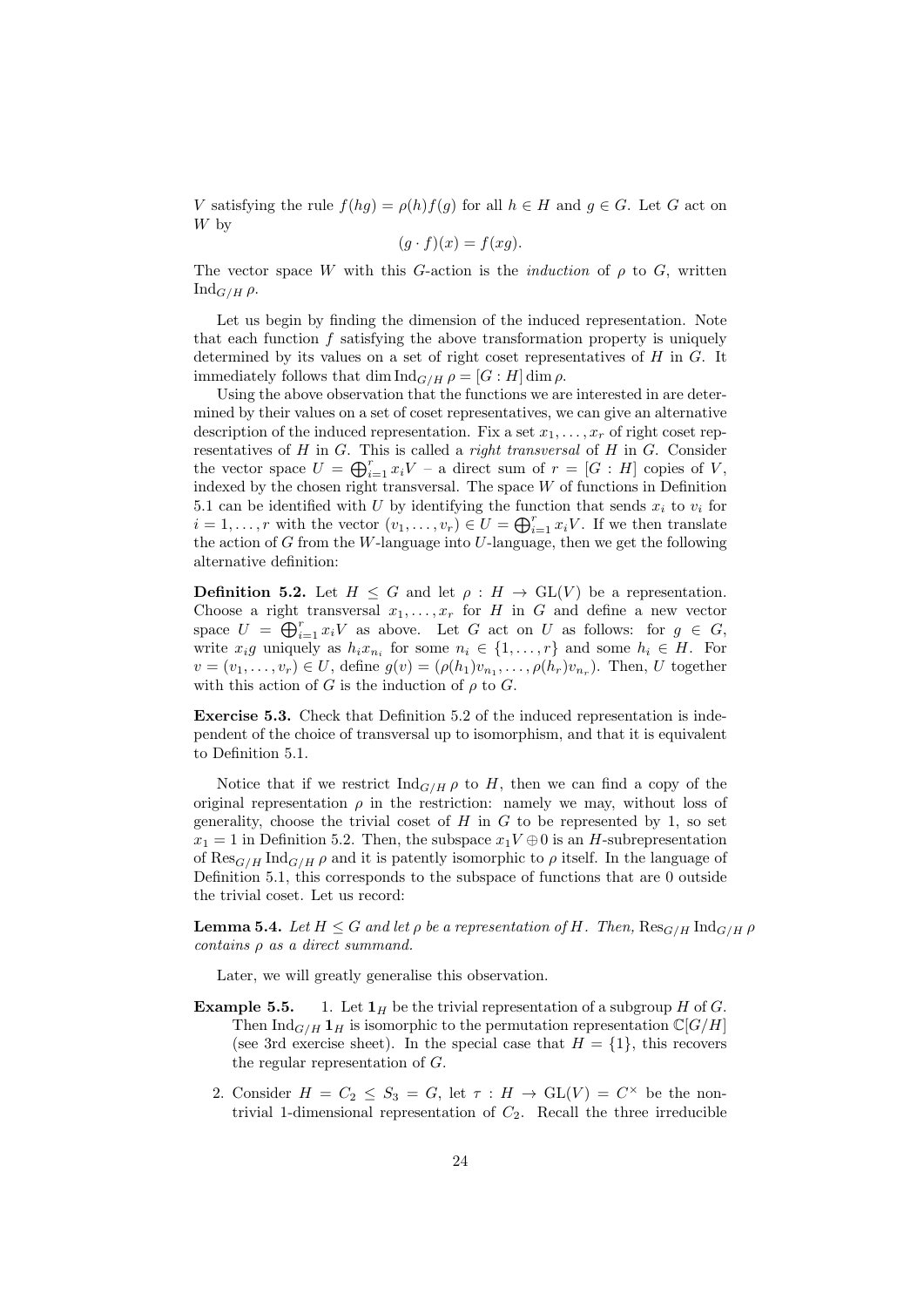representations of  $S_3$ : 1, the sign representation  $\epsilon$  and a two-dimensional representation  $ρ$ . Let us decompose Ind<sub>G/H</sub> τ into irreducibles. First, observe that the restriction of 1 to  $H$  is the trivial representation, the restriction of  $\epsilon$  is  $\tau$ , and the restriction of  $\rho$  is a direct sum of the trivial representation and of  $\tau$ . Since we know that  $\text{Res}_{G/H} \text{Ind}_{G/H} \tau$  contains  $\tau$ as a direct summand, we deduce that  $\text{Ind}_{G/H} \tau$  must have at least one of  $\epsilon$ ,  $\rho$  in its decomposition into irreducibles. In fact, we can easily show that there must be a summand isomorphic to  $\rho$ : the representation Ind<sub>G/H</sub>  $\tau$ acts on the space  $1V \oplus (1, 2, 3)V \oplus (1, 3, 2)V$ , as described in Definition 5.2. Clearly, 3-cycles act non-trivially on this space, since they permute the summands. But both 1 and  $\epsilon$  are trivial on the 3-cycles, so there must be a copy of  $\rho$  in  $\text{Ind}_{G/H} \tau$ . Since the whole representation is 3-dimensional, the remaining piece is either 1 or  $\epsilon$ . But clearly, the subspace

$$
S = \{(v, v, v)|v \in V\} \le 1V \oplus (1, 2, 3)V \oplus (1, 3, 2)V
$$

is a subrepresentation that is isomorphic to  $\epsilon$  (the 3-cycles certainly act trivially, while a 2-cycle contained in  $H$  acts through its action on  $V$ , which is non-trivial). We deduce that  $\text{Ind}_{G/H} \tau \cong \epsilon \oplus \rho$ .

To decompose inductions into irreducibles in general, we need to describe the character of an induced representation in terms of the character of the original representation.

**Theorem 5.6.** Let  $\chi$  be the character of a representation  $\rho : H \to GL(V)$ , where  $H \leq G$ . Define the function  $\chi^{\circ}$  of G by

$$
\chi^{\circ}(g) = \begin{cases} \chi(g), & g \in H \\ 0, & otherwise \end{cases}.
$$

Then, the character of the induced representation, written  $\chi^G$ , is given by

$$
\chi^G(g) = \frac{1}{|H|} \sum_{x \in G} \chi^{\circ} (xgx^{-1}).
$$

Proof. The computation will be very similar to the one in the proof of Theorem 3.3. Fix a basis  $v_1, \ldots, v_n$  on V and a right transversal  $x_1, \ldots, x_r$  of H in G. Then, a basis on W, as defined in Definition 5.1, is given by  $f_{i,j} : x_k \mapsto \delta_{i,k}v_j$ . For a given  $g \in G$ , we need to compute the coefficient of  $f_{i,j}$  in  $g(f_{i,j})$  for all *i*, *j*. Now, if  $x_i g = hx_j$  for some  $i \neq j$ , then this coefficient is 0. If, on the other hand,  $x_i g = hx_i$  for  $h \in H$ , i.e. if  $x_i gx_i^{-1} \in H$ , then the coefficient of  $f_{i,j}$  in  $g(f_{i,j})$  is equal to the coefficient of  $v_j$  in  $\rho(h = x_i g x_i^{-1}) v_j$ . So, we deduce that

$$
\chi^{G}(g) = \sum_{i=1}^{r} \sum_{j=1}^{n} \text{coefficient of } f_{i,j} \text{ in } g(f_{i,j})
$$
  
= 
$$
\sum_{i=1}^{r} \chi^{o}(x_{i}gx_{i}^{-1})
$$
  
= 
$$
\sum_{i=1}^{r} \frac{1}{|H|} \sum_{h \in H} \chi^{o}(hx_{i}gx_{i}^{-1}h^{-1})
$$
  
= 
$$
\frac{1}{|H|} \sum_{x \in G} \chi^{o}(xgx^{-1}),
$$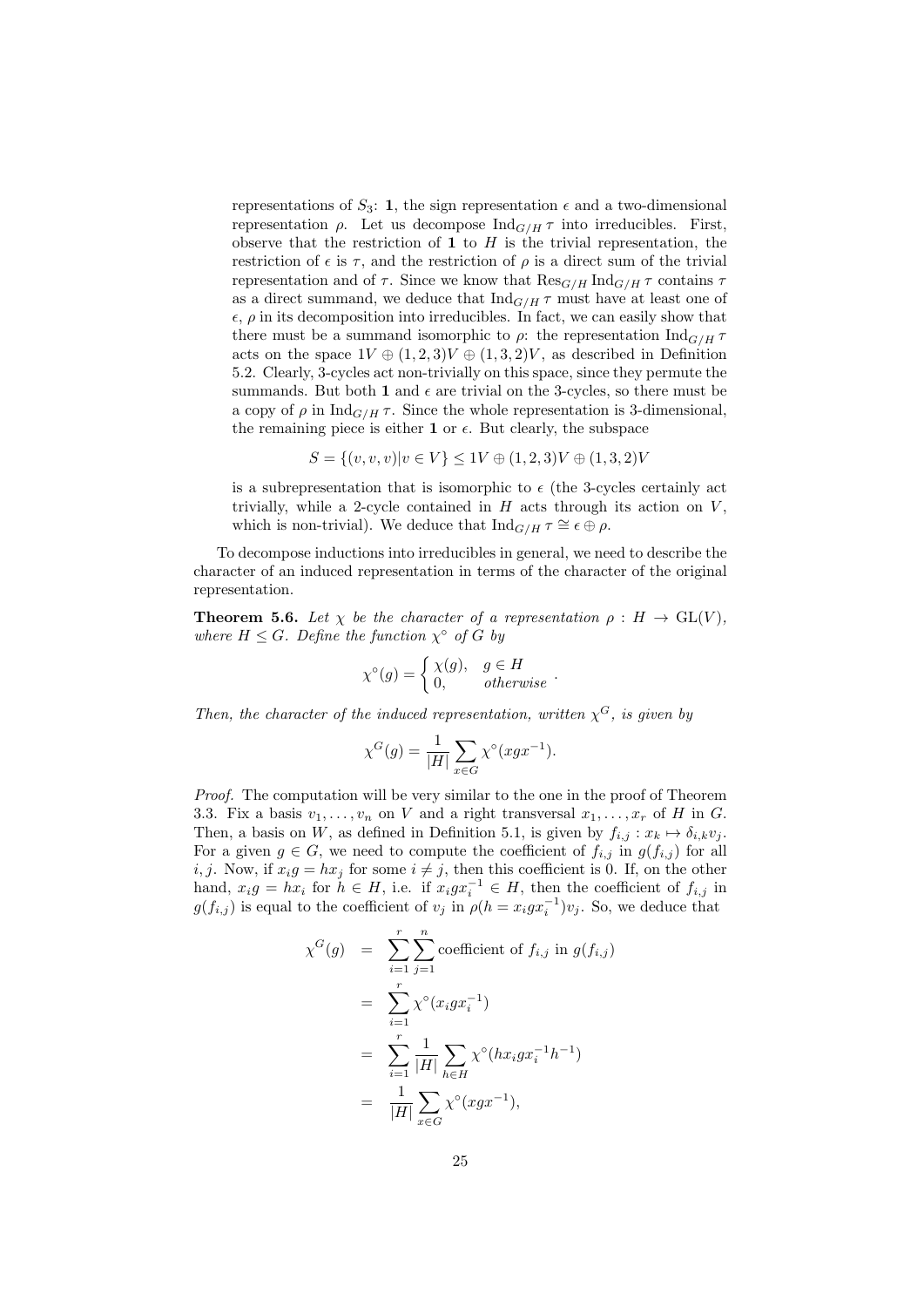as claimed.

Note that, in particular, if H is normal in G, then  $\chi^G(g) = 0$  for  $g \notin H$ .

**Example 5.7.** Let  $G = S_3$ ,  $H = C_2$ ,  $\chi$  the non-trivial one-dimensional character of H, as in Example 5.5. Using the above formula, we see that  $\chi^G(1) = 3$ ,  $\chi^G((1,2)) = -1, \chi((1,2,3)) = 0.$  Taking inner products with the irreducible characters of  $S_3$  confirms the decomposition into irreducibles that we worked out in the previous example.

Note that the formula in Theorem 5.6 makes sense for an arbitrary class function. So we can make the following

**Definition 5.8.** Let  $\chi$  be a class function on  $H \leq G$ . Define the induced class function  $\chi^G$  on G by

$$
\chi^G(g) = \frac{1}{|H|} \sum_{x \in G} \chi^{\circ} (xgx^{-1}),
$$

where  $\chi^{\circ}$  is defined by

$$
\chi^{\circ}(g) = \begin{cases} \chi(g), & g \in H \\ 0, & \text{otherwise} \end{cases}.
$$

The definitions of induction of representations and of characters may look slightly artificial, but turn out to be "the right ones" in the following sense:

**Theorem 5.9** (Frobenius Reciprocity). Let  $H \leq G$ , let  $\chi$  be a class function of H and  $\phi$  a class function of G. Then

$$
\langle \chi^G, \phi \rangle_G = \langle \chi, \phi_G \rangle_H,
$$

where  $\phi_G$  denotes the restriction of  $\phi$  to H.

Proof. With the explicit formula for inductions at our disposal, the proof is just a formal computation and I suggest you try it yourself before reading further. So here goes:

$$
\langle \chi^G, \phi \rangle_G = \frac{1}{|G|} \sum_{g \in G} \chi^G(g) \overline{\phi(g)}
$$
  

$$
= \frac{1}{|G|} \frac{1}{|H|} \sum_{g \in G} \sum_{x \in G} \chi^{\circ}(xgx^{-1}) \overline{\phi(g)}
$$
  

$$
y = xgx^{-1} \frac{1}{|G|} \frac{1}{|H|} \sum_{x \in G} \sum_{y \in G} \chi^{\circ}(y) \overline{\phi(x^{-1}yx)}
$$
  

$$
\phi(x^{-1}yx) = \phi(y) \frac{1}{|H|} \sum_{y \in H} \chi(y) \overline{\phi(y)}
$$
  

$$
= \langle \chi_G, \phi \rangle_H.
$$

 $\Box$ 

26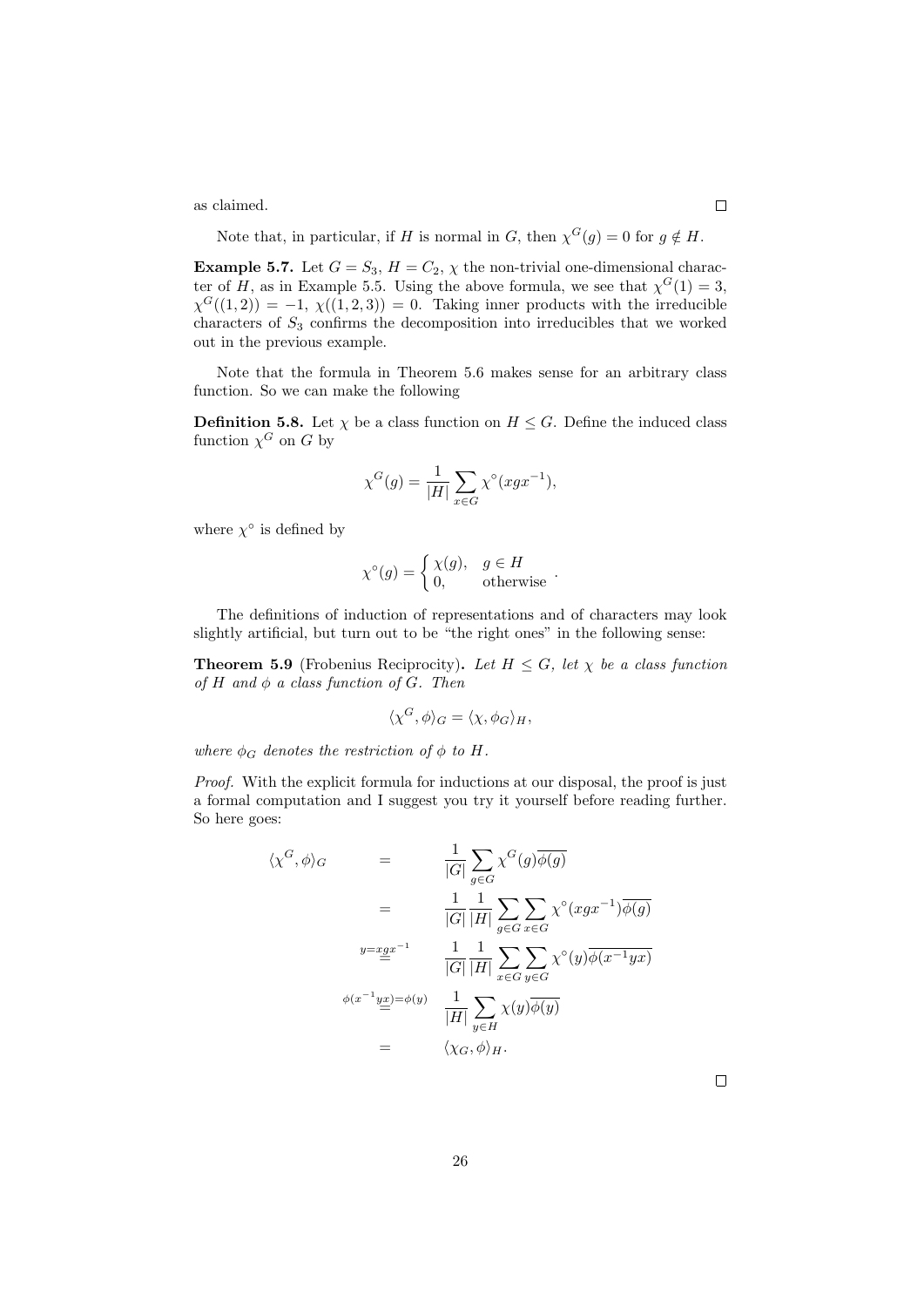**Example 5.10.** With Frobenius reciprocity, decomposing  $\tau$ <sup>G</sup> of Example 5.5 into irreducibles becomes even easier: we remarked already in that example that the restriction of the trivial representation of  $S_3$  to  $C_2$  is trivial, while the restrictions of the other two irreducible  $S_3$ -representations have one copy of  $\tau$ each as a direct summand. Frobenius reciprocity then says that the representations that enter into  $\tau^G$  are precisely those that have at least one copy of  $\tau$ upon restriction to  $C_2$ , which confirms our calculations.

**Corollary 5.11.** Let  $H$  be any subgroup of  $G$ . Any irreducible representation of G is a constituent of some induced representation from H.

*Proof.* Let  $\rho$  be an irreducible representation of G, let  $\tau$  be a direct summand of  $\text{Res}_{G/H}(\rho)$ . By Frobenius reciprocity,  $\langle \chi^G_\tau, \chi_\rho \rangle > 0$ , as required.  $\Box$ 

**Corollary 5.12.** For  $H \leq G$ , any irreducible representation of H is a summand of some restriction from G.

**Corollary 5.13.** If G is abelian and  $H \leq G$ , then any irreducible representation of  $H$  is the restriction of some irreducible representation of  $H$ .

**Proposition 5.14.** Let  $\chi$  be a character of  $H \leq G$ . Choose a set of representatives  $x_1, \ldots, x_m$  of conjugacy class representatives of H that are G-conjugate to g. Then

$$
\chi^{G}(g) = |C_{G}(g)| \sum_{i=1}^{m} \frac{\chi(x_i)}{|C_{H}(x_i)|}.
$$

Proof. We will begin with the formula of Theorem 5.6:

$$
\chi^G(g)=\frac{1}{|H|}\sum_{x\in G}\chi^{\circ}(xgx^{-1}),
$$

where  $\chi^{\circ}$  is  $\chi$  on H and 0 outside H. We can rewrite that as

$$
\chi^{G}(g) = \frac{|C_{G}(g)|}{|H|} \sum_{\tilde{x} \in cc_{G}(g)} \chi^{\circ}(\tilde{x}) = \frac{|C_{G}(g)|}{|H|} \sum_{i=1}^{m} \sum_{h \in cc_{H}(x_{i})} \chi(h)
$$

$$
= \frac{|C_{G}(g)|}{|H|} \sum_{i=1}^{m} |cc_{H}(x_{i})| \chi(h) = |C_{G}(g)| \sum_{i=1}^{m} \frac{\chi(x_{i})}{|C_{H}(x_{i})|},
$$

where the third equality follows from the fact that  $\chi$  is a class function on H, and the last equality follows from the orbit–stabiliser theorem. П

We will now begin explaining one of the ways in which induced characters are useful for producing irreducible characters.

**Lemma 5.15.** Let  $\Omega$  be a G-set, i.e. G acts on  $\Omega$  by permuting the elements. Suppose that G acts transitively on  $\Omega$ . For  $\omega \in \Omega$ , let

$$
G_{\omega} = \{ g \in G : g(\omega) = \omega \}
$$

be the point stabiliser. Then the G-set  $\Omega$  is isomorphic to the G-set  $G/G_{\omega}$  – the set of left cosets.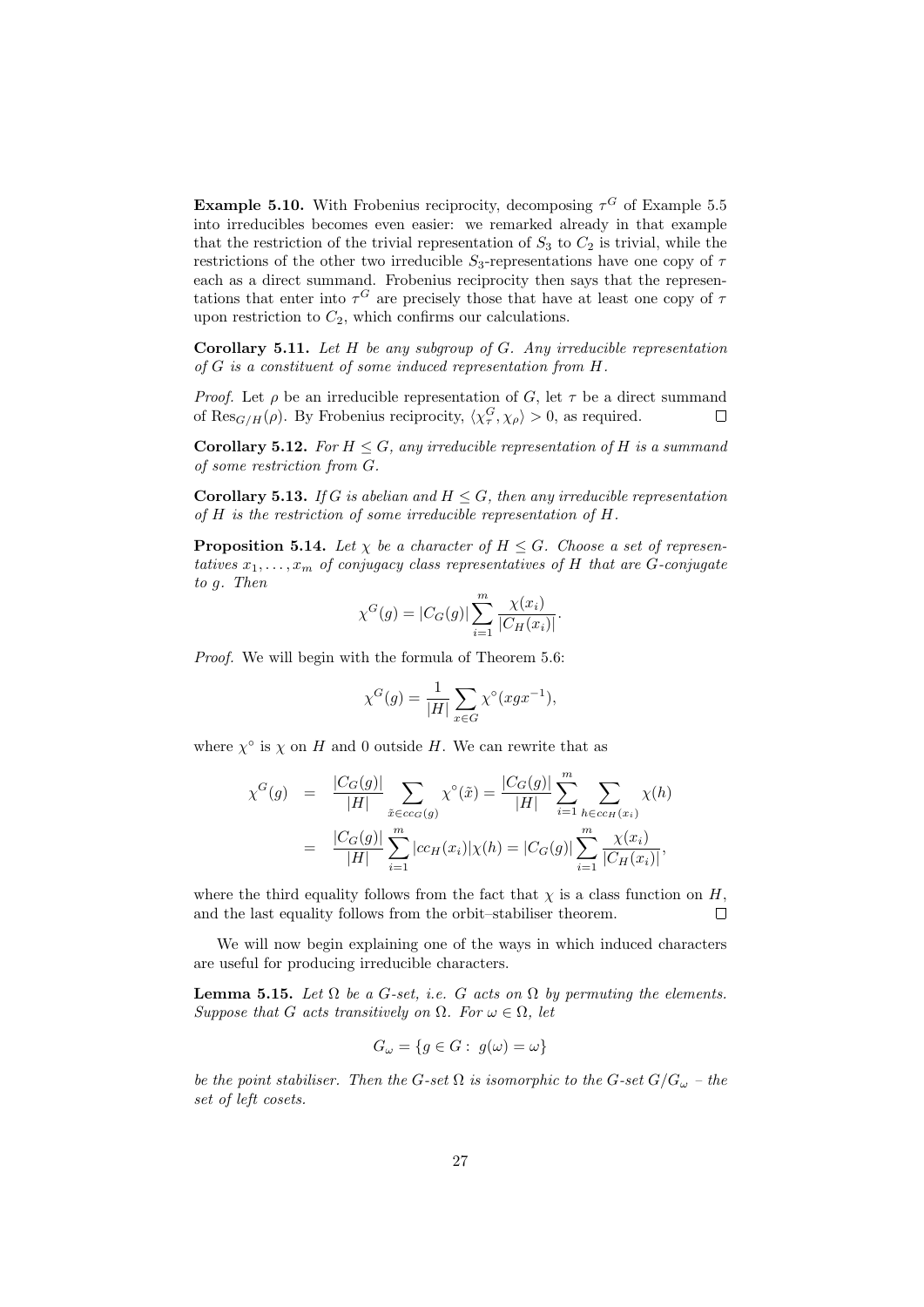*Proof.* The isomorphism is given by  $gG_\omega \mapsto g(\omega)$ . Check that this is welldefined, bijective, and respects the G-action. □

Let  $\chi$  be the permutation character coming from the G-action on a set  $\Omega$ . Recall from the second exercise sheet that  $\chi(g) = \Omega^g$ , and that  $\langle \chi, \mathbf{1} \rangle$  is the number of orbits of G on  $\Omega$ .

**Proposition 5.16.** Let  $\Omega$  be a transitive G-set and let  $G_{\omega}$  be a point stabiliser. If  $\chi$  is the permutation character of  $\Omega$ , then  $\langle \chi, \chi \rangle$  is the number of orbits of  $G_{\omega}$ on Ω.

*Proof.* Let r be the number of orbits of  $G_{\omega}$  on  $\Omega$ . Then we have

$$
r = \langle \chi_{G_{\omega}}, \mathbf{1}_{G_{\omega}} \rangle \stackrel{5.9}{=} \langle \chi, (\mathbf{1}_{G_{\omega}})^G \rangle \stackrel{5.15}{=} \langle \chi, \chi \rangle.
$$

 $\Box$ 

Corollary 5.17. Let G act doubly-transitively on  $\Omega$ , meaning that any point stabiliser  $G_{\omega}$  acts transitively on  $\Omega \setminus \{\omega\}$ . If  $\chi$  is the corresponding permutation character, then  $\chi - 1$  is an irreducible character of G.

**Example 5.18.** The natural action of  $S_n$  on  $\{1, \ldots, n\}$  is doubly-transitive when  $n \geq 2$ , so the above result implies that  $S_n$  always has an (easy to compute!) irreducible character of dimension  $n-1$ . The same goes for  $A_n$  when  $n \geq 4$ .

## 6 Some group theoretic applications

#### 6.1 Frobenius groups

**Definition 6.1.** A non-trivial subgroup  $H$  of  $G$  is called a Frobenius complement if  $H \cap gHg^{-1} = \{1\}$  for all  $g \in G\backslash H$ . A group that has a Frobenius complement is called a Frobenius group.

We will prove that if  $H \leq G$  is a Frobenius complement, then there exists a normal subgroup  $N \triangleleft G$  such that G is a semidirect product of N and H. Recall that  $G = N \rtimes H$  if and only if H is a subgroup of G, N is a normal subgroup of G,  $G = NH$ , and  $N \cap H = \{1\}$ . Finding a *subset* N with this property is a triviality:

**Definition 6.2.** Let  $H \leq G$  be a Frobenius complement. Define the corresponding Frobenius kernel by

$$
N = \left(G \setminus \bigcup_{x \in G} H^x\right) \cup \{1\}.
$$

The difficult part is to show that this is indeed a normal subgroup. A priori, it is not even obvious that this is a subgroup at all. The original proof of this fact is due to Frobenius and, remarkably, uses character theory. Even more remarkably, more than a 100 years later, there is still no proof available that doesn't use character theory! Before we prove the theorem, let us convince ourselves that if  $N$  really is a normal subgroup, then  $G$  will be a semi-direct product of  $N$  and  $H$ .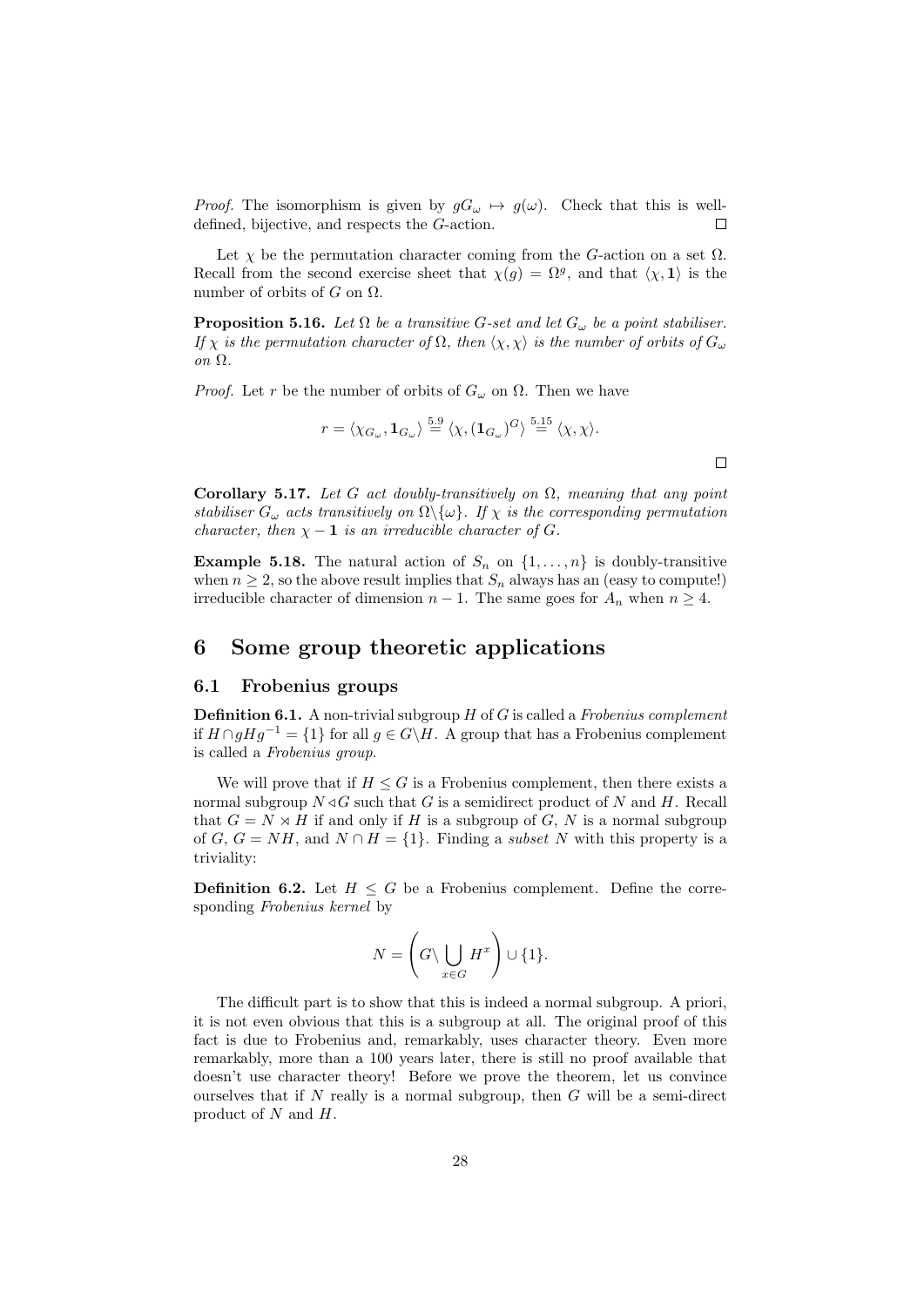**Lemma 6.3.** With N defined as above, we have  $|N| = |G|/|H|$ . Moreover, if M is any normal subgroup of G that intersects H trivially, then  $M \subseteq N$ .

*Proof.* Since  $H \cap gHg^{-1} = \{1\}$  for all  $g \notin H$ , there are  $[G : H]$  conjugates of H in G and their union contains  $[G: H] (|H| - 1) = |G| (1 - \frac{1}{|H|})$  non-trivial elements, so  $|N| = |G|/|H|$ .

If M is a normal subgroup that intersects H trivially, then  $M \cap gHg^{-1} =$  $g(g^{-1}Mg\cap H)g^{-1}=g(M\cap H)g^{-1}$  is also trivial for any  $g\in G$ , so M is contained in  $N$  as claimed.  $\Box$ 

Let us now marvel at the proof of Frobenius from 1901. We begin with an easy auxiliary result:

**Lemma 6.4.** Let  $H \leq G$  be a Frobenius complement and let  $\theta$  be a class function of H that satisfies  $\theta(1) = 0$ . Then  $(\theta^G)_H = \theta$ .

*Proof.* For any  $h \in H$ , we have by definition

$$
\theta^G(h) = \frac{1}{|H|} \sum_{x \in G} \theta^{\circ}(xhx^{-1}).
$$

If  $h = 1$ , this is still 0. So let  $h \in H$  be non-trivial. Now,  $\theta^{\circ}(xhx^{-1}) \in xHx^{-1}$ . But also, this term is only non-zero if  $xhx^{-1} \in H$ . But since H is a Frobenius complement,  $xhx^{-1} \in H \cap xHx^{-1}$  implies that  $x \in H$ . Since  $\theta$  is a class function, we then have  $\theta^{\circ}(xhx^{-1}) = \theta(h)$ , so that

$$
\theta^{G}(h) = \frac{1}{|H|} \sum_{x \in H} \theta(h) = \theta(h),
$$

as claimed.

**Theorem 6.5.** Let  $H \leq G$  be a Frobenius complement. The corresponding Frobenius kernel N is a normal subgroup of G and  $G = N \rtimes H$ .

Proof. Roughly, the strategy of the proof will be to show that we can extend any character of  $H$  to a character of  $G$ . This is to be expected if  $H$  is supposed to be isomorphic to a quotient of  $G$ .

Let  $\phi$  be a non-trivial irreducible character of H, define the class function  $\theta = \phi - \phi(1) \mathbf{1}_H$ . So,  $\theta(1) = 0$  and satisfies the hypothesis of the previous lemma. We therefore have, using Frobenius reciprocity

$$
\langle \theta^G, \theta^G \rangle_G = \langle \theta, (\theta^G)_H \rangle_H = \langle \theta, \theta \rangle_H = 1 + \phi(1)^2.
$$

Also, using Frobenius reciprocity again, we have

$$
\langle \theta^G, \mathbf{1}_G \rangle_G = \langle \theta, \mathbf{1}_H \rangle_H = -\phi(1),
$$

so it is natural to consider the class function  $\tilde{\phi} = \theta^G + \phi(1) \mathbf{1}_G$ . We have  $\langle \tilde{\phi}, \mathbf{1}_G \rangle_G = 0$  and

$$
\langle \tilde{\phi}, \tilde{\phi} \rangle = \langle \theta^G + \phi(1) \mathbf{1}, \theta^G + \phi(1) \mathbf{1} \rangle = \langle \theta^G, \theta^G \rangle + 2\phi(1) \langle \theta^G, \mathbf{1} \rangle + \phi(1)^2 \langle \mathbf{1}, \mathbf{1} \rangle = 1.
$$

 $\Box$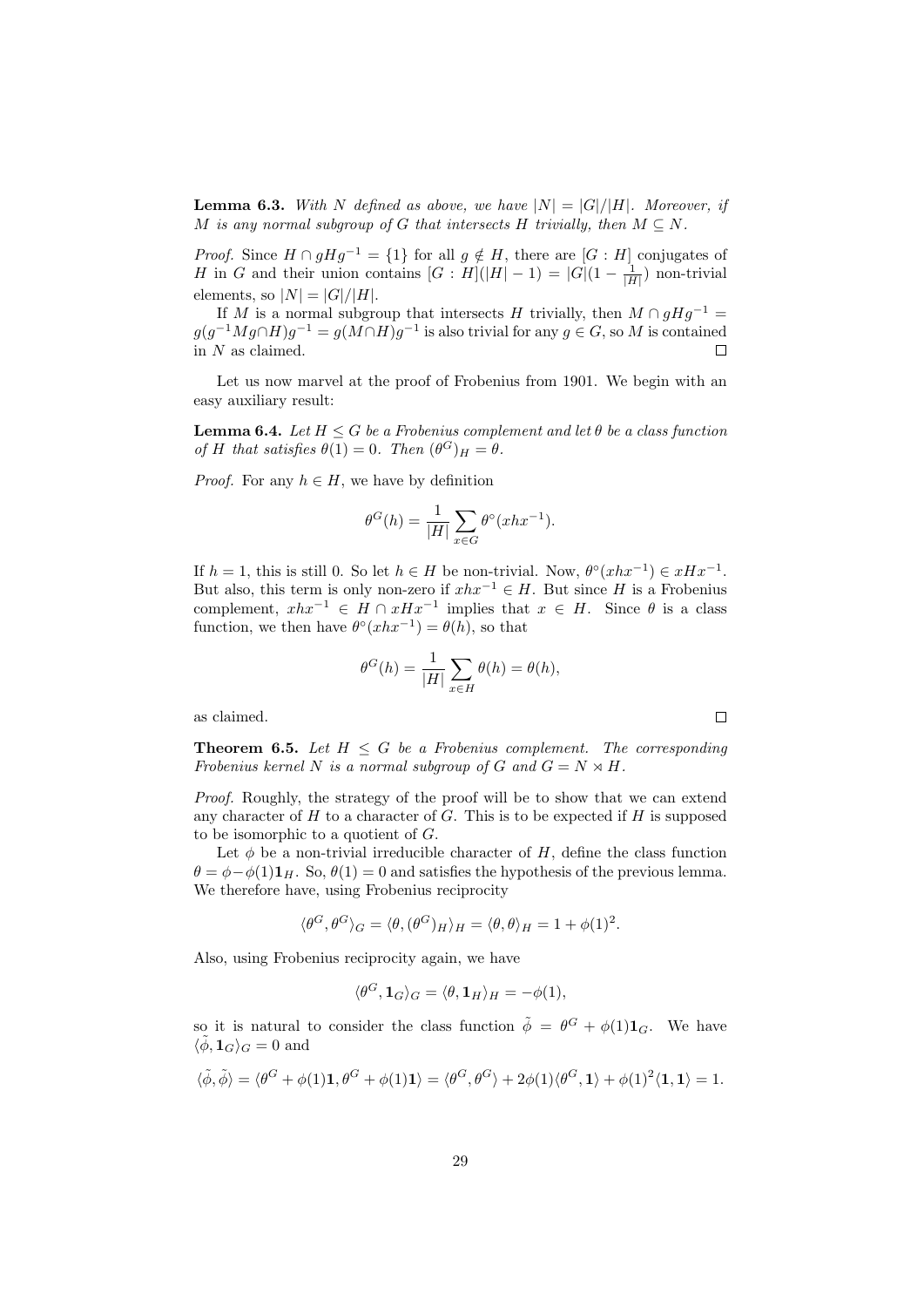Since  $\tilde{\phi}$  is not just a class function, but a difference of characters, we deduce that either  $\tilde{\phi}$  or  $-\tilde{\phi}$  is an irreducible character. We can easily determine which is the case: if  $h \in H$ , then

$$
\tilde{\phi}(h) = \theta^{G}(h) + \phi(1) = \theta(h) + \phi(1) = \phi(h).
$$

In particular,  $\tilde{\phi}(1) = \phi(1) > 0$ , so  $\tilde{\phi}$  is an irreducible character. We have therefore extended each non-trivial  $\phi \in \text{Irr}(G)$  to the whole of G. Define

$$
M=\bigcap_{\phi}\ker(\tilde{\phi}).
$$

We first show that M satisfies the hypothesis of Lemma 6.3. If  $h \in M \cap$ H, then for any  $\phi \in \text{Irr}(H)$ ,  $\phi(h) = \tilde{\phi}(h) = \tilde{\phi}(1) = \phi(1)$ , i.e.  $M \cap H =$  $\bigcap_{\phi \in \text{Irr}(H)} \text{ker}(\phi) = \{1\}.$  It thus follows by Lemma 6.3 that  $M \subset N$  and it remains to prove the opposite inclusion. Let  $g \in G$  be not contained in any conjugate of  $H$ , equivalently suppose that no conjugate of  $q$  lies in  $H$ . Then, for any  $\phi \in \text{Irr}(H)$ ,

$$
\tilde{\phi}(g) - \phi(1) = \theta^G(g) = 0,
$$

so  $q \in \text{ker } \tilde{\phi}$ . Thus  $N = M$  is a normal subgroup, as claimed. Moreover,  $N \cap H = \{1\}$  and we already know that  $|N| = |G|/|H|$ , which implies that  $NH = G.$ П

## 6.2 Burnside's  $p^{\alpha}q^{\beta}$ -theorem

Our next group theoretic application will be a result on finite simple groups. It will give you a very small idea of how pivotal representation theory has been in the classification of finite simple groups. As usual, we need some preparation. All of the results in this subsection are due to William Burnside.

**Theorem 6.6.** Let  $\chi \in \text{Irr}(G)$  and let CC be a conjugacy class of G of size coprime to  $\chi(1)$ . Then for any  $g \in CC$ , either  $g \in Z(\chi)$  or  $\chi(q) = 0$ .

*Proof.* Recall that  $\frac{\chi(g)|CC|}{\chi(1)}$  is an algebraic integer. Since  $(\chi(1), |CC|) = 1$ , there exist integers  $u, v$  such that

$$
u\chi(1) + v|CC| = 1.
$$

We therefore have that

$$
\frac{\chi(g)}{\chi(1)} - u\chi(g) = \frac{\chi(g)(1 - u\chi(1))}{\chi(1)} = v\frac{\chi(g)|CC|}{\chi(1)}
$$

is also an algebraic integer. Since  $u\chi(g)$  is an algebraic integer, we deduce that so is  $\alpha = \chi(q)/\chi(1)$ . Recall that if the order of q is n, then  $\chi(q)$  is a sum of  $\chi(1)$ n-th roots of unity, so that  $|\chi(g)| \leq \chi(1)$  with equality if and only if  $g \in Z(\chi)$ . Now,  $\alpha$  is an element of the field

$$
\mathbb{Q}(\zeta) = \left\{ \sum_{i=0}^{n-1} x_i \zeta^i \middle| \ x_i \in \mathbb{Q} \right\},\
$$

where  $\zeta = e^{2\pi i/n}$ . It is a fact in algebraic number theory that the algebraic integers in  $\mathbb{Q}(\zeta)$  are precisely those elements, for which the coefficients  $x_i$  are in Z. It follows that if  $\alpha = \left(\sum_{i=1}^{\chi(1)} \zeta^{k_i}\right) / \chi(1)$  is an algebraic integer, then either  $k_i$  are equal for all  $i \in \{1, \ldots, \chi(1)\}\)$ , or  $\alpha = 0$ . This proves the result.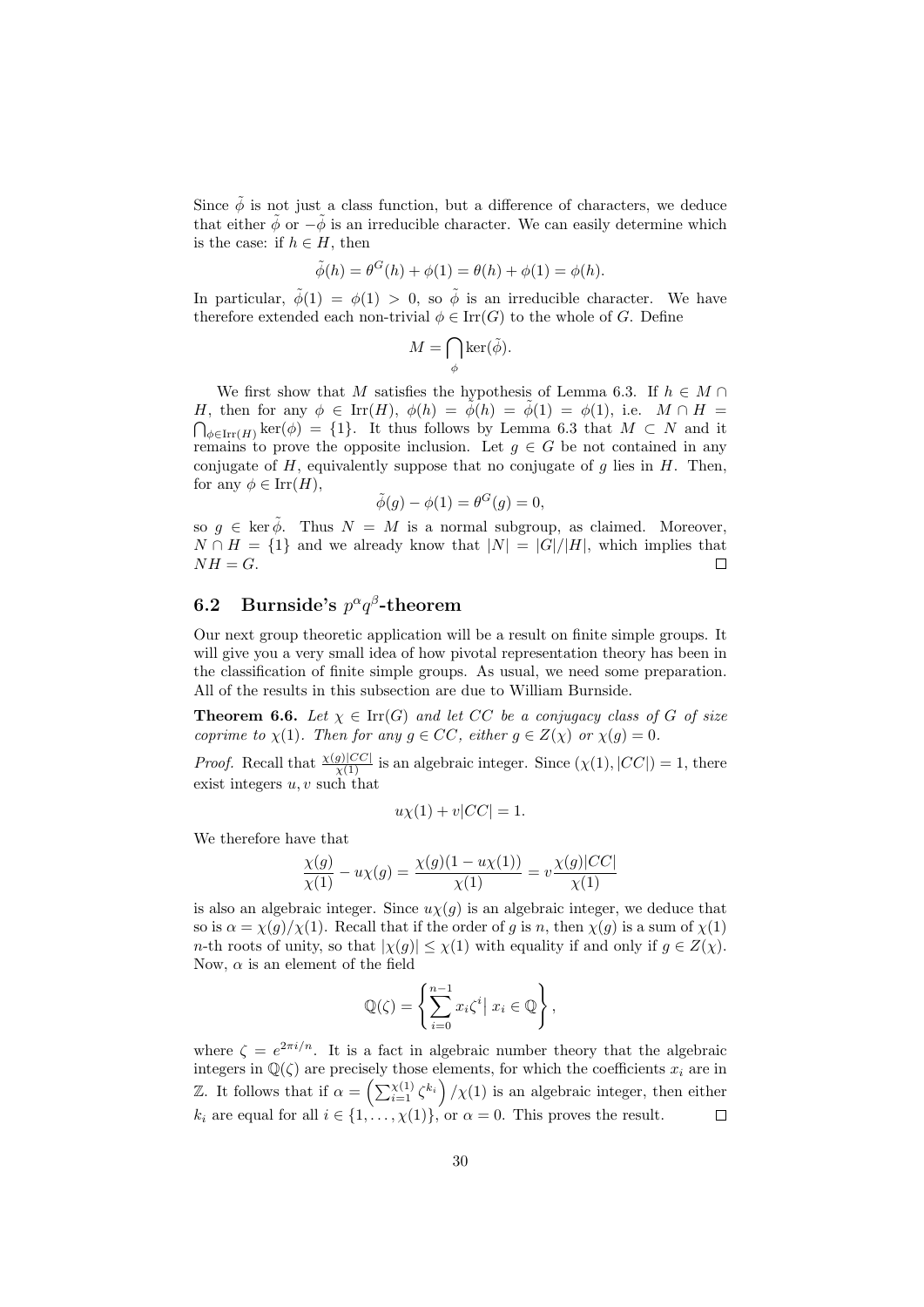**Theorem 6.7.** If a non-trivial conjugacy class of a simple group  $G$  has prime power size, then G is cyclic.

*Proof.* Suppose that G is simple and non-abelian and that  $g \in G$  has conjugacy class CC of size  $p^{\alpha} > 1$ , where p is a prime number. Let  $\chi$  be a non-trivial irreducible character of G. By simplicity, ker  $\chi = \{1\}$  and  $Z(\chi) = Z(G) = \{1\}$ . By the previous theorem, either  $p|\chi(1)$  or  $\chi(g) = 0$ . By column orthogonality, we then have

$$
0 = \sum_{\chi \in \text{Irr } G} \chi(1)\chi(g) = 1 + \sum_{\chi: \ p|\chi(1)} \chi(1)\chi(g),
$$

so  $-1/p = \sum_{p} \frac{\chi(1)}{p} \chi(p)$ . But the right hand side is an algebraic integer, while the left hand side clearly isn't, which gives a contradiction.

**Theorem 6.8.** A group of size  $p^{\alpha}q^{\beta}$  with p, q prime is soluble.

*Proof.* If either  $\alpha$  or  $\beta$  is 0, then this is elementary group theory. So take  $\alpha, \beta > 0$ ,  $p \neq q$ . Let G be a minimal counterexample to the assertion. If N is any non-trivial proper normal subgroup, then both  $N$  and  $G/N$  are soluble by minimality of G. So such a counterexample must be simple (and of course non-abelian). Let  $P$  be a Sylow p-subgroup of  $G$ . It has non-trivial centre, so choose  $1 \neq g \in Z(P)$ , so that  $C_G(g)$  contains P. Then  $|CC(g)| = |G|/|C_G(g)|$ is a power of  $q$ , which contradicts the previous theorem.  $\Box$ 

## 7 Advanced topics on induction and restriction

## 7.1 Mackey decomposition and Mackey's irreducibility criterion

A natural question is: what happens to a representation  $\rho$  of  $H \leq G$  after we induce it to  $G$  and restrict it back to  $H$ . It's dimension goes up, and we already know that  $\rho$  is a direct summand of the resulting representations. Thus, it cannot be irreducible, even if  $\rho$  is. We would like to be able to decompose the resulting representation of  $H$  into (ideally irreducible) summands. We will consider an even more general situation, where the group that we are inducing from need not be the same as the one we are restricting to.

For preparation, we need to recall the concept of double cosets. Let  $H$  and K be subgroups of a group G. Given  $g \in G$ , the double coset  $KgH$  is

$$
KgH = \{kgh : h \in H, k \in K\}.
$$

Clearly,

$$
KgH = Kg'H \Leftrightarrow kgh = k'g'h' \text{ for some } h, h' \in H, k, k' \in K
$$
  

$$
\Leftrightarrow g = k^{-1}k'g'h'h^{-1}
$$
  

$$
\Leftrightarrow g \in Kg'H.
$$

It easily follows that being in the same double coset is an equivalence relation, and that double cosets partition the group. The set of double cosets is denoted by  $K\backslash G/H$ . We will often write  $q \in K\backslash G/H$  instead of  $KqH \in K\backslash G/H$ , i.e. in that notation  $q$  will mean a double coset representative.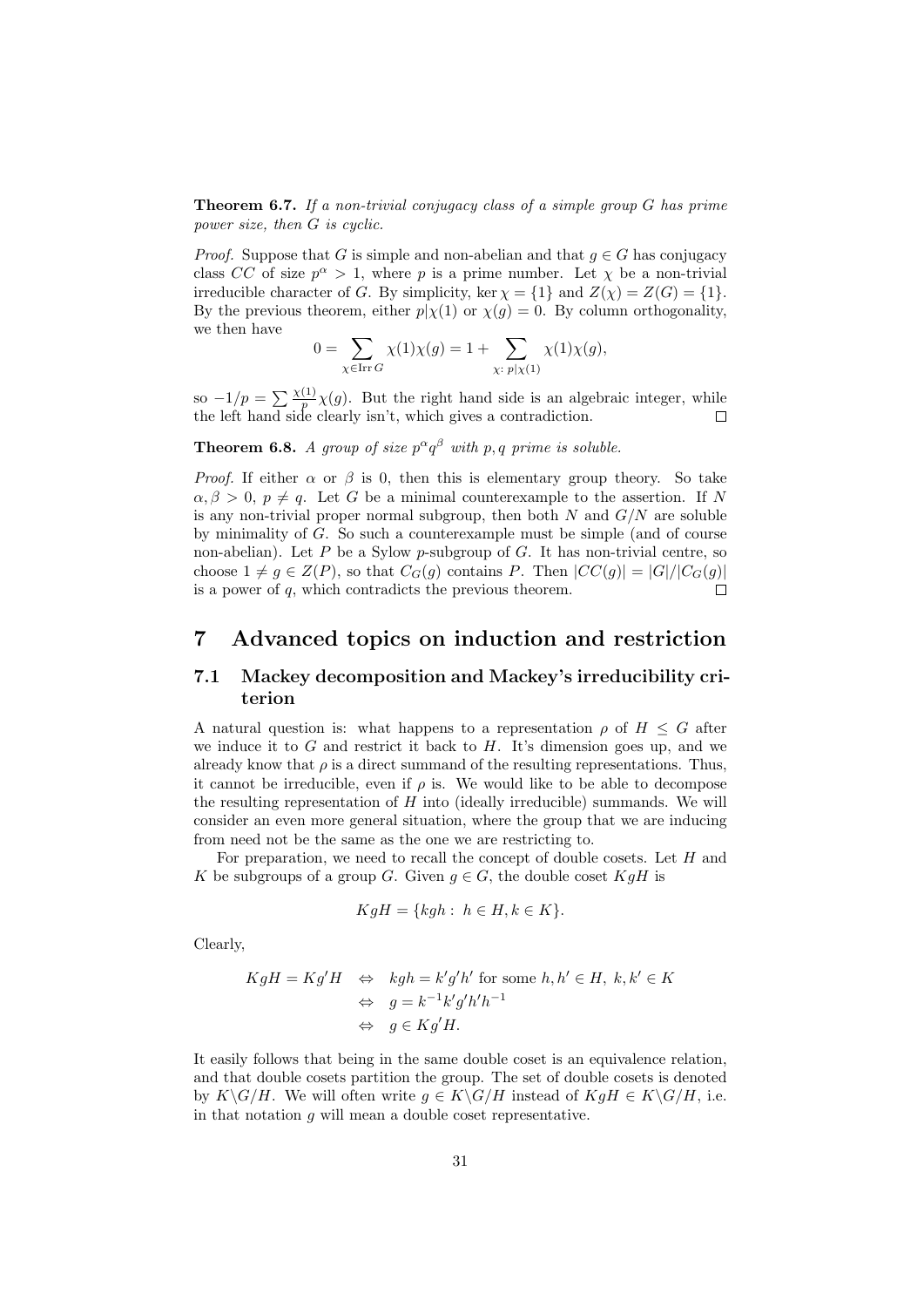Unfortunately, double cosets are not nearly as well-behaved as usual cosets. E.g. they need not be of the same size, nor does their size always divide the order of the group.

**Example 7.1.** Let  $G = S_3$ ,  $H = K = \langle (1, 2) \rangle$ . Clearly, the trivial coset K1H consists only of  $H$  itself. Further,

$$
H(1,3)K = \{(1,3), (1,2)(1,3), (1,3)(1,2), (1,2)(1,3)(1,2)\}
$$
  
= \{(1,3), (1,2,3), (1,3,2), (2,3)\}.

So we see that  $G = K1H \cup K(1,2)H$  and the two double cosets have orders 2 and 4, respectively.

**Theorem 7.2** (Mackey's Decomposition Theorem). Let  $H, K$  be subgroups of G and let  $\rho: K \to GL(V)$  be a representation of K. Then

$$
\operatorname{Res}_{G/H} \operatorname{Ind}_{G/K}(\rho) = \bigoplus_{g \in K \backslash G/H} \operatorname{Ind}_{H/H \cap K^g} \operatorname{Res}_{K^g/H \cap K^g}(\rho^g),
$$

where  $K^g = gKg^{-1}$  and  $\rho^g$  is the representation of  $K^g$  defined by  $\rho^g(gkg^{-1}) =$  $\rho(k)$ .

*Proof.* Recall that the vector space of  $\rho^G$  is  $\bigoplus_i x_i V$ , where  $x_1, \ldots, x_r$  is a set of right coset representatives of K in G. If for some  $h \in H$ ,  $x_i h = kx_j$ , then  $x_i \in Kx_jH$ . Thus, for any j, the subspace

$$
\bigoplus_{x_i \in Kx_jH} x_i V
$$

is an H-subrepresentation of  $\text{Ind}_{G/K} \rho$ , and it remains to prove that it is isomorphic to  $\text{Ind}_{H/H \cap K^{x_j}} \text{Res}_{K^{x_j}/H \cap K^{x_j}}(\rho^{x_j})$ . Fix  $x = x_j$ . One immediately sees that  $x^{-1}kx$  acts on  $xV$  through  $\text{Res}_{K^x/H \cap K^x}(\rho^x)$ . Also, for each  $x_i \in KxH$ , write  $x = k_i x_i h_i$ , so that  $x_i^{-1} k_i^{-1} x = h_i \in H$ . Then, the assignment  $x_i \mapsto$  $x_i^{-1}k_i^{-1}x$  induces a bijection between the coset representatives of  $K\backslash G$  that lie in the double coset KxH and the coset representatives of  $(K^x \cap H) \backslash H$ . The claim now follows.  $\Box$ 

We have already observed several times that the induction of a representation is rarely irreducible, even if the original representation is. On the fourth exercise sheet, you will see an important instance of induced representations that *are* irreducible. The following result may sometimes help detect this favourable situation:

**Theorem 7.3** (Mackey's irreducibility criterion). Let  $H \leq G$  and let  $\rho: H \to$  $GL(V)$  be a representation. Then,  $Ind_{G/H} \rho$  is irreducible if and only if the following two conditions are satisfied:

- 1.  $\rho$  is irreducible, and
- 2. for any  $g \in G\backslash H$ , the two representations  $\text{Res}_{H^g \cap H} \rho$  and  $\text{Res}_{H^g \cap H} \rho^g$ have no irreducible summand in common, i.e. if the inner product of the associated characters is 0.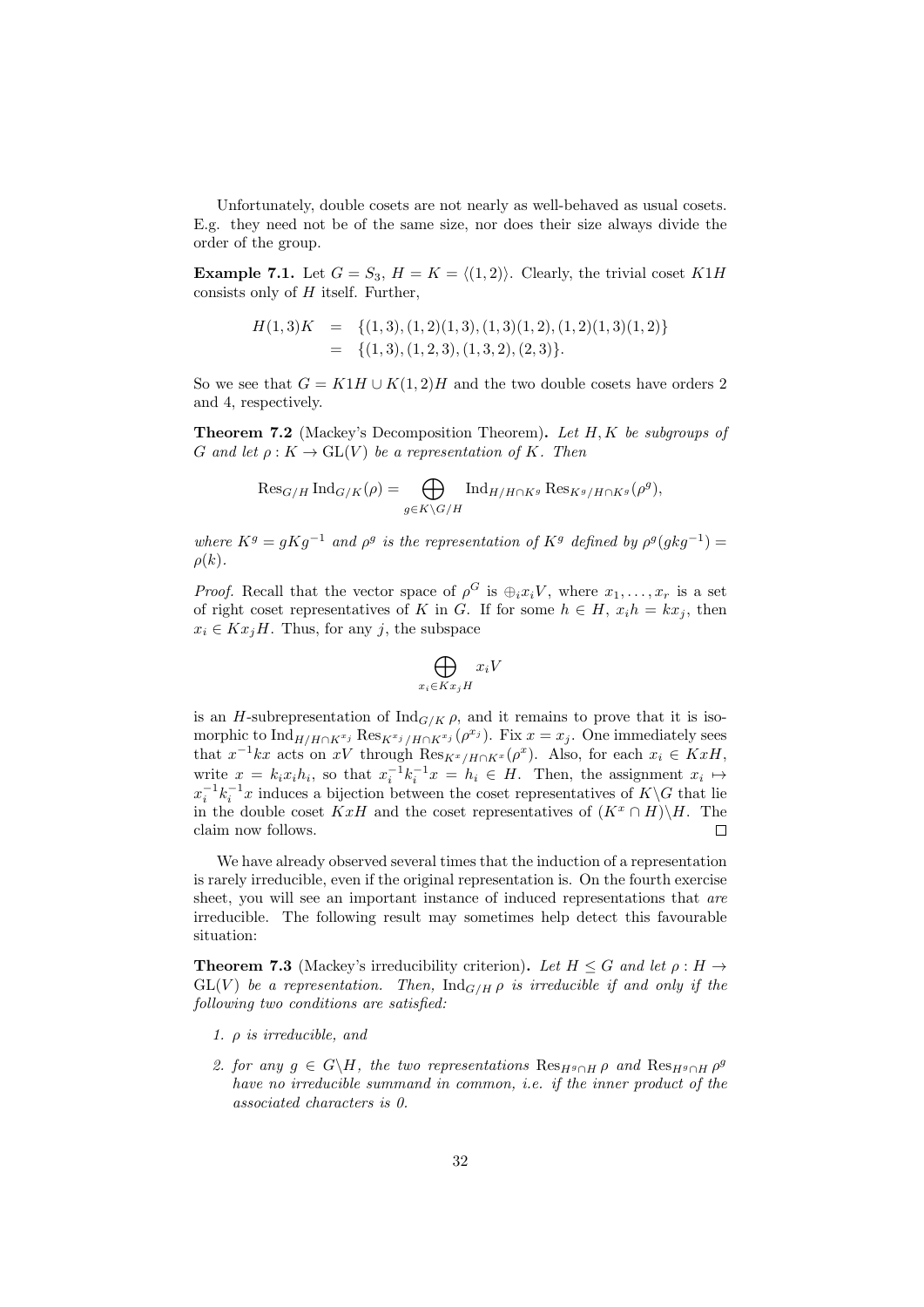*Proof.* Let  $\chi$  be the character of  $\rho$ . The character  $\chi^G$  is irreducible if and only if  $\langle \chi^G, \chi^G \rangle_G = 1$ . Using Frobenius reciprocity twice and Mackey's decomposition theorem, we get

$$
\langle \chi^G, \chi^G \rangle_G = \langle \chi, (\chi^G)_H \rangle_H = \langle \chi, \sum_{g \in H \backslash G/H} \text{Res}_{H^g \cap H} (\chi^g)^H \rangle_H
$$
  
= 
$$
\sum_{g \in H \backslash G/H} \langle \text{Res}_{H^g \cap H} (\chi), \text{Res}_{H^g \cap H} (\chi^g) \rangle_{H^g \cap H}.
$$

In the last sum, the summand corresponding to  $g = 1$  is at least equal to 1 and all other summands are non-negative. So  $\chi^G$  is irreducible if and only if  $\langle \chi, \chi \rangle = 1$  and all other summands are equal to 0, as claimed.

## 7.2 Restriction to and induction from normal subgroups

Let  $N$  be a normal subgroup of  $G$ . Then,  $G$  acts on the space of class functions of N via  $\tau^g(n) = \tau(g^{-1}ng)$  where  $\tau$  is any class function of N,  $g \in G$ , and  $n \in N$ . Clearly, this action sends irreducible characters to irreducible characters. More generally,  $\langle \tau_1, \tau_2 \rangle = \langle \tau_1^g, \tau_2^g \rangle$  for any class functions  $\tau_1, \tau_2$  of N and any  $g \in G$ . We call two class functions of  $N$  that lie in the same  $G$ -orbit  $G$ -conjugate.

**Theorem 7.4** (Clifford's Theorem). Let  $\chi$  be an irreducible character of G and let  $N \triangleleft G$ . Then  $\text{Res}_{G/N} \chi = e(\tau_1 + \ldots + \tau_t)$  for some  $e \in \mathbb{N}$ , where the  $\tau_i \in \text{Irr}(N)$  form one orbit under the action of G.

*Proof.* Let  $\tau = \tau_1$  be an irreducible constituent of  $\chi_N = \text{Res}_{G/N} \chi$  with multiplicity e. Since  $\chi$  is a class function of G,  $\chi^g(h) = \chi(ghg^{-1}) = \chi(h)$  and it follows immediately that

$$
\langle \tau, \chi_N \rangle_N = \langle \tau^G, \chi \rangle_G = \langle (\tau^G)^g, \chi^g \rangle_G = \langle (\tau^g)^G, \chi \rangle_G = \langle \tau^g, \chi_N \rangle_N,
$$

so that any G-conjugate of  $\tau$  is also a constituent of G with multiplicity e. It remains to show that any constituent of  $\chi_N$  is G-conjugate to  $\tau$ . Let  $\psi$  be an irreducible consituent of  $\chi_N$ . By Frobenius reciprocity, we then have  $\langle \chi, \psi^G \rangle$  > 0, so that  $\psi^G = \chi + \dots$ , and so  $(\psi^G)_N = \chi_N + \dots$ , thus  $\langle (\psi^G)_N, \tau_1 \rangle > 0$ . So, applying the Mackey decomposition formula, we have  $\langle \sum_{N\setminus G/N} (\psi^g)_{N\cap N^g}^N, \tau_1 \rangle >$ 0. But N is normal, so this gives  $\sum_{N\setminus G/N} \langle \psi^g, \tau_1 \rangle > 0$ . Since all the characters involved are irreducible, this implies that  $\psi^g = \tau_1$  for some  $g \in G$ .  $\Box$ 

This result has some strong and interesting consequences.

**Corollary 7.5.** Let  $N \triangleleft G$  and let  $\chi \in \text{Irr}(G)$  be such that  $\langle \chi_N, 1 \rangle_N \neq 0$ . Then,  $N \subset \ker \chi$ .

*Proof.* Clearly,  $\mathbf{1}_H$  consitutes a single orbit in  $\text{Irr}(N)$  under the G-action, so the result follows immediately from the previous theorem.  $\Box$ 

Corollary 7.6. Let  $N \triangleleft G$ , let  $\chi \in \text{Irr}(G)$  and  $\phi \in \text{Irr}(N)$  be such that  $\langle \chi_N, \phi \rangle_N \neq 0$ . Then,  $\phi(1)|\chi(1)$ .

*Proof.* Clearly,  $\phi^g(1) = \phi(1)$  for any  $\phi \in \text{Irr}(N)$  and any  $g \in G$ . So, the result follows immediately from Theorem 7.4  $\Box$ 

Here, we have only scratched the surface of the interesting interplay between characters of  $G$  and characters of a normal subgroup of  $G$ . For much more on this topic, see e.g. [2, Ch. 6].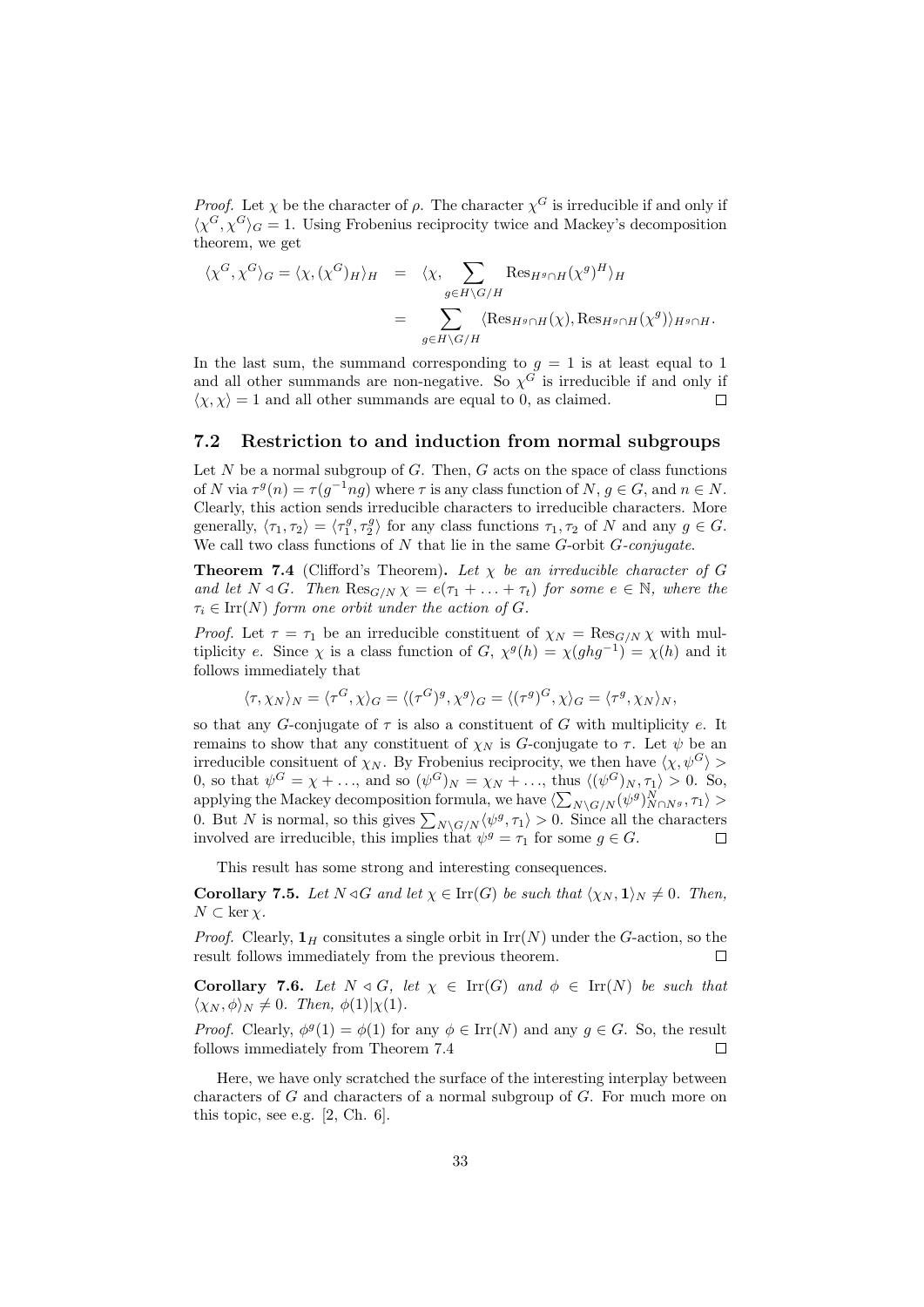#### 7.3 Base fields other than C

We will briefly state without proof how the results of this section generalise to representations over arbitrary fields.

Note that the definition of the induced representation makes perfect sense over any field. So does the statement of Mackey's formula. Moreover, since the only thing we used in the proof of Mackey's formula was the definition of induced representations, that proof remains valid over any field. On the other hand, Frobenius reciprocity is phrased in terms of characters, so does not immediately say anything about irreducible representations over arbitrary fields. However, it can be phrased purely in terms of representations and is then valid over any field:

**Theorem 7.7.** Given a subgroup H of G, a  $K[H]$ -module V and a  $K[G]$ -module W, we have

$$
\operatorname{Hom}_{K[G]}(\operatorname{Ind}_{G/H} V, W) \cong \operatorname{Hom}_{K[H]}(V, \operatorname{Res}_{G/H} W).
$$

Clifford's theorem also makes sense and is true over any field.

## 8 Real representations, duals, tensor products, Frobenius-Schur indicators

#### 8.1 Dual representation

Let  $V$  be a vector space over an arbitrary field  $K$ . Recall that the dual vector space is defined by

$$
V^* = \{ f : V \to K : f(v + \alpha w) = f(v) + \alpha f(w) \}.
$$

**Definition 8.1.** If  $\rho: G \to GL(V)$  is a representation over K, then the dual *representation*  $\rho^* : G \to \mathrm{GL}(V^*)$  is defined by

$$
\rho^*(g)(f)(v) = f(\rho(g^{-1})v).
$$

The inverse is necessary to get a left action, and you should check that this really does give a left action.

Let fix a basis  $v_1, \ldots, v_n$  be a basis of V. Recall that the dual basis  $f_1, \ldots, f_n$ is given by  $f_i(v_j) = \delta_{i,j}$ . Suppose that  $\rho(g^{-1})$  is given by the matrix  $A = (a_{i,j})$ with respect to  $v_1, \ldots, v_n$ . Then

$$
\rho^*(g)(f_i)(v_j) = f_i(Av_j) = f_i(\sum_k a_{j,k}v_k) = a_{j,i}.
$$

So the matrix of  $\rho^*(g)$  with respect to the dual basis is  $A<sup>Tr</sup>$ .

In particular, we deduce that if  $K = \mathbb{C}$  and  $\chi$  is the character of  $\rho$ , then the character  $\chi^*$  of  $\rho^*$  is

$$
\chi^*(g) = \overline{\chi(g)}.
$$

Corollary 8.2. A complex representation is isomorphic to its own dual (we say that it is self-dual) if and only if its character is real-valued.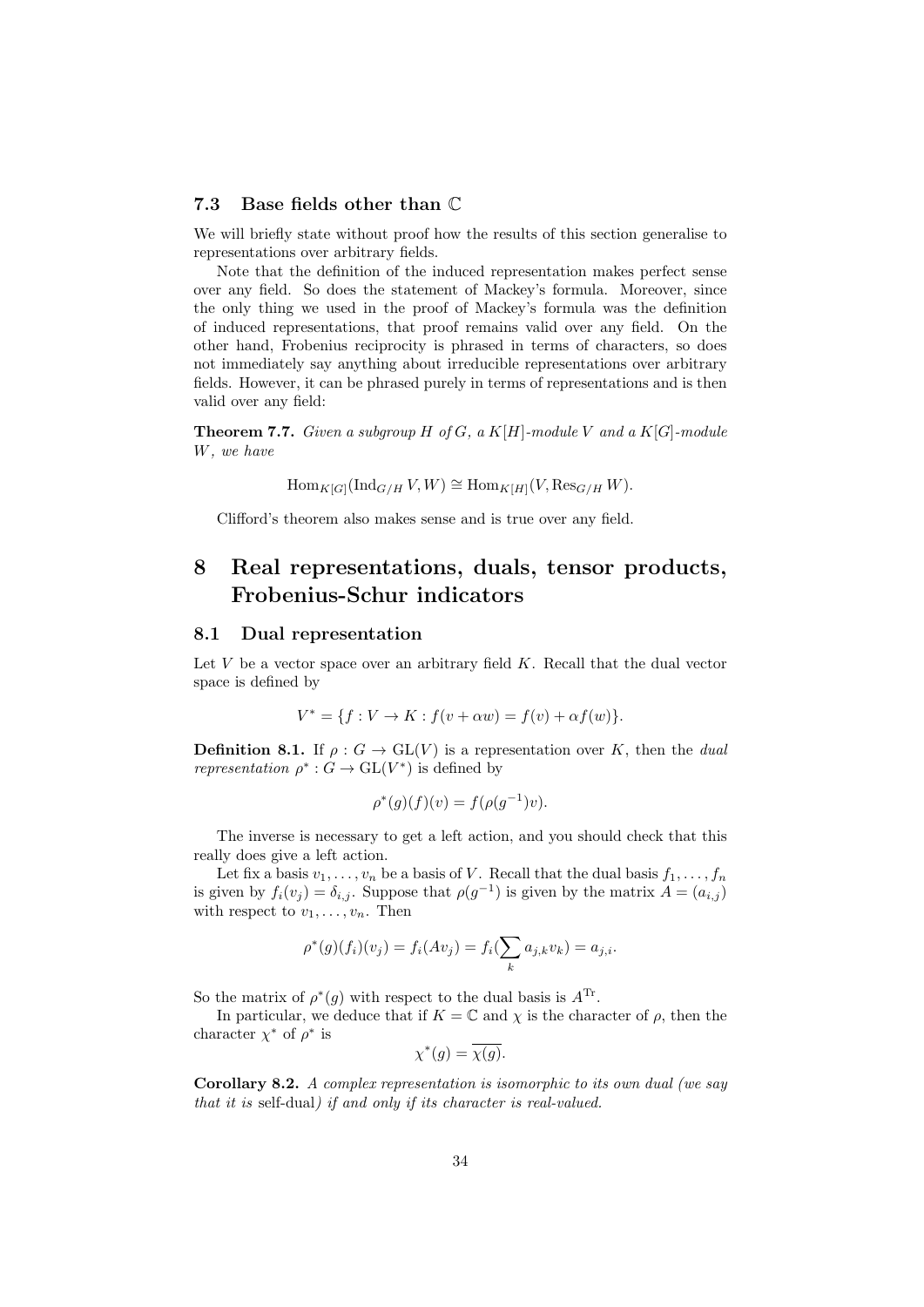This raises a natural question: given a complex representation  $\rho : G \rightarrow$  $GL(V)$ , when can we choose a basis on V, such that all group elements are represented by real matrices? Clearly, the character being real-valued is a necessary condition. To find necessary and sufficient conditions will be the main theme of this section.

**Definition 8.3.** Let  $\rho: G \to GL(V)$  be a representation over a field K and let F be a subfield of K. We say that  $\rho$  is realisable over F if there exists a basis of  $V$  with respect to which all elements of  $q$  are represented by matrices with coefficients in F.

**Example 8.4.** Let  $G = S_3 \cong D_6$ , let  $\rho$  be the irreducible comple two-dimensional representation of G. Recall that the 3-cycles in  $S_3$  act by rotation by  $2\pi/3$  under  $\rho$ . The usual rotation matrix for counter-clockwise rotation by  $2\pi/3$  is  $\int \cos 2\pi/3 \quad \sin 2\pi/3$  $-\sin 2\pi/3$  cos  $2\pi/3$  . However, choosing a judicious basis on our vector space, as in the picture, we can make the matrix corresponding to such a rotation look like  $\begin{pmatrix} -1 & 0 \\ 1 & 0 \end{pmatrix}$ 1 −1 .



Thus,  $\rho$  is realisable over  $\mathbb{O}$ .

Recall that an homomorphism of vector spaces  $\iota: V \to V^*$  gives rise to a bilinear pairing

$$
\langle \_, \_\rangle : V \times V \to K
$$

$$
\langle v, w \rangle = \iota(v)(w).
$$

Conversely, given a bilinear pairing as above, one gets a homomorphism  $V \to V^*$ by  $v \mapsto \langle v, z \rangle = (w \mapsto \langle v, w \rangle)$ . The map  $\iota$  is an isomorphism of vector spaces if and only if the associated pairing is non-degenerate. Also, it is easy to see that  $\iota$  is an isomorphism of G-representations if and only if the associated pairing is G-invariant, i.e. if and only if

$$
\langle gv, gw \rangle = \langle v, w \rangle \,\forall g \in G, v \in V, w \in W.
$$

**Theorem 8.5.** Let  $\rho: G \to GL(V)$  be a complex self-dual representation of G. Then,  $\rho$  is realisable over  $\mathbb R$  if and only if V admits a non-degenerate G-invariant symmetric bilinear form.

Proof. We will only prove one direction, namely the "only if" part. The other direction uses slightly more linear algebra than we have assumed so far. You can consult [3, Ch. II, Thm. 31] or [4, Theorem 73.3] for the "if" part.

Let  $\rho$  be realisable over R. That means that if V is regarded as a real vector space (of twice its complex dimension), then there exists a subspace W that is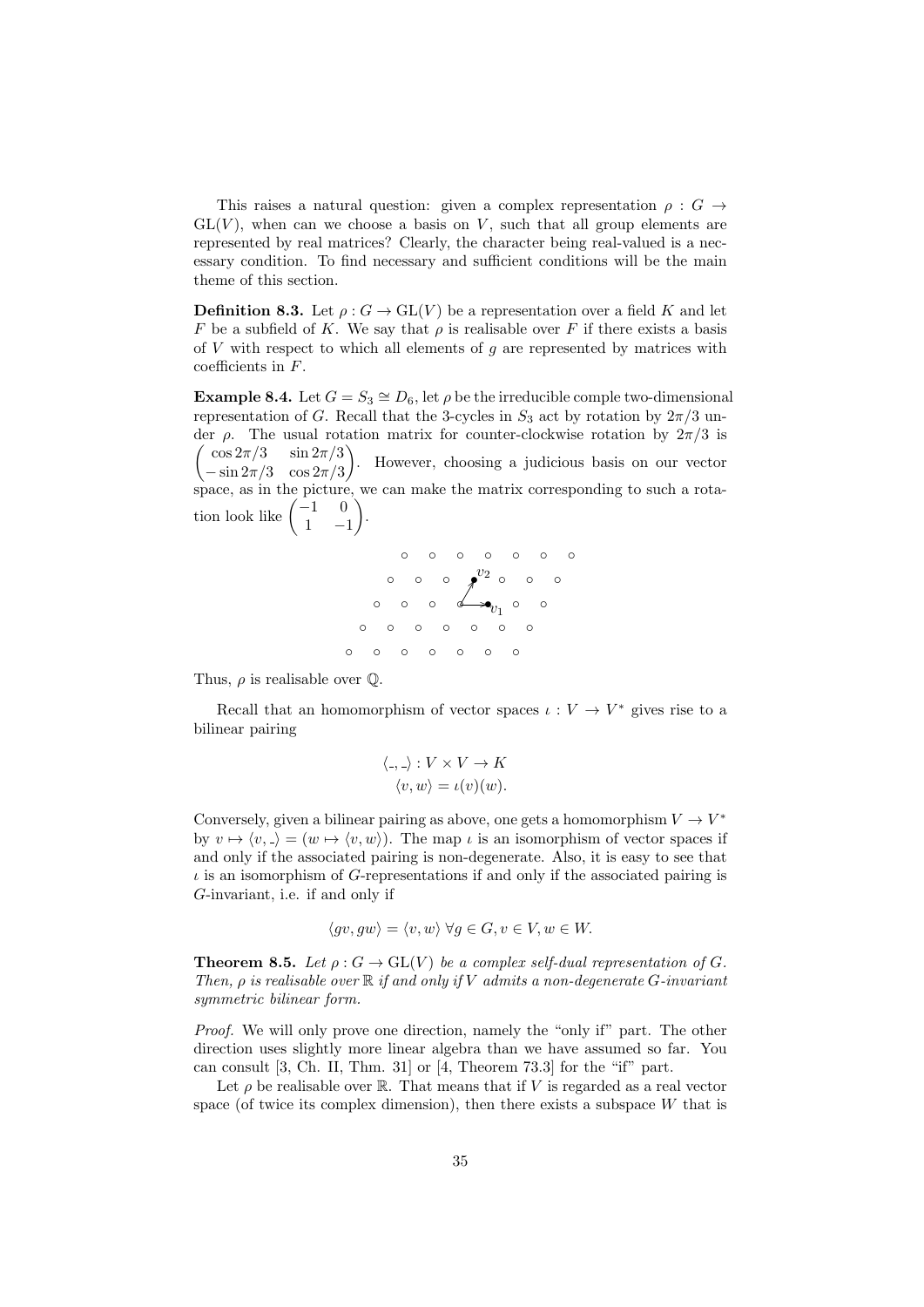G-stable and such that  $V = W \oplus iW$  as real vector spaces. The trick will be to construct a symmetric bilinear form on  $W$  and to extend it to  $V$ .

Let  $($ ,  $)$  be any positive-definite symmetric bilinear form on W and define  $\langle w_1, w_2 \rangle = \frac{1}{|G|} \sum_{g \in G} (gw_1, gw_2).$  Clearly,  $\langle \cdot, \cdot \rangle$  is G-invariant and still symmetric. It is also positive–definite (and in particular non-degenerate), since  $\langle w, w \rangle = \frac{1}{|G|} \sum_{g \in G} (gw, gw) \geq 0$  with equality iff  $gw = 0$  for all g, using positivedefiniteness of  $($ -,  $-$ ).

Now, write an arbitrary element v of V uniquely as  $v = w_1 + iw_2$  and extend  $\langle \_, \_ \rangle$  to a C-valued bilinear form on V by

$$
\langle w_1 + iw_2, w_1' + iw_2' \rangle = \langle w_1, w_1' \rangle - \langle w_2, w_2' \rangle + i(\langle w_1, w_2' \rangle + \langle w_1', w_2 \rangle).
$$

It is immediate that this gives a non-degenerate symmetric G-invariant Cbilinear form on  $V$ . П

Let us summarise again. There are three mutually exclusive possibilities for an irreducible complex representation  $\rho$ :

- 1.  $\rho$  is not self-dual. Equivalently, the character  $\chi$  of  $\rho$  assumes at least one non-real value.
- 2. *ρ* is self-dual, so that  $\chi$  is real, and moreover,  $\rho$  is realisable over R.
- 3.  $\rho$  is self-dual, so that  $\chi$  is real, but  $\rho$  itself is not realisable over R.

**Proposition 8.6.** An irreducible complex representation  $\rho$  is of type 1 if and only if it does not admit a non-degenerate G-invariant bilinear form. It is of type 2 if and only if it admits a symmetric non-degenerate G-invariant bilinear form. It is of type 3 if and only if it admits an alternating non-degenerate G-invariant bilinear form.

*Proof.* We have already proven the first assertion. Now, let  $\rho$  be self-dual. Recall that G-invariant bilinear forms  $\langle , \rangle$  are in bijection with homomorphisms  $\rho \rightarrow$  $\rho^*$ . By Schur's lemma, such a form is therefore unique up to scalar multiples. Recall also from linear algebra, that we can write any bilinear form as the sum of a symmetric and an alternating one as follows:

$$
\langle v, w \rangle_s = \frac{1}{2} (\langle v, w \rangle + \langle w, v \rangle)
$$
  

$$
\langle v, w \rangle_a = \frac{1}{2} (\langle v, w \rangle - \langle w, v \rangle)
$$
  

$$
\langle v, w \rangle = \langle v, w \rangle_s + \langle v, w \rangle_a.
$$

Now,  $\langle \cdot, \cdot \rangle_s$  and  $\langle \cdot, \cdot \rangle_a$  are clearly also G-invariant, so exactly one of them is 0 by the uniqueness of  $\langle , \rangle$ . From the previous theorem, we know that  $\langle , \rangle_a$ being zero corresponds to type 2, so the other case must correspond to type 3, and we are done.  $\Box$ 

#### 8.2 Tensor products, symmetric and alternating powers

**Definition 8.7.** Let V and W be vector spaces over a field  $K$ . The tensor product V ⊗ W is the vector space linearly spanned over K by symbols  $v \otimes w$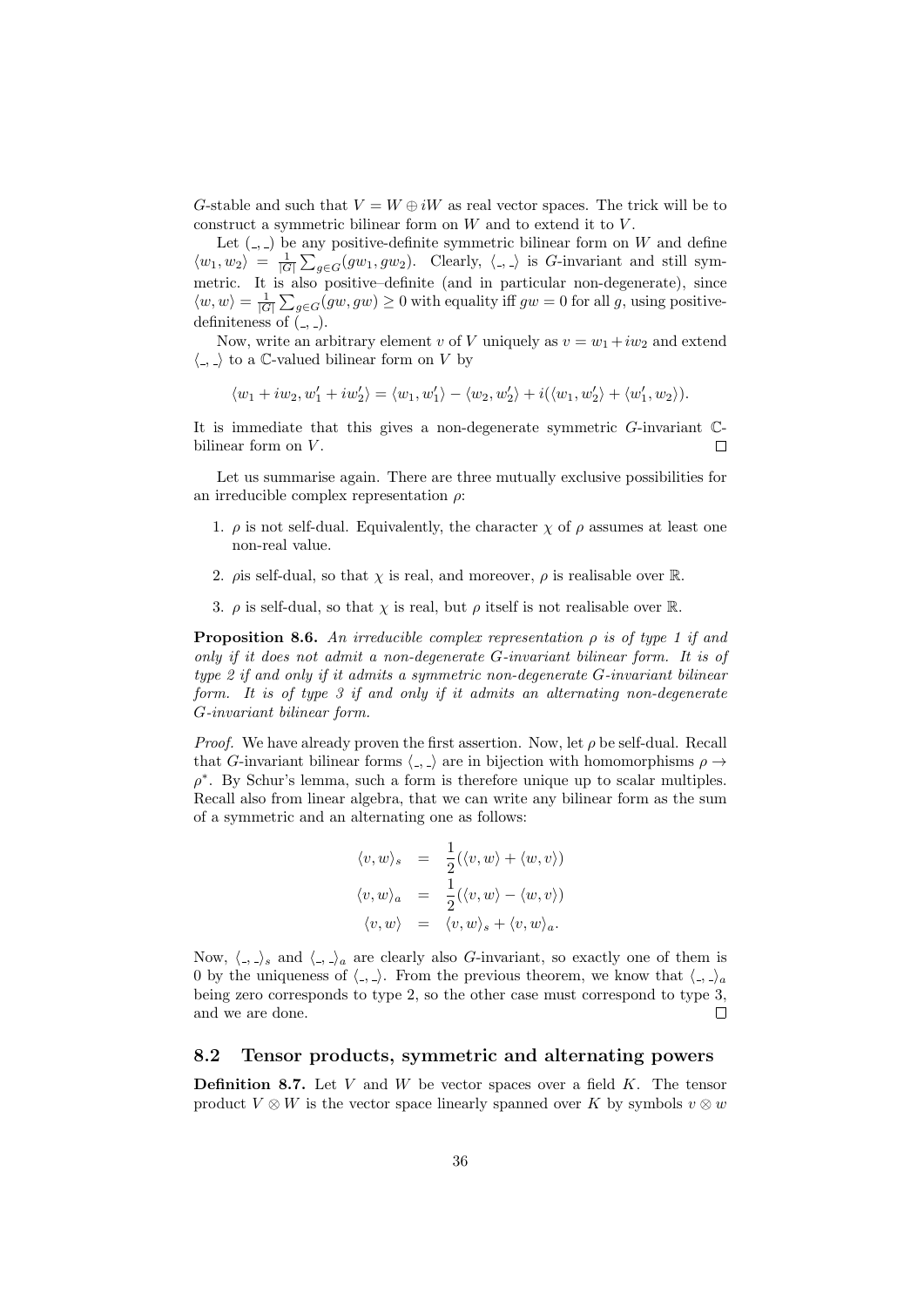for  $v \in V$ ,  $w \in W$ , which satisfy the relations

$$
k(v \otimes w) = (kv) \otimes w = v \otimes (kw) \forall k \in K, v \in V, w \in W
$$
  

$$
(v + v') \otimes w = (v \otimes w) + (v' \otimes w) \forall v, v' \in V, w \in W
$$
  

$$
v \otimes (w + w') = (v \otimes w) + (v \otimes w') \forall v \in V, w, w' \in W.
$$

In other words, it is the quotient of the infinite-dimensional vector space with basis  $\{v \otimes w : v \in V, w \in W\}$  modulo the subspace generated by  $\{k(v \otimes w) (kv) \otimes w, (kv) \otimes w - v \otimes (kw), (v+v') \otimes w - v \otimes w - v' \otimes w, v \otimes (w+w') - v \otimes w - v \otimes w' \}$ 

If  $v_1, \ldots, v_n$  is a basis of V and  $w_1, \ldots, w_m$  is a basis of W, then  $v_i \otimes w_j$ :  $1 \leq i \leq n, 1 \leq j \leq m$  is easily seen to be a basis of  $V \otimes W$ . So, the dimension on  $V \otimes W$  is dim V  $\cdot$  dim W. Note that a general element of  $V \otimes W$  is of the form  $\sum_{k} \tilde{v}_k \otimes \tilde{w}_k$  for  $\tilde{v}_k \in V$ ,  $\tilde{w}_k \in W$ .

**Proposition 8.8.** For any vector spaces U, V, W, we have  $(U \otimes V) \otimes W \cong$  $U \otimes (V \otimes W)$ ,  $(U \oplus V) \otimes W \cong (U \otimes W) \oplus (V \otimes W)$ . The isomorphisms are natural, in the sense that they do not depend on choices of bases.

Proof. Check that the maps

$$
(U \otimes V) \otimes W \rightarrow U \otimes (V \otimes W)
$$
  

$$
(u \otimes v) \otimes w \rightarrow u \otimes (v \otimes w)
$$

and

$$
(U \oplus V) \otimes W \rightarrow (U \otimes W) \oplus (V \otimes W)
$$
  

$$
(u, v) \otimes w \rightarrow (u \otimes w, v \otimes w)
$$

are isomorphisms of vector spaces.

**Definition 8.9.** Let  $\rho: G \to GL(V)$  and  $\tau: G \to GL(W)$  be representations of G over K. Then,  $\rho \otimes \tau : G \to GL(V \otimes W)$  is the G-representation defined by

$$
\rho \otimes \tau(g)(v \otimes w) = \rho(g)v \otimes \tau(g)w.
$$

The G-action respects the associativity and distributivity of Proposition 8.8, so that we get the same result for representations, not just for vector spaces.

Let g be represented by the matrix  $A = (a_{i,j})$  with respect to a basis  $v_1, \ldots, v_n$  of V and by the matrix  $B = (b_{k,l})$  with respect to a basis  $w_1, \ldots, w_m$ . Let us work out the matrix of  $g$  on the basis

$$
v_1 \otimes w_1, \ldots, v_1 \otimes w_m, v_2 \otimes w_1, \ldots, v_2 \otimes w_m, \ldots, v_n \otimes w_m.
$$

We have

$$
g(v_i \otimes w_k) = gv_i \otimes gw_k
$$
  
=  $(a_{i,1}v_1 + \ldots + a_{i,n}v_n) \otimes (b_{k,1}w_1 + \ldots + b_{k,m}w_m)$   

$$
\sum_{j,l} a_{i,j}b_{k,l}v_jw_l.
$$

 $\Box$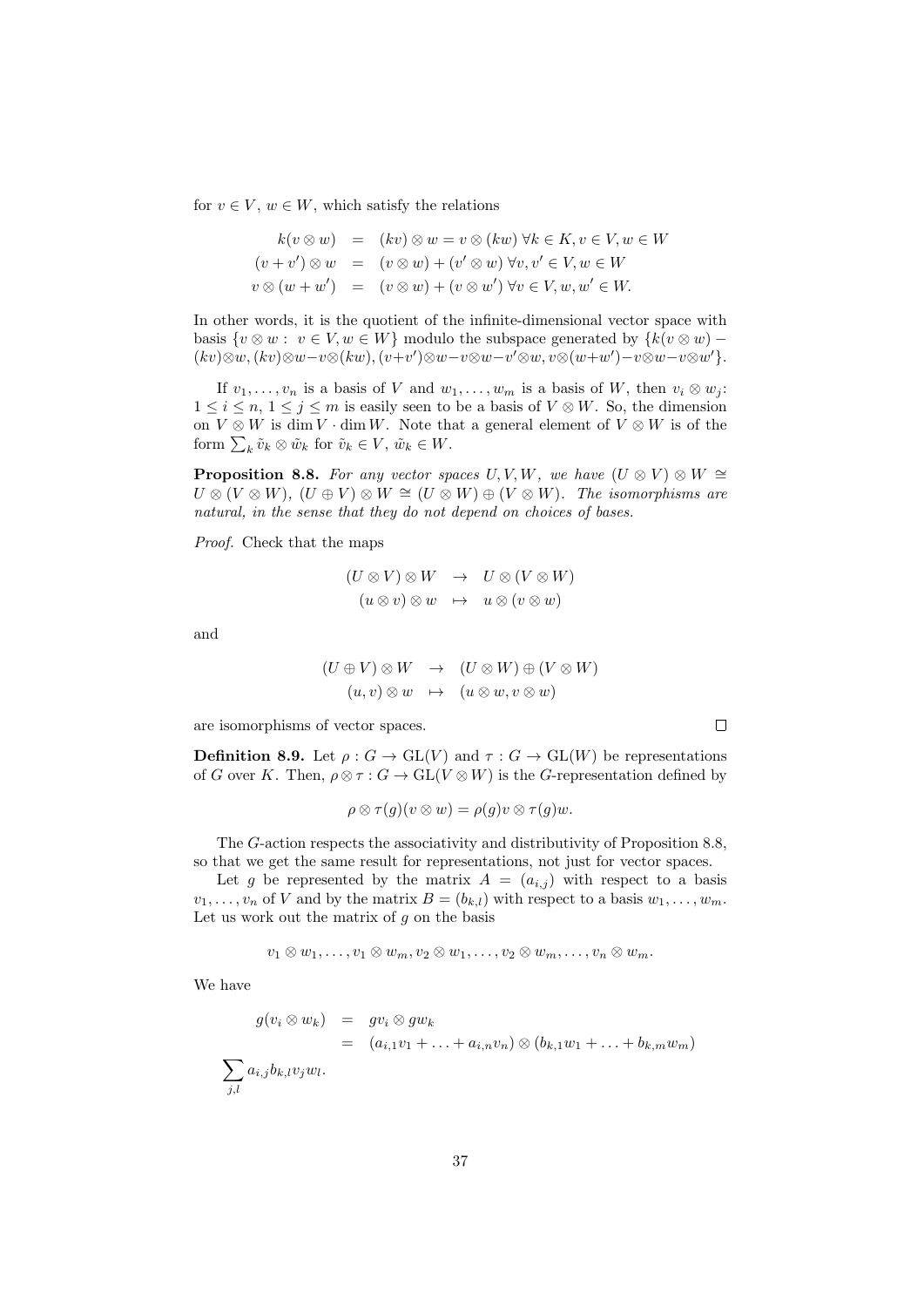From here, it immediately follows that the matrix of g with respect to the above basis on  $V \otimes W$  is the  $nm \times nm$  block matrix

$$
A \otimes B = \begin{pmatrix} a_{1,1}B & \cdots & a_{1,n}B \\ a_{2,1}B & \cdots & b_{2,n}B \\ \vdots & \ddots & \vdots \\ a_{n,1}B & \cdots & a_{n,n}B \end{pmatrix}.
$$

This calculation has some very useful consequences:

**Corollary 8.10.** Let  $\rho$ ,  $\tau$  be complex representations of G with characters  $\chi_{\rho}$ ,  $\chi_{\tau}$ , respectively. Then, the character of  $\rho \otimes \tau$  is  $\chi_{\rho} \cdot \chi_{\tau}$ .

There is another way of seeing this: recall that the matrix corresponding to  $q$  under any representation is diagonalisable. Thus, the character of that representation is just the sum of eigenvalues of the  $g$ -action and there exists a basis of the corresponding vector space consisting of eigenvectors of  $q$ . Now, if  $v \in V$  is an eigenvector of q with eigenvalue  $\lambda$  and  $w \in W$  is an eigenvector with eigenvalue  $\mu$ , then clearly  $v \otimes w$  is an eigenvector of g with eigenvalue  $\lambda \mu$ .

Recall (from the proof of Theorem 3.3) that given two  $G$ –representations V, W over K, the vector space  $\text{Hom}_K(V, W)$  is a G-representation via  $f^g(v)$  =  $gf(g^{-1}v)$ . An extremely important consequence of our explicit calculation of matrices is

**Corollary 8.11.** If V and W are two representations of G over a field K, then  $V \otimes W \cong \text{Hom}_K(V^*, W).$ 

Proof. We have already essentially computed the matrix of the action of G on  $\text{Hom}_K(V^*,W)$  in terms of the matrices of G on V and on W in the proof of Theorem 3.3. You should convince yourself that they are the same as the above matrices on the tensor product.  $\Box$ 

Note that using associativity of tensor products, we can unambiguously define  $V_1 \otimes \ldots \otimes V_n$  for any representations  $V_1, \ldots, V_n$ .

**Definition 8.12.** Let V be a G-representation. For any  $n \in \mathbb{N}$ , define the *n*-th tensor power of V by  $V^{\otimes n} = V \otimes \ldots \otimes V$  $\overbrace{n \times}$ .

Apart from the action of G on  $V^{\otimes n}$ , we also have an action of  $S_n$  by permuting the entries of each tensor:  $\sigma(v_1 \otimes \ldots \otimes v_n) = v_{\sigma(1)} \otimes \ldots \otimes v_{\sigma(n)}$ . This action is immediately seen to commute with the action of  $G$ . In particular, if  $V^{\otimes n} \cong \bigoplus_i W_i$  as a representation of  $S_n$ , where each  $W_i \cong \rho_i^{\oplus k_i}$  with  $\rho_i$  denoting the distinct irreducible representations of  $S_n$  and with  $k_i \in \mathbb{N}$ , then each  $W_i$  is a *G*-subrepresentation of  $V^{\otimes n}$ .

**Definition 8.13.** Let K have characteristic 0 and let V be a  $G$ -representation of K. The *n*-th symmetric power of V,  $S^nV$  is defined as the G-subrepresentation of  $V^{\otimes n}$  on which  $S_n$  acts trivially. The *n*-th alternating power  $\Lambda^n V$  is defined as the subspace on which  $S_n$  acts through the sign-character.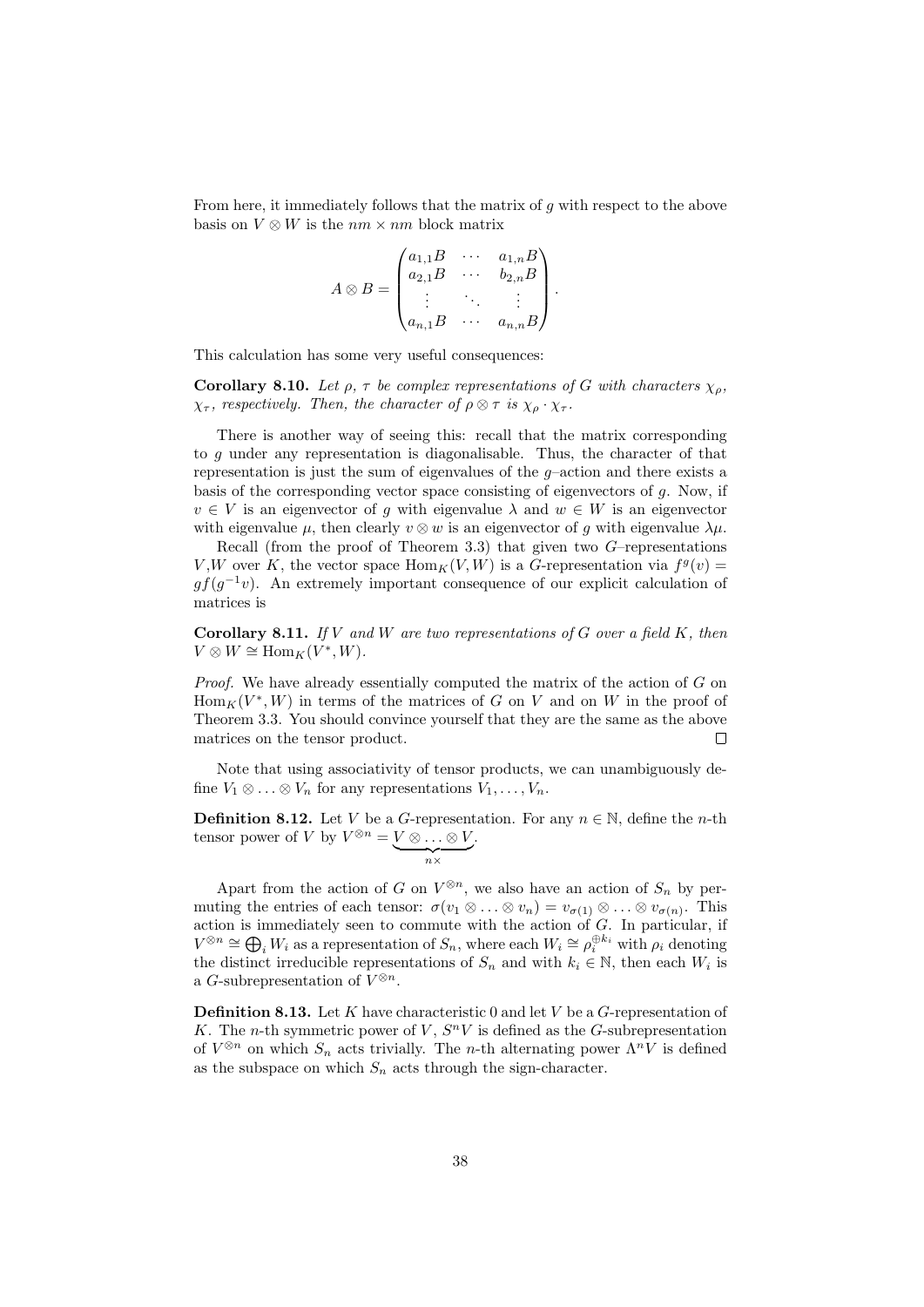We can explicitly write down a basis for  $S^2V$  and for  $\Lambda^2V$ : let  $v_1, \ldots, v_n$  be a basis of  $V$ . Then, it is immediate that

$$
S^2V = \langle v_i \otimes v_j + v_j \otimes v_i : 1 \le i \le j \le n \rangle
$$
  
\n
$$
\Lambda^2V = \langle v_i \otimes v_j - v_j \otimes v_i : 1 \le i < j \le n \rangle.
$$

This immediately also gives us formulae for the dimensions of the symmetric square and the alternating square and for their characters:

$$
\dim S^{2}V = \frac{n^{2} + n}{2}, \dim \Lambda^{2}V = \frac{n^{2} - n}{2},
$$

and, denoting the eigenvalues of g on V by  $\alpha_1, \ldots, \alpha_n$ ,

i

$$
\chi_{S^2V}(g) = \sum_{1 \le i \le j \le n} \alpha_i \alpha_j
$$
  
=  $\frac{1}{2} \left( \sum_i \alpha_i^2 + \sum_i \alpha_i^2 \right) = \frac{1}{2} \left( \chi_V(g)^2 + \chi_V(g^2) \right),$  (8.6)  

$$
\chi_{\Lambda^2V}(g) = \sum_{1 \le i < j \le n} \alpha_i \alpha_j
$$
  
=  $\frac{1}{2} \left( \sum_i \alpha_i^2 - \sum_i \alpha_i^2 \right) = \frac{1}{2} \left( \chi_V(g)^2 - \chi_V(g^2) \right).$  (8.7)

We have a decomposition of  $V^{\otimes 2} = S^2 V \oplus \Lambda^2 V$  as G-representations. Suppose that  $V$  is an irreducible  $G$ –representation. Observe that Corollary 8.11 together with Schur's Lemma tells us that

i

$$
\langle \chi_{V\otimes V},\mathbf{1}\rangle=\left\{\begin{smallmatrix} 1,&V\cong V^*\\ 0,&\text{otherwise}\end{smallmatrix}\right..
$$

In particular, if V is not self-dual, then both  $\langle \chi_{S^2V} , 1 \rangle_G$  and  $\langle \chi_{\Lambda^2V} , 1 \rangle_G$  are zero, while if  $V$  is self-dual, then exactly one of the inner products is 1 and the other one is 0. Which one of the two is non-trivial is a crucial characteristic of self-dual irreducible representations.

### 8.3 Realisability over R

**Definition 8.14.** Let  $\chi$  be a class function of a group G. The Frobenius–Schur indicator of  $\chi$  is defined as

$$
s_2(\chi) = \frac{1}{|G|} \sum_{g \in G} \chi(g^2).
$$

**Proposition 8.15.** Let  $\chi$  be an irreducible character of G. Then  $s_2(\chi) \in$ {−1, 0, 1}. Moreover,

- $s_2(\chi) = 0$  if and only if  $\chi$  is not real valued;
- $s_2(\chi) = 1$  if and only if the representation of  $\chi$  can be realised over  $\mathbb{R}$ , i.e. if the associated vector space carries a non-degenerate symmetric G– invariant bilinear pairing;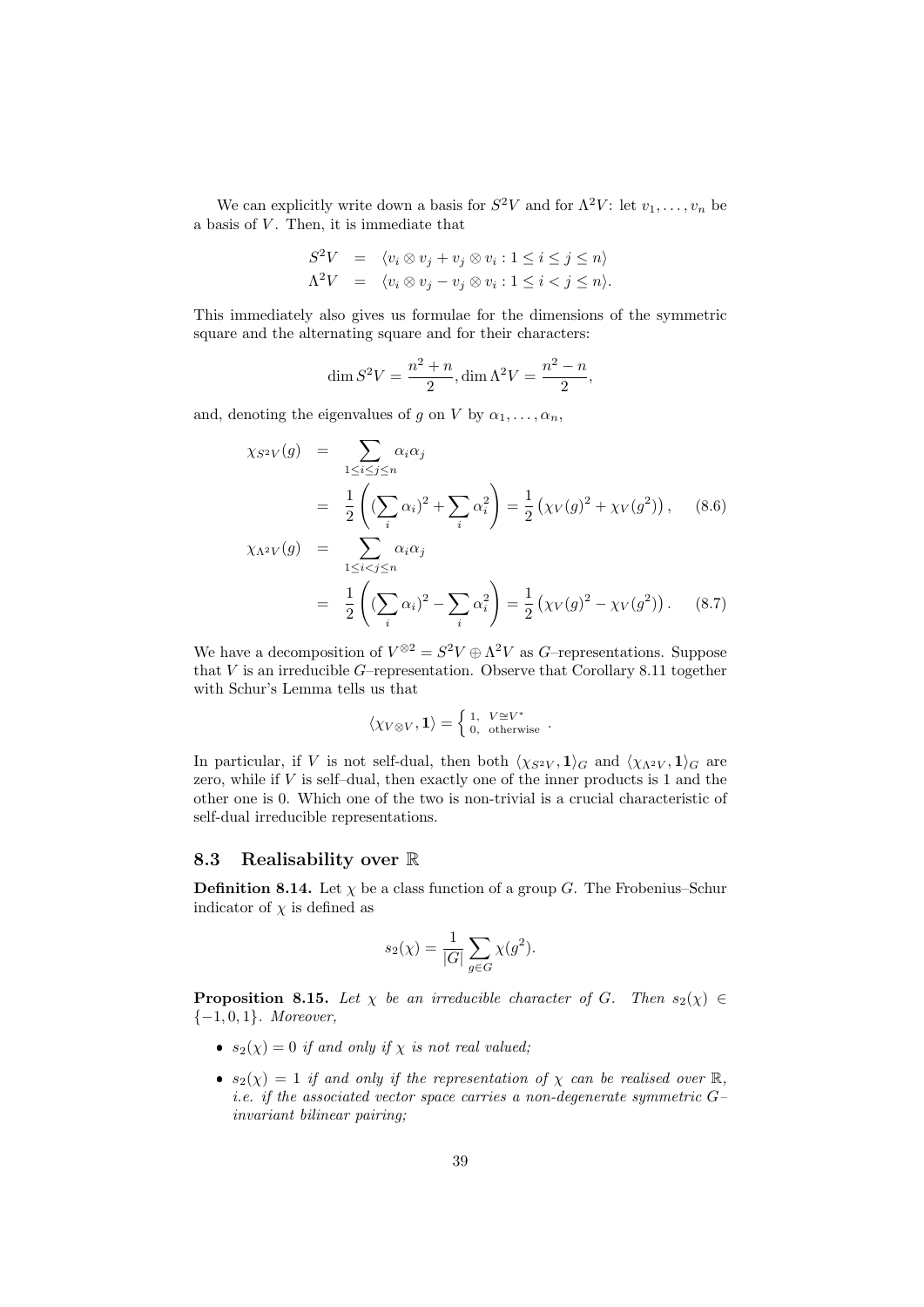•  $s_2(\chi) = -1$  if and only if  $\chi$  is real-valued but the representation cannot be realised over R, i.e. if the associated vector space carries a non-degenerate alternating G–invariant bilinear pairing.

Proof. Using equation (8.6) and (8.7), we can write

$$
\chi^{2} = \frac{1}{2}(\chi_{S^{2}V}(g) - \chi_{\Lambda^{2}V}(g)),
$$

so that  $s_2(\chi) = \langle \chi_{S^2V} , 1 \rangle_G - \langle \chi_{\Lambda^2V} , 1 \rangle_G$ . We have already observed that if  $\chi$ is not self–dual, then both inner products are 0, and otherwise exactly one of them is 1. It follows that  $s_2(\chi) \in \{-1,0,1\}$  with  $s_2(\chi) = 0$  if and only if  $\chi$ is not real valued. Assume for the rest of the proof that  $\chi$  is real valued. We claim that  $\langle \chi_{S^2V} , 1/\sigma = 1$  if and only if V admits a symmetric non-degenerate G–invariant bilinear pairing. Indeed, a bilinear pairing

$$
\langle \cdot, \cdot \rangle : V \times V \longrightarrow \mathbb{C}
$$

is the same as a linear map  $\langle , . \rangle : V \otimes V \longrightarrow \mathbb{C}$ . In other words, the dual of the vector space  $V \otimes V$  is the space of bilinear forms on V. Namely, given  $f: V \otimes V \to \mathbb{C}$ , define a bilinear form  $\langle , . \rangle_f$  on V by

$$
\langle v, w \rangle_f = f(v \otimes w).
$$

This form is G-invariant if and only if  $f \in (V \otimes V)^G$ . Now, the decomposition  $V^{\otimes 2} = S^2 V \oplus \Lambda^2 V$  induces the corresponding decomposition of dual spaces. Moreover, an element of  $(S^2V)^*$  induces a symmetric bilinear form on V: given  $f:(S^2V)^*\to\mathbb{C}$ , define  $\langle \cdot,\cdot\rangle_f$  by

$$
\langle v, w \rangle_f = f(v \otimes w + w \otimes v),
$$

and again this form in  $G$ -invariant if and only if f is fixed by the  $G$ -action on  $S^2V$ . Similarly, an element of  $(\Lambda^2V)^*$  gives an alternating bilinear form. So, we deduce that

 $(S^2V)$  $\neq 0 \Leftrightarrow$  there exists a G-invariant symmetric bilinear form on V,  $(\Lambda^2 V)^G \neq 0 \Leftrightarrow$  there exists a G-invariant alternating bilinear form on V,

as claimed.

 $\Box$ 

We finish our discussion of realisability over  $\mathbb R$  by considering the Wedderburn components of the real group algebra RG. Recall that for general fields K of characteristic coprime to  $|G|$ , Wedderburn blocks of KG are of the form  $M_n(D)$ , where D are division algebras over K. The division algebras D are the endomorphism rings of the simple  $KG-$  modules. By a theorem of Burnside, the only division algebras over  $\mathbb R$  are  $\mathbb R$ ,  $\mathbb C$ , and  $\mathbb H$ .

**Theorem 8.16.** Let  $\rho$  be an irreducible complex representation of G.

- 1.  $\rho$  is not self-dual if and only if  $\rho \oplus \rho^*$  is realisable over  $\mathbb R$  and is a simple RG–module with the corresponding Wedderburn block of RG equal to  $M_n(\mathbb{C})$ .
- 2.  $\rho$  is realisable over  $\mathbb R$  (and therefore a simple  $\mathbb R G$ -module) if and only if the corresponding Wedderburn block of  $\mathbb{R}G$  is  $M_n(\mathbb{R})$ .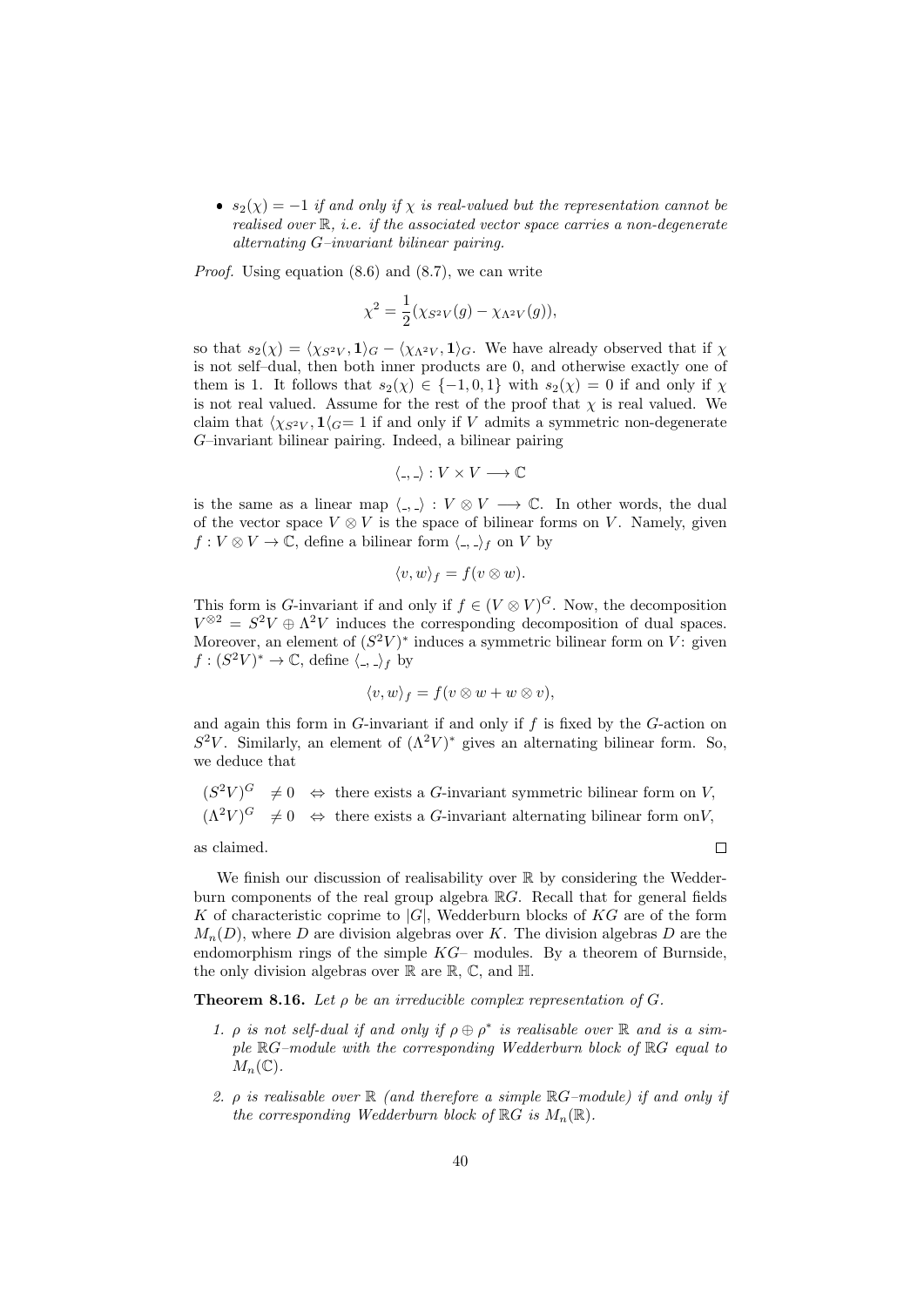3. ρ is self-dual but not realisable over  $\mathbb R$  if and only if  $\rho \oplus \rho$  is realisable over  $\mathbb R$  and is a simple  $\mathbb R G$ -module with corresponding Wedderbun block  $M_n(\mathbb{H})$ . Such a representation is called quaternionic or symplectic.

Sketch proof. The basic idea for proving that  $\rho \oplus \rho^*$  (case 1) and  $\rho \oplus \rho$  (case 3) are realisable over  $\mathbb R$  is to construct a symmetric non-degenerate  $G$ -invariant bilinear pairing on each of them. For example, in case 3, let  $\lbrack \cdot, \cdot \rbrack$  be a nondegenerate G–invariant alternating bilinear pairing on  $\rho$ . Define  $\langle , \rangle$  on  $\rho \oplus \rho$ by

$$
\langle (u_1, u_2), (v_1, v_2) \rangle = [u_1, v_1] \cdot [u_2, v_2].
$$

Check that this is G-invariant, non–degenrate, bilinear, and symmetric. To define a symmetric pairing in case 1 is an exercise.

Next, notice that the three different real division algebras have different dimensions over  $\mathbb{R}$ , so it will suffice to determine the dimension of the endomorphism ring of the simple  $\mathbb{R}G$ –module in each case. Now, if  $\tau$  is a  $\mathbb{C}G$ –module that is realisable over  $\mathbb R$  and  $\tau_{\mathbb R}$  is the corresponding  $\mathbb R G$ –module, then one can show (exercise) that

$$
\dim_{\mathbb{R}} \mathrm{End}_{\mathbb{R}G}(\tau_{\mathbb{R}}) = \dim_{\mathbb{C}} \mathrm{End}_{\mathbb{C}G}(\tau),
$$

the latter in turn being equal to  $\langle \tau, \tau \rangle_G$ . The result now follows from  $\langle \rho, \rho \rangle_G = 1$ ,  $\langle \rho \oplus \rho^*, \rho \oplus \rho^* \rangle_G = 2$  when  $\rho$  is not self-dual, and  $\langle 2\rho, 2\rho \rangle_G = 4$ .

**Example 8.17.** Let us closely inspect the example of  $G = SL_2(\mathbb{F}_3) \cong Q_8 \rtimes C_3$ . First, recall the character table of G. We label the columns by the sizes of the conjugacy classes and by the orders of their elements:

|  |  | $4\quad 4$                                                          |                                                                                                                                                                                                                                                                                                                                                                                                                                                                                                       |
|--|--|---------------------------------------------------------------------|-------------------------------------------------------------------------------------------------------------------------------------------------------------------------------------------------------------------------------------------------------------------------------------------------------------------------------------------------------------------------------------------------------------------------------------------------------------------------------------------------------|
|  |  | 6 —                                                                 | 6                                                                                                                                                                                                                                                                                                                                                                                                                                                                                                     |
|  |  |                                                                     |                                                                                                                                                                                                                                                                                                                                                                                                                                                                                                       |
|  |  |                                                                     |                                                                                                                                                                                                                                                                                                                                                                                                                                                                                                       |
|  |  |                                                                     |                                                                                                                                                                                                                                                                                                                                                                                                                                                                                                       |
|  |  |                                                                     |                                                                                                                                                                                                                                                                                                                                                                                                                                                                                                       |
|  |  |                                                                     |                                                                                                                                                                                                                                                                                                                                                                                                                                                                                                       |
|  |  |                                                                     |                                                                                                                                                                                                                                                                                                                                                                                                                                                                                                       |
|  |  |                                                                     |                                                                                                                                                                                                                                                                                                                                                                                                                                                                                                       |
|  |  | size $\begin{vmatrix} 1 & 1 & 4 & 4 \\ 1 & 2 & 3 & 3 \end{vmatrix}$ | $6\quad$<br>$4\phantom{0000}$<br>$\begin{array}{ccccccccccccc} & 1 & 1 & 1 & 1 & 1 & 1 & 1 \\ \hline x_1 & 1 & 1 & 1 & 1 & 1 & 1 & 1 \\ x_2 & 1 & 1 & \overline{\omega} & \omega & 1 & \omega & \overline{\omega} \\ x_3 & 1 & 1 & \omega & \overline{\omega} & 1 & \overline{\omega} & \omega \\ \tau_4 & 2 & -2 & -1 & -1 & 0 & 1 & 1 \\ \tau_5 & 2 & -2 & -\overline{\omega} & -\omega & 0 & \omega & \overline{\omega} \\ \tau_6 & 2 & -2 & -\omega & -\overline{\omega} & 0 & \overline{\omega}$ |

Here,  $\omega$  is a primitive cube root of unity. We see immediately that the characters  $\chi_2$ ,  $\chi_3$ ,  $\tau_5$ , and  $\tau_6$  are not self-dual, while the other three are. To work out which ones are realisable over Q, we can compute the Frobenius-Schur indicators. But for that, we need to know which conjugacy classes square to which. Clearly, an element of order 2 squares to the identity, while an element of order 4 squares to an element of order 2. The square of an element of order 3 or 6 has order 3, and there is therefore an ambiguity. In this particular case, we don't need to know whether the two conjugacy classes of elements of order 3 square to each other (i.e. are inverses of each other) or not, since the characters  $\tau_4$  and  $\tau_7$  take the same value on both order 3 conjugacy classes. But also note, that here we can actually resolve the ambiguity: the number of self–inverse conjugacy classes is equal to the number of real characters (exercise sheet), so that neither the order 3 conjugacy classes nor the order 6 conjugacy classes can be self–inverse.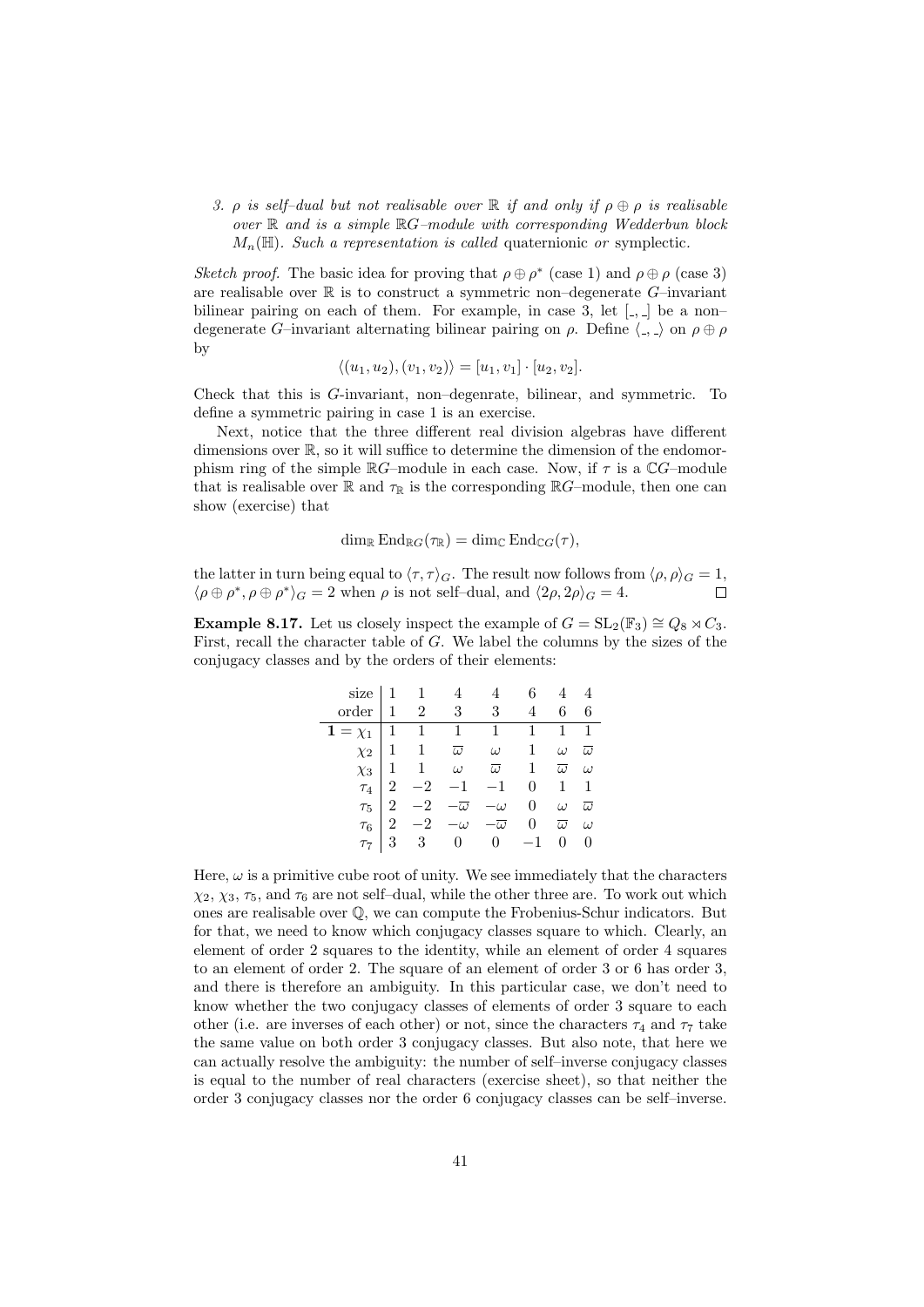So, we can now compute

$$
s_2(\tau_4) = \frac{1}{24}(2+2+4\cdot(-1)+4\cdot(-1)+6\cdot(-2)+4\cdot(-1)+4\cdot(-1)) = -1,
$$
  
\n
$$
s_2(\tau_7) = \frac{1}{24}(3+3+6\cdot3) = 1.
$$

We deduce that  $\tau_7$  is realisable over R, but  $\tau_4$  is not, only  $2\tau_4$  is. It is worth noting that since  $\tau_4$  is two–dimensional, it appears twice in the regular representation. So, using the idempotent of  $\mathbb{C}G$  corresponding to  $\tau_4$ , we could get an explicit realisation of  $2\tau_4$  as a subrepresentation of  $\mathbb{C}G$  or of  $\mathbb{R}G$ .

## 8.4 Counting roots in groups

The last topic on Frobenius-Schur indicators will be a group theoretic application of the machinery we have developed in this section.

**Definition 8.18.** Let  $G$  be a finite group. Define the square root counting function  $r_2$  by

$$
\begin{array}{rcl} r_2:G & \to & \mathbb{N} \\ g \mapsto \# \{ h \in G: \ h^g = g \}. \end{array}
$$

For example  $r_2(1) - 1$  is the number of elements of order 2 in G.

**Lemma 8.19.** The function  $r_2$  is a class function.

*Proof.* If  $g' = xgx^{-1}$ , then  $h \mapsto xhx^{-1}$  is a bijection between square roots of g and square roots of  $g'$ , so  $r_2(g) = r_2(g')$ .  $\Box$ 

We can thus write  $r_2 = \sum_{\chi \in \text{Irr}(G)} \alpha_{\chi} \chi$  for some scalars  $\alpha_{\chi}$ . Let us compute these coefficients:

$$
\langle r_2, \chi \rangle_G = \frac{1}{|G|} \sum_{g \in G} r_2(g) \chi(g)
$$
  

$$
= \frac{1}{|G|} \sum_{g \in G} \sum_{h \in G} \delta_{h^2, g} \chi(h^2)
$$
  

$$
= \frac{1}{|G|} \sum_{h \in G} \sum_{g \in G} \delta_{h^2, g} \chi(h^2)
$$
  

$$
= \frac{1}{|G|} \sum_{h \in G} \chi(h^2) = s_2(\chi).
$$

We deduce:

Proposition 8.20. The number of square roots of a group element is given by

$$
r_2(g) = \sum_{\chi \in \operatorname{Irr}(G)} s_2(\chi)\chi(g).
$$

**Corollary 8.21.** Suppose that G has no symplectic representations. Then  $r_2$ assumes its maximum at the identity element.

*Proof.* This follows immediately from the two facts  $s_2(\chi) \in \{0, 1\}$  and  $\chi(1) \geq$  $|\chi(g)|$  for all  $g \in G$ .